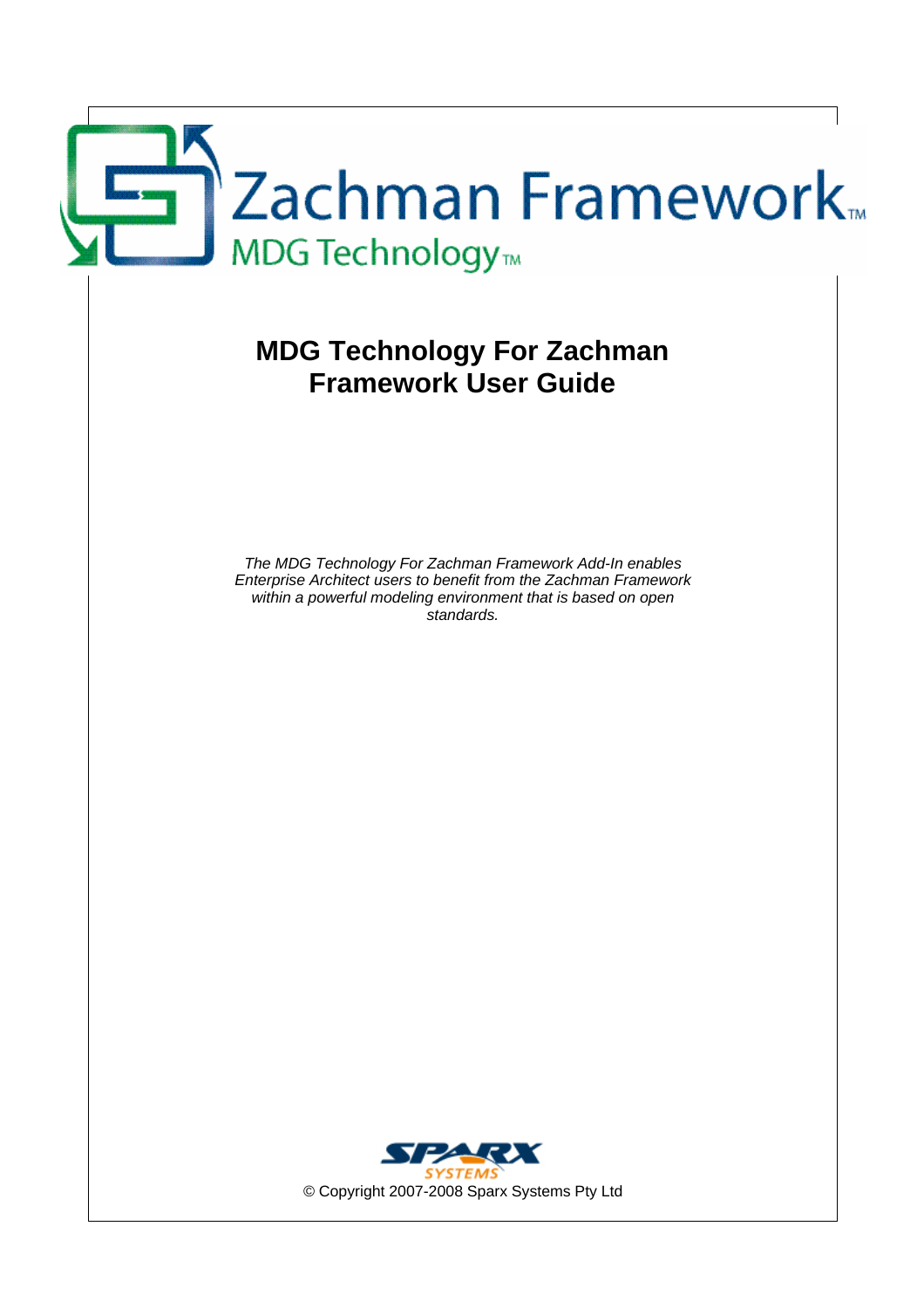## **MDG Technology For Zachman Framework User Guide**

**Introduction**

*by Nithiya Ugavina*

*The MDG Technology For Zachman Framework Add-In enables Enterprise Architect users to benefit from the Zachman Framework within a powerful modeling environment that is based on open standards.*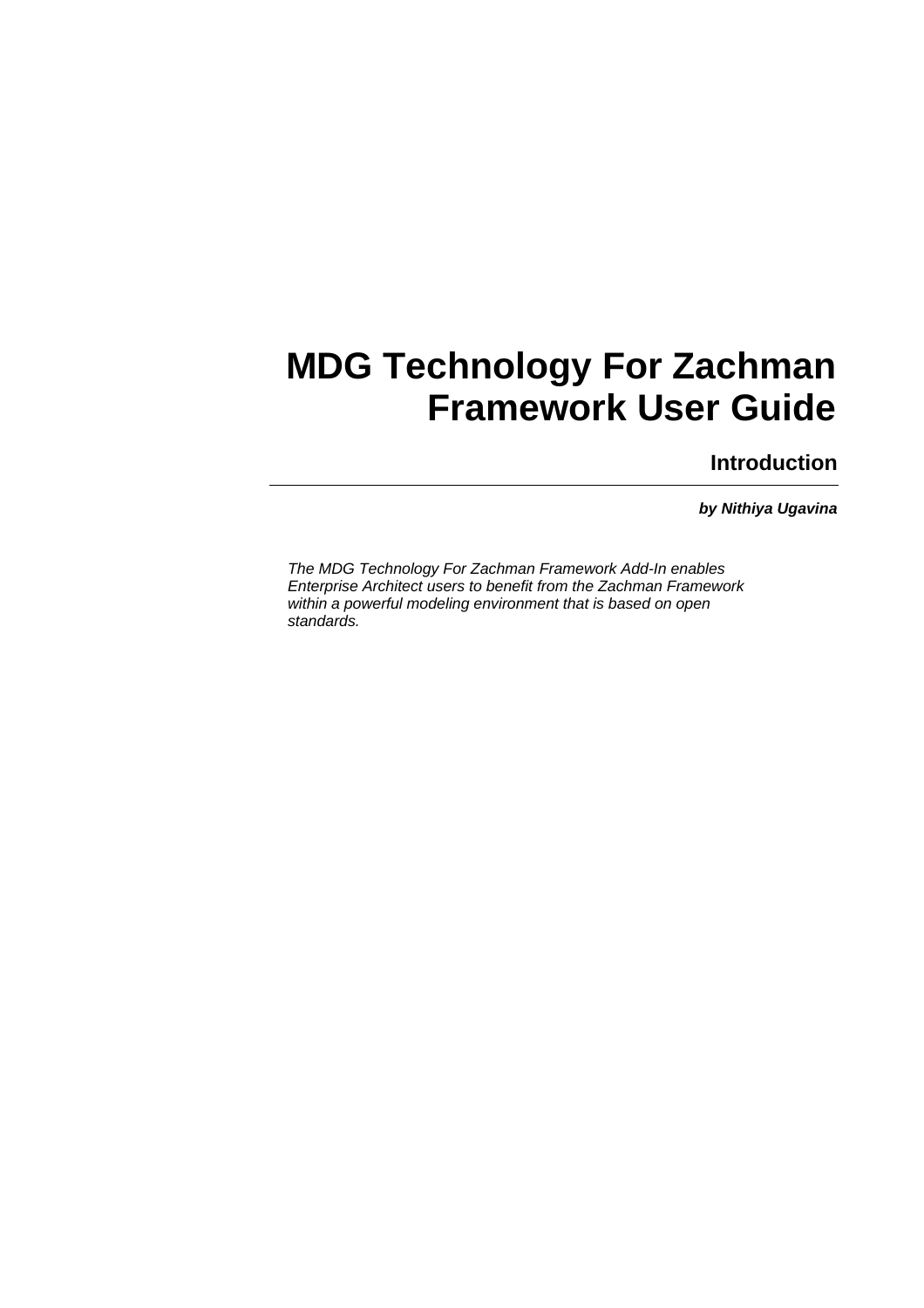## **MDG Technology for Zachman Framework User Guide**

#### **© 2007-2008 Sparx Systems Pty Ltd**

All rights reserved. No parts of this work may be reproduced in any form or by any means - graphic, electronic, or mechanical, including photocopying, recording, taping, or information storage and retrieval systems - without the written permission of the publisher.

Products that are referred to in this document may be either trademarks and/or registered trademarks of the respective owners. The publisher and the author make no claim to these trademarks.

While every precaution has been taken in the preparation of this document, the publisher and the author assume no responsibility for errors or omissions, or for damages resulting from the use of information contained in this document or from the use of programs and source code that may accompany it. In no event shall the publisher and the author be liable for any loss of profit or any other commercial damage caused or alleged to have been caused directly or indirectly by this document.

Printed: September 2008

*Sparx Systems*

*Geoffrey Sparks*

**Technical Editors** *Ben Constable Nithiya Ugavina*

## **Publisher Special thanks to:**

*All the people who have contributed suggestions, examples, bug reports and assistance in the development of MDG Technology for Zachman Framework. The task of developing and maintaining this tool has been greatly enhanced by their contribution.* **Managing Editor**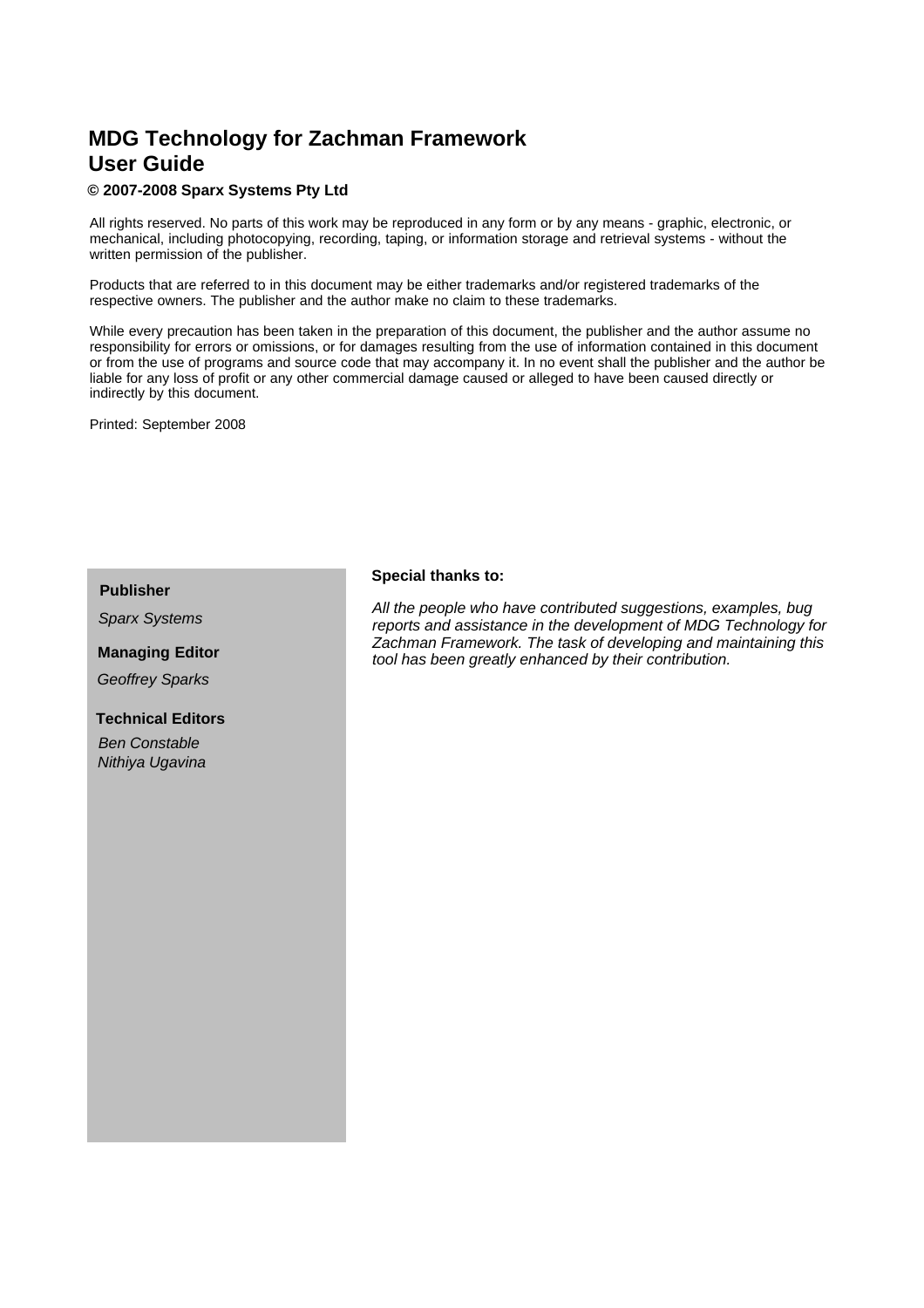## **Table of Contents**

| <b>Foreword</b>                         | 1        |
|-----------------------------------------|----------|
| Welcome                                 | 2        |
|                                         |          |
|                                         |          |
|                                         |          |
|                                         |          |
| <b>Support</b>                          |          |
|                                         |          |
| <b>Getting Started</b>                  | 9        |
| <b>Using MDG Technology For Zachman</b> |          |
| <b>Framework</b>                        | 10       |
|                                         |          |
|                                         |          |
|                                         |          |
|                                         |          |
|                                         |          |
|                                         |          |
|                                         |          |
|                                         |          |
|                                         |          |
|                                         |          |
|                                         | 19       |
|                                         | 20       |
|                                         | 21       |
|                                         | 21       |
|                                         | 22       |
|                                         | 22       |
|                                         | 23       |
|                                         | 25<br>25 |
|                                         | 26       |
|                                         | 27       |
|                                         | 28       |
|                                         | 28       |
|                                         |          |
|                                         |          |
| <b>Tasks</b>                            |          |
|                                         |          |
|                                         |          |
|                                         |          |
|                                         |          |
| <b>Model Validation</b>                 | 38       |
|                                         |          |
|                                         |          |
|                                         |          |
| <b>Index</b>                            | 43       |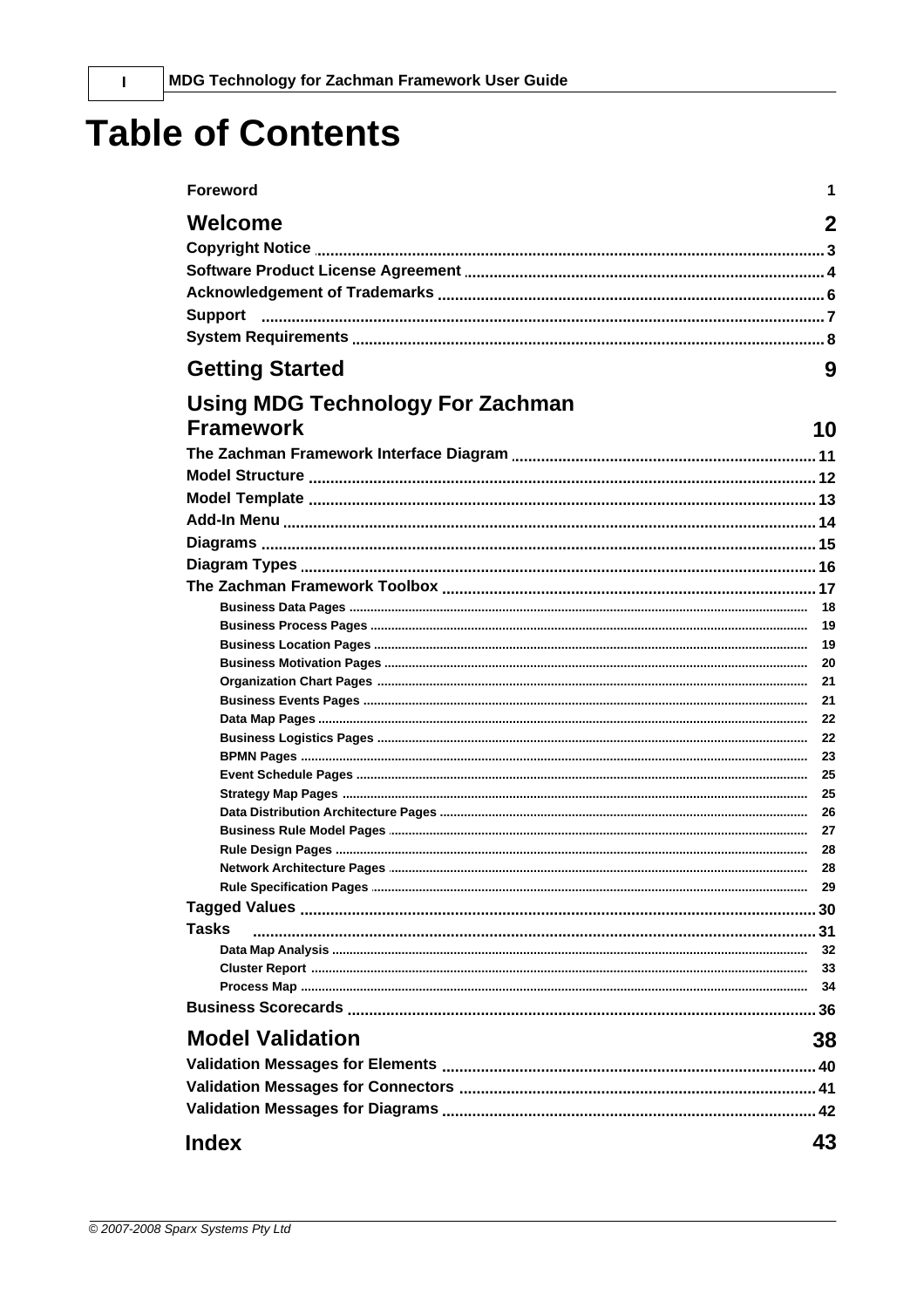## **Foreword**

This user guide provides an introduction to the features contained in the MDG Technology for Zachman Framework.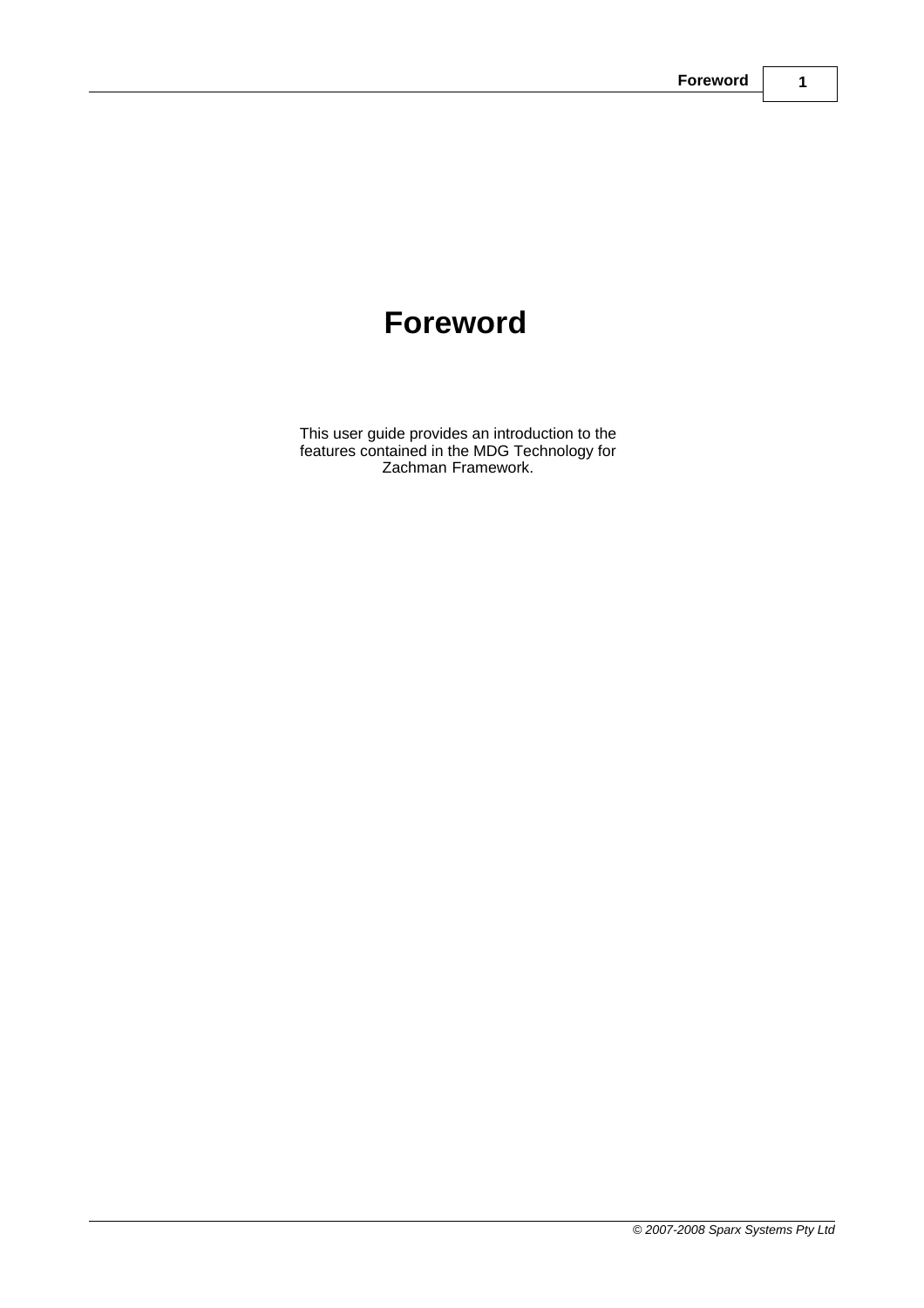## <span id="page-5-0"></span>*1 Welcome*

# Zachman Framework<sub>™</sub> MDG Technology<sub>™</sub>

Welcome to the *MDG Technology for Zachman Framework* – Enterprise Architect Add-In, Version 1.1.

This Add-In enables Enterprise Architect users to employ the Zachman Framework with the associated benefits of a powerful, open-standard modeling system.

#### **About the Zachman Framework**

The Zachman Framework is a widely used approach for engineering Enterprise Architecture. The Framework is a simple, logical structure that helps in organizing the information infrastructure of the Enterprise.

The Zachman Framework, while conceptually simple, provides many benefits in helping align technology with business needs. It has become a popular approach in defining Enterprise Architecture because it:

- · Is platform neutral
- Is a powerful planning device
- · Is both comprehensive and readily understood by non-technical people
- · Assists in problem solving
- · Helps in documenting enterprise-wide information system architecture.

Under the Zachman Framework, an Enterprise is modeled by answering six questions: *What? How? Where? Who? When?* and *Why?* with respect to six role perspectives: the *Planner, Owner, Designer, Builder, Subcontractor* and *Functioning Enterprise.*

For further information, visit [www.zifa.com.](http://www.zifa.com/)

#### **Getting Started**

For instructions on how to start using the MDG Technology for Zachman Framework, see [Getting Started](#page-12-0) | 9<sup>4</sup> and <u>Using MDG Technology for Zachman Framework</u> 10<sup>5</sup>.

#### **See Also**

- · [Copyright Notice](#page-6-0) 3
- · [Trademarks](#page-9-0) 6
- · [Support](#page-10-0) 7
- <u>[License Agreement](#page-7-0)</u>l 4<sup>马</sup>
- <u>[System Requirements](#page-11-0)</u>l 8<sup>ら</sup>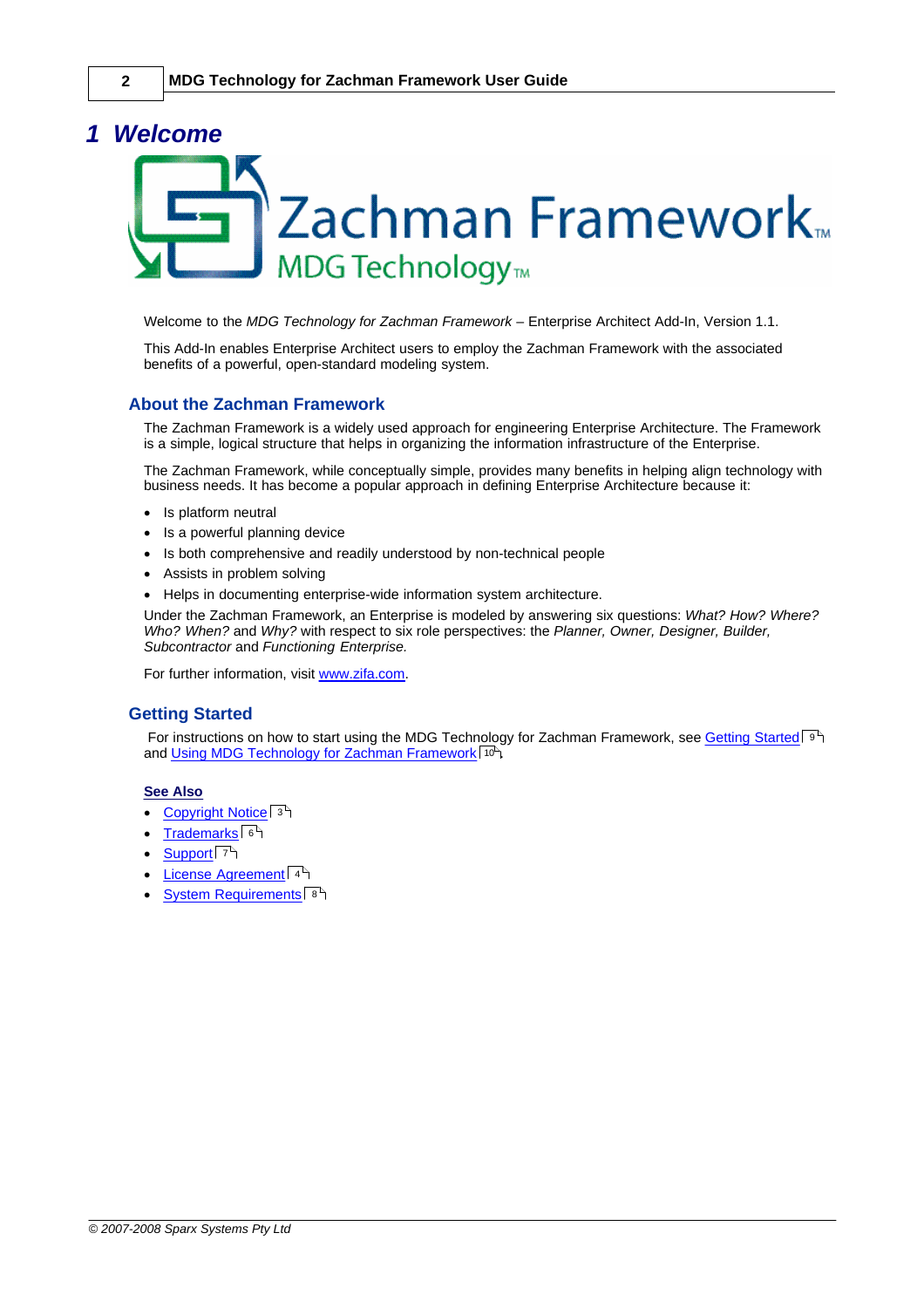### <span id="page-6-0"></span>*1.1 Copyright Notice*

#### **Copyright © 2007-2008 Sparx Systems Pty. Ltd. All rights reserved.**

The *MDG Technology for Zachman Framework* software contains proprietary information of Sparx Systems Pty Ltd. It is provided under a license agreement containing restrictions on use and disclosure and is also protected by copyright law. Reverse engineering of the software is prohibited. Please read the <u>[license](#page-7-0)</u> [agreement](#page-7-0) for full details. 4

Due to continued product development, this information may change without notice. The information and intellectual property contained herein is confidential between Sparx Systems and the client and remains the exclusive property of Sparx Systems. If you find any problems in the documentation, please report them to us in writing. Sparx Systems does not warrant that this document is error-free. No part of this publication may be reproduced, stored in a retrieval system, or transmitted in any form or by any means, electronic, mechanical, photocopying, recording or otherwise without the prior written permission of Sparx Systems. Licensed users are granted the right to print a single hardcopy of the user manual per licensed copy of the software, but may not sell, distribute or otherwise dispose of the hardcopy without written consent of Sparx Systems.

**Sparx Systems Pty. Ltd.** 7 Curtis St, Creswick, Victoria 3363, AUSTRALIA

Phone: +61 (3) 5345 1140 Fax: +61 (3) 5345 1104

Support Email: [support@sparxsystems.com](mailto:support@sparxsystems.com) Sales Email: [sales@sparxsystems.com](mailto:sales@sparxsystems.com)

Website: <http://www.sparxsystems.com>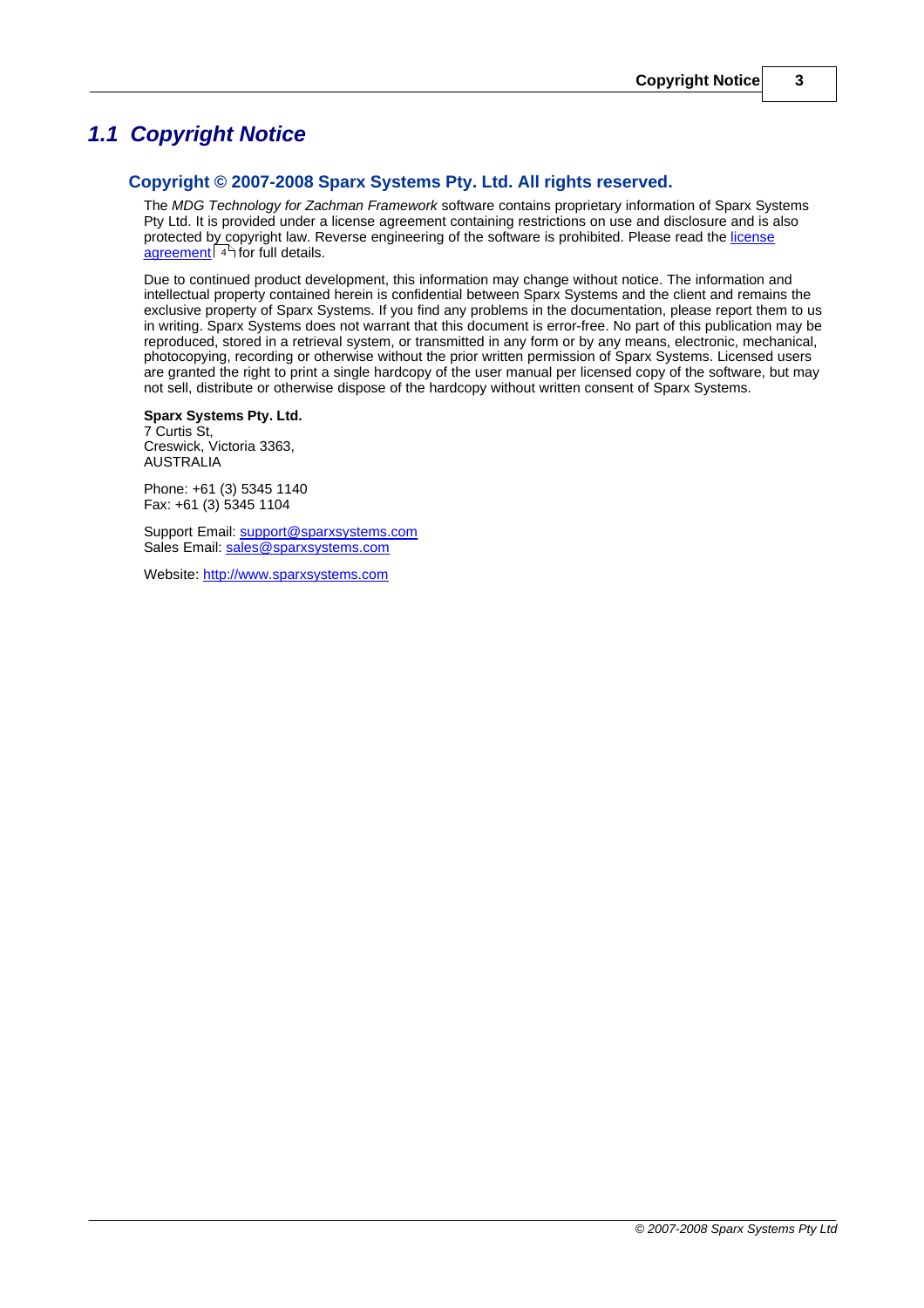### <span id="page-7-0"></span>*1.2 Software Product License Agreement*

**MDG Technology for Zachman Framework - Enterprise Architect MDG Add-In**, Version 1.1.

#### **Copyright (C) 2007-2008 Sparx Systems Pty Ltd. All Rights Reserved**

**IMPORTANT-READ CAREFULLY**: This End User Licence Agreement ("EULA") is a legal agreement between YOU as Licensee and SPARX for the SOFTWARE PRODUCT identified above. By installing, copying, or otherwise using the SOFTWARE PRODUCT, YOU agree to be bound by the terms of this EULA.

If YOU do not agree to the terms of this EULA, promptly delete the unused SOFTWARE PRODUCT.

The copyright in the SOFTWARE PRODUCT and its documentation is owned by Sparx Systems Pty Ltd, A.B.N 38 085 034 546. Subject to the terms of this EULA, YOU are granted a non-exclusive right for the duration of the EULA to use and modify the SOFTWARE PRODUCT. YOU do not acquire ownership of copyright or other intellectual property rights in any part of the SOFTWARE PRODUCT by virtue of this EULA.

Your use of this software indicates your acceptance of this EULA and warranty.

#### **DEFINITIONS**

In this End User Licence Agreement, unless the contrary intention appears,

"EULA" means this End User Licence Agreement

"SPARX" means Sparx Systems Pty Ltd A.C.N 085 034 546

"Licensee" means YOU, or the organization (if any) on whose behalf YOU are taking the EULA.

"SOFTWARE PRODUCT" or "SOFTWARE" means MDG Technology for Zachman Framework, which includes computer software and associated media and printed materials, and may include online or electronic documentation.

#### **GRANT OF LICENSE**

In accordance with the terms of this EULA YOU are granted the following rights:

- a) To install and use ONE copy of the SOFTWARE PRODUCT or, in its place, any prior version for the same operating system, on a single computer. As the primary user of the computer on which the SOFTWARE PRODUCT is installed, YOU may make a second copy for your exclusive use on either a home or portable computer.
- b) To store or install a copy of the SOFTWARE PRODUCT on a storage device, such as a network server, used only to install or run the SOFTWARE PRODUCT over an internal network.
- c) To make copies of the SOFTWARE PRODUCT for backup, archival and instructional purposes.

#### **EVALUATION LICENSE**

The Trial Version of MDG Technology for Zachman Framework is not free software. Subject to the terms of this agreement, YOU are hereby licensed to use this software for evaluation purposes without charge for a period of 30 days.

Upon expiration of the 30 days, the SOFTWARE PRODUCT must be removed from the computer. Unregistered use of MDG Technology for Zachman Framework after the 30-day evaluation period is in violation of Australian, U.S. and international copyright laws.

SPARX may extend the evaluation period on request and at their discretion.

If YOU choose to use this software after the 30 day evaluation period a license must be purchased (as described at *[http://www.sparxsystems.com/ea\\_purchase.htm](http://www.sparxsystems.com/ea_purchase.htm)*). Upon payment of the license fee, YOU will be sent details on where to download the registered edition of MDG Technology for Zachman Framework and will be provided with a suitable software 'key' by email.

#### **ADDITIONAL RIGHTS AND LIMITATIONS**

YOU hereby undertake not to sell or sub-licence the SOFTWARE PRODUCT other than as expressly authorized by this EULA.

**NO WARRANTY**. The SOFTWARE PRODUCT is provided "AS IS" basis, without warranty of any kind, and SPARX expressly disclaims all warranties and/or conditions with respect to the SOFTWARE PRODUCT, either express, implied or statutory, including, but not limited to, the implied warranties and/or conditions of merchantability, of satisfactory quality, of fitness for a particular purpose, of accuracy, of quiet enjoyment, and of non-infringement of third party rights.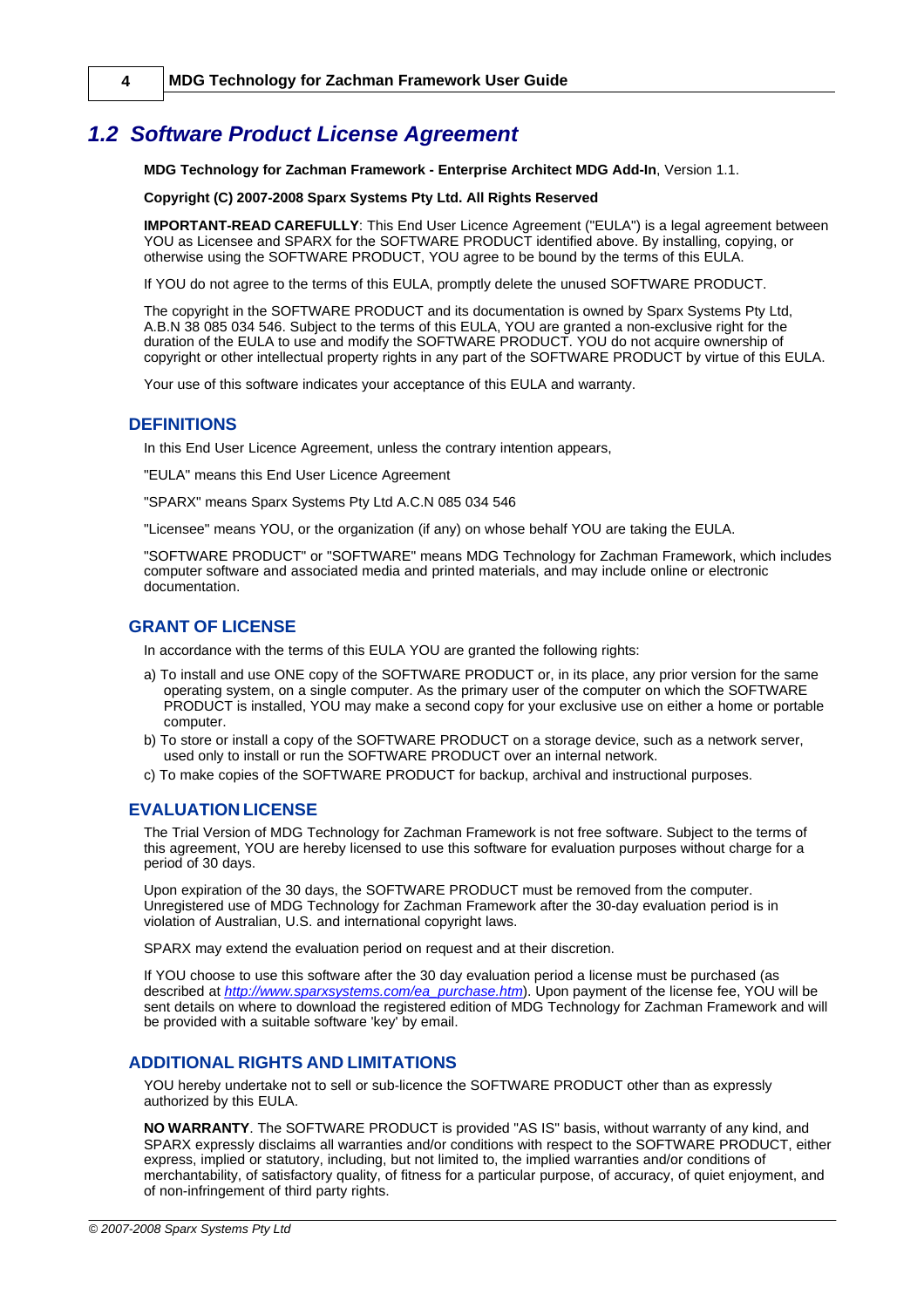#### **LIMITATION**

Under no circumstances shall SPARX be liable for any incidental, special, indirect or consequential damages arising out of or relating to this license or YOUR use, reproduction, modification, distribution of the SOFTWARE PRODUCT, or any portion thereof, whether under a theory of contract, warranty, strict liability or otherwise, even if the copyright holder has been advised of the possibility of such damages and notwithstanding the failure of essential purpose of any remedy.

#### **TRADEMARKS**

All names of products and companies used in this EULA, the SOFTWARE PRODUCT, or the enclosed documentation may be trademarks of their corresponding owners. Their use in this EULA is intended to be in compliance with the respective guidelines and licenses.

Windows, Windows NT®, Windows ME, Windows XP, Windows Vista, Windows 2000 and Windows 2003 are trademarks of Microsoft®

The Zachman Framework for Enterprise Architecture™ is a trademark of John A. Zachman and Zachman International.

#### **GOVERNING LAW**

This agreement shall be construed in accordance with the laws of the Commonwealth of AUSTRALIA.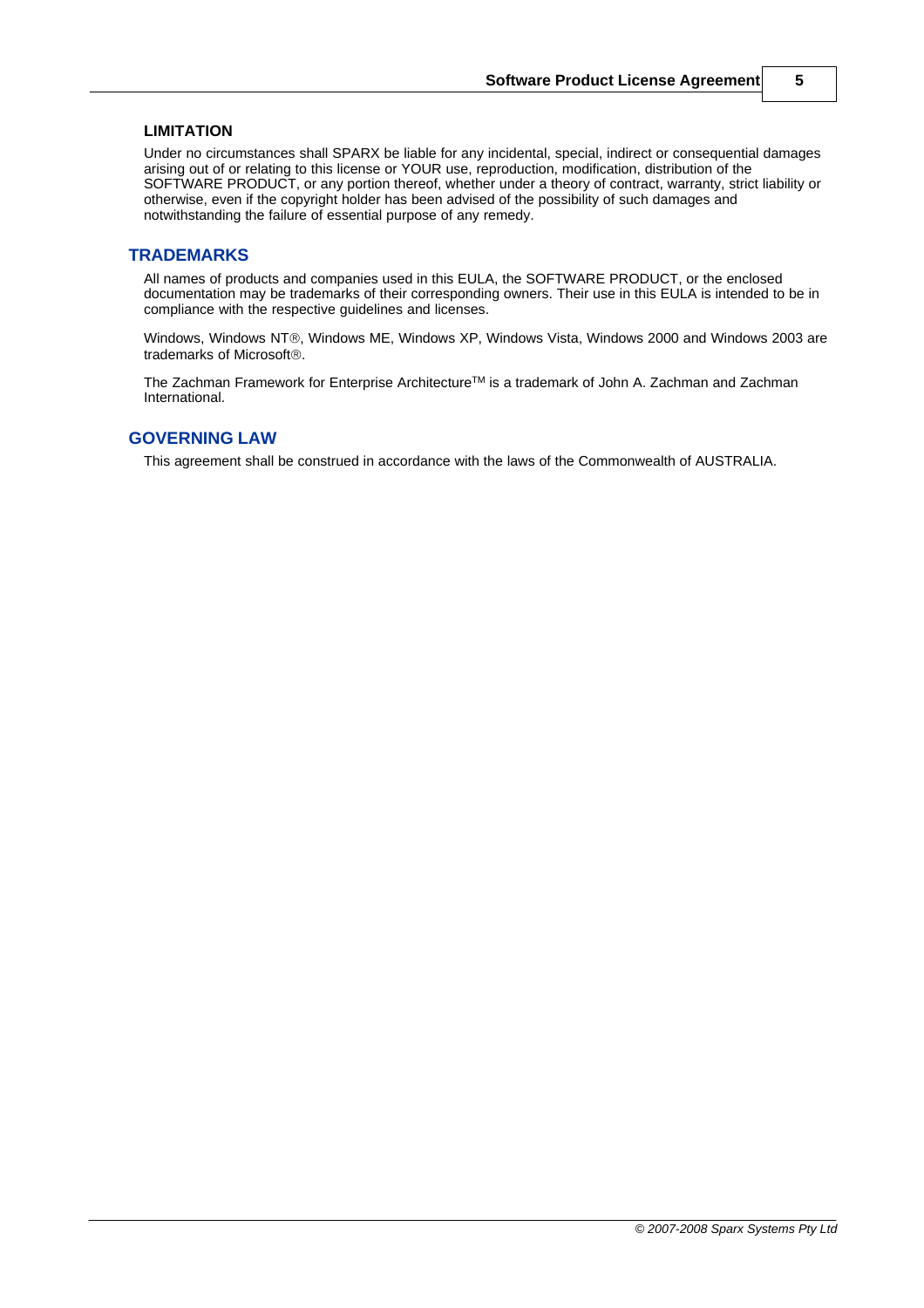## <span id="page-9-0"></span>*1.3 Acknowledgement of Trademarks*

#### **Trademarks of Microsoft**

- · Microsoft Word
- · Microsoft Office
- · Windows®

#### **Trademarks of the Object Management Group**

- · Object Management GroupTM
- OMG<sub>TM</sub>
- · UMLTM
- Unified Modeling Language<sup>TM</sup>

#### **Trademark of John A. Zachman and Zachman International**

· The Zachman Framework For Enterprise ArchitectureTM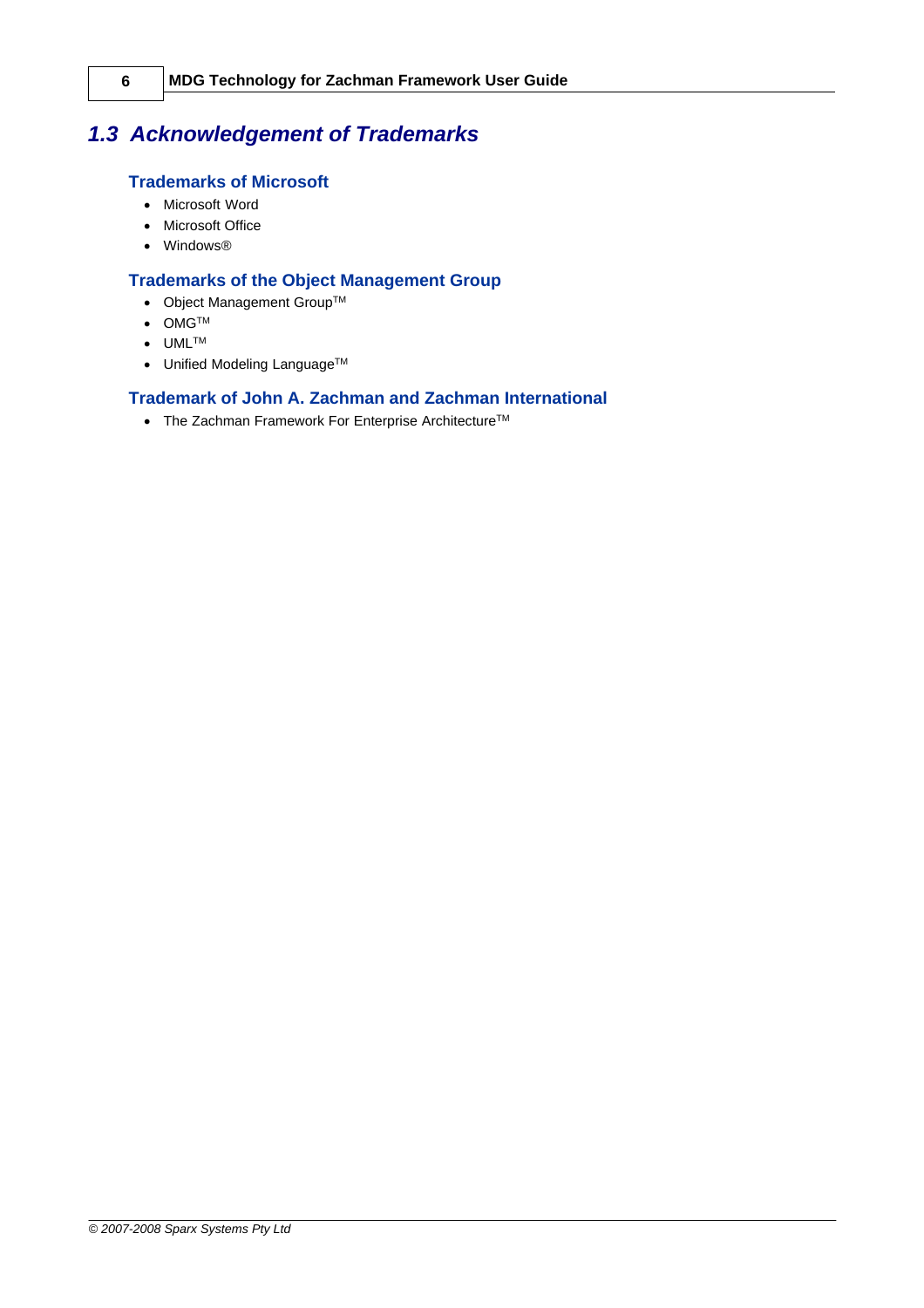## <span id="page-10-0"></span>*1.4 Support*

Technical support for the MDG Technology for Zachman Framework is available to registered users of Enterprise Architect. Responses to support queries are sent by email. Sparx Systems endeavors to provide a rapid response to all product-related questions or concerns.

Registered users can lodge a support request, by visiting: [http://www.sparxsystems.com/registered/reg\\_support.html](http://www.sparxsystems.com/registered/reg_support.html).

Trial users can contact Sparx Systems with questions regarding their evaluation at: [support@sparxsystems.com.](mailto:support@sparxsystems.com)

An online user forum is also available for your questions and perusal, at [http://www.sparxsystems.com/cgi-bin/yabb/YaBB.cgi.](http://www.sparxsystems.com/cgi-bin/yabb/YaBB.cgi)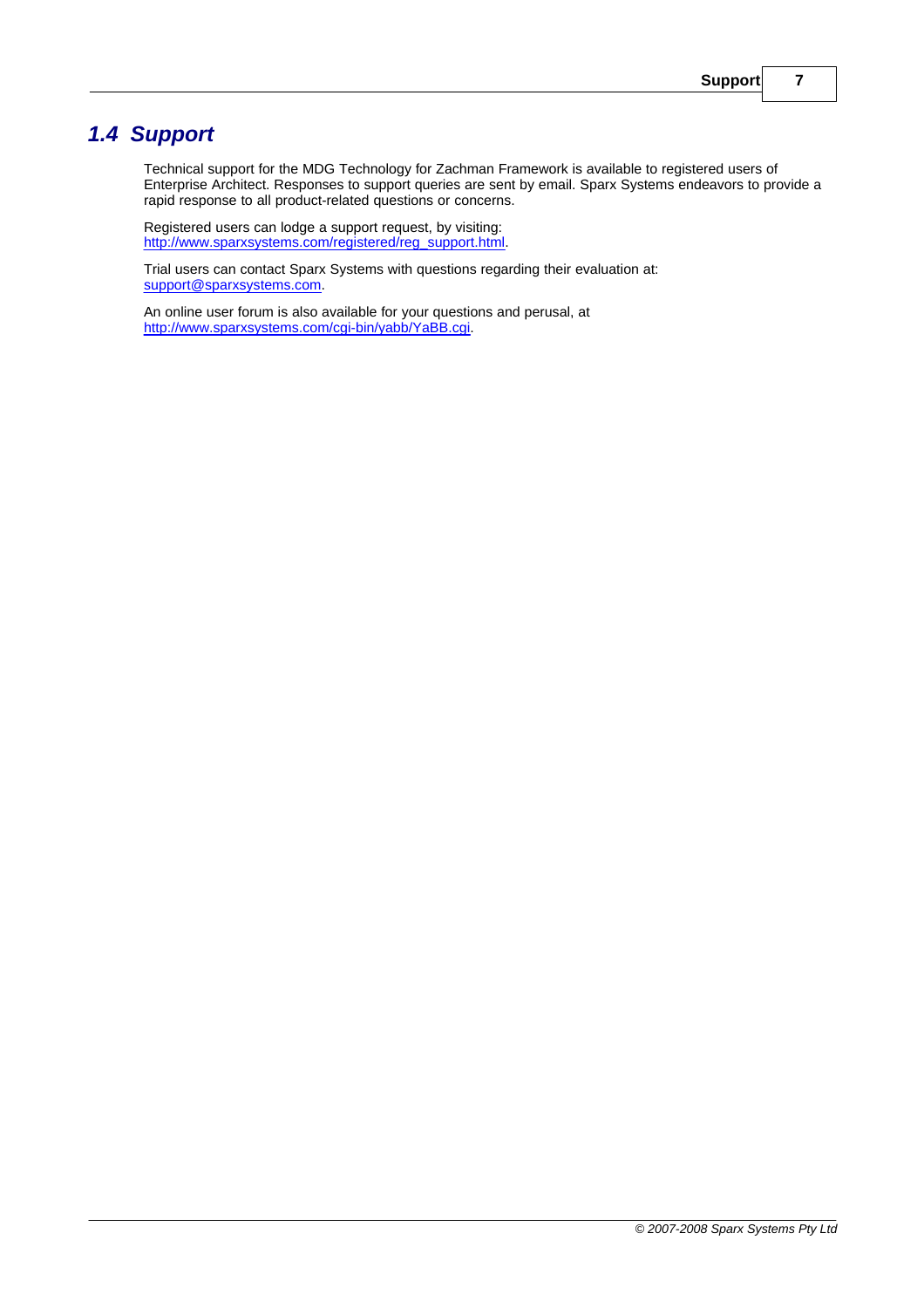### <span id="page-11-0"></span>*1.5 System Requirements*

MDG Technology for Zachman Framework version 1.1 runs under the following environments:

#### **Operating Systems Supported**

- Windows NT® (SP5 or later)
- · Windows ME
- · Windows 2000 Professional (SP3 or later)
- · Windows Vista (32 bit)
- · Windows 2003
- · Windows XP Professional
- · Windows XP Home
- · Windows XP Media Edition
- · Windows XP Tablet Edition

#### **Enterprise Architect Versions Supported**

- · Enterprise Architect Professional, Version 7.1 (or later)
- · Enterprise Architect Corporate, Version 7.1 (or later)

*© 2007-2008 Sparx Systems Pty Ltd*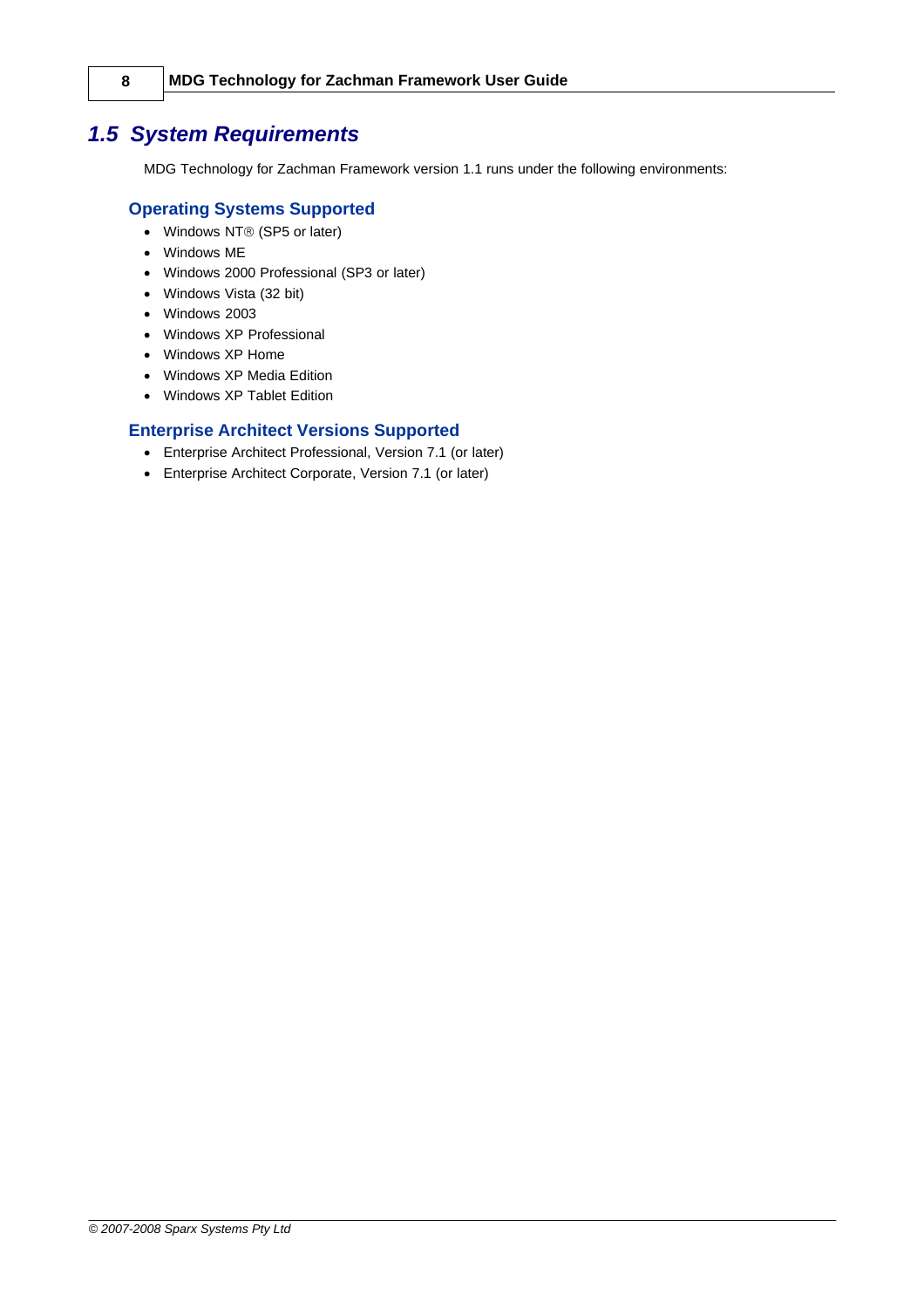## <span id="page-12-0"></span>*2 Getting Started*

When you install the MDG Technology for Zachman Framework, it is fully enabled and ready to use.

#### **Access the MDG Technology For Zachman Framework**

- 1. Create a new Enterprise Architect project file.
- 2. From the Add Model Wizard select **MDG Technology for Zachman Framework**.
- 3. From the Name panel, select the **Zachman Framework Model**.
- 4. Click on the **OK** button.

A new base model for the Zachman Framework is created, displaying the <u>Zachman Interface diagram</u>| 11<sup>4</sup>).

#### **See Also**

- [Using MDG Technology for Zachman Framework](#page-13-0) 10 । 10 ।
- · [Model Template](#page-16-0) 13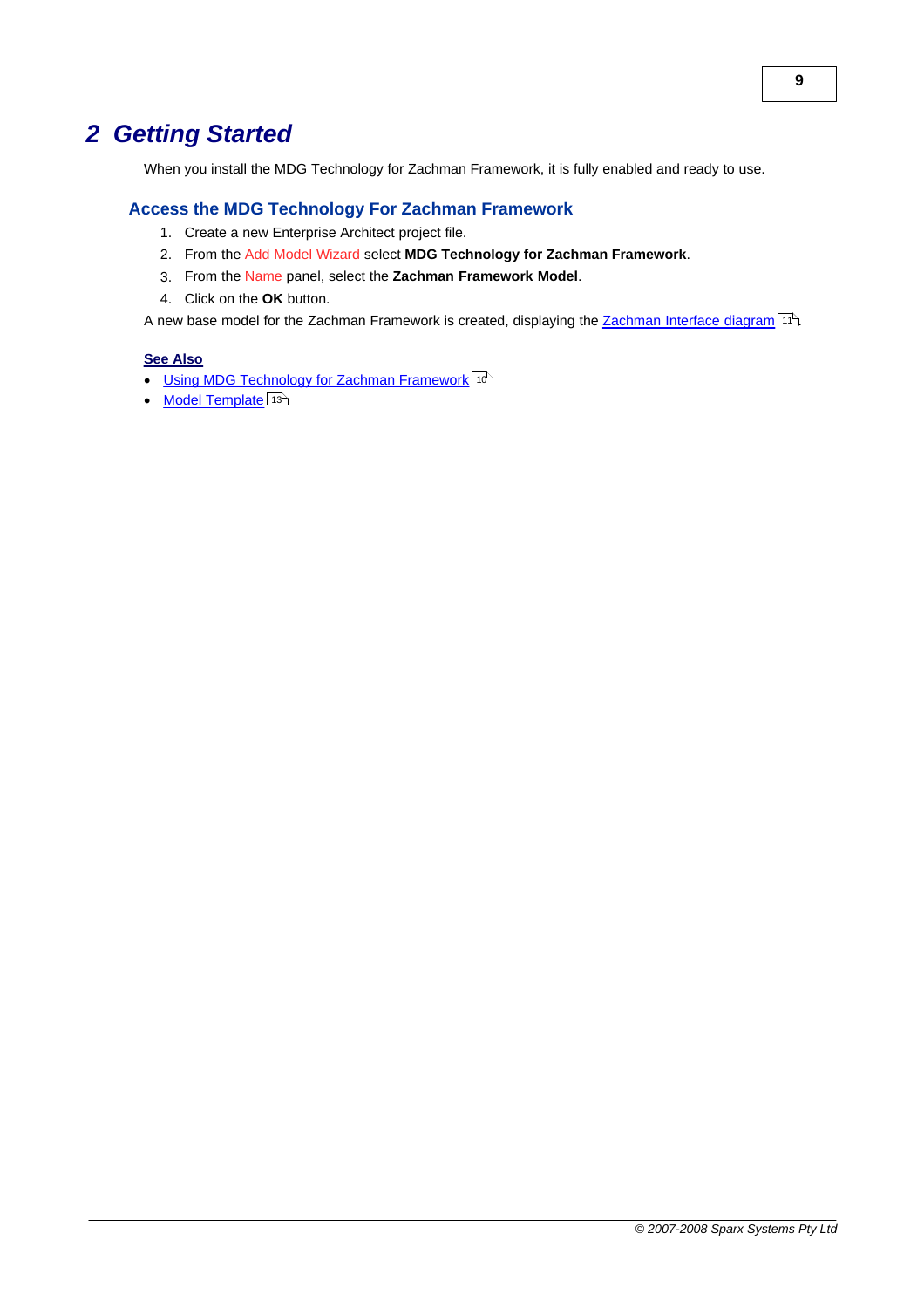**10 MDG Technology for Zachman Framework User Guide**

## <span id="page-13-0"></span>*3 Using MDG Technology For Zachman Framework*

The MDG Technology for Zachman Framework provides a model-based framework for planning, designing and implementing the Architecture for an Enterprise. The starter model provided with the Add-In acts as a base upon which you can build the Enterprise Architecture. You can create the appropriate diagrams from the extended Enterprise Architect UML diagram set, using Toolbox pages that support every cell of the Zachman classification framework.

The Add-In also provides model validation and reporting capabilities for strategic project plans.

Enterprise Architect enables you to choose between Diagram view and Element List view. Element List view can be used in cells where you prefer to define only the model artifacts.

You can also align cells across the framework (horizontally and vertically) through the Enterprise Architect Relationship Matrix.

The Enterprise Architect Tasks Pane provides a shortcut method of accessing the tasks defined for the Zachman Framework, without searching through the menu options.

For a demonstration of the MDG Technology For Zachman Framework in use, run the video on:

[http://sparxsystems.com/resources/demos/ZachmanFramework/Zachman\\_Framework.htm](http://sparxsystems.com/resources/demos/ZachmanFramework/Zachman_Framework.htm)

This User Guide provides a detailed exploration of the MDG Technology for Zachman Framework tools and features, such as.

- The example Enterprise Architect [model](#page-15-0)<sup>|</sup> 12<sup>5</sup> for the Zachman Framework
- UML profiles (<u>[toolbox pages\)](#page-20-0)</u> | 17<sup>5</sup> for use within specific Zachman Framework cells
- A <u>[diagram interface](#page-14-0)</u> | 11<sup>1</sup> for the Zachman Framework
- New <u>[diagram](#page-18-0)</u>| 15 types specific to the Zachman Framework
- A flexible model <u>[starter-structure](#page-16-0)</u> | 13<sup>4</sup>
- [Report generation](#page-39-0)  $|36\rangle$  capabilities for strategic project plans
- A Zachman Framework page in the Enterprise Architect  $\overline{\text{Lasks Panel}}$  ath helping you to perform work specific to the Framework, such as Data Map Analysis.

Note that the MDG Technology For Zachman Framework is integrated with the features of Enterprise Architect, which are documented in the *[Enterprise Architect User Guide](http://www.sparxsystems.com/EAUserGuide/index.html?introduction.htm)*.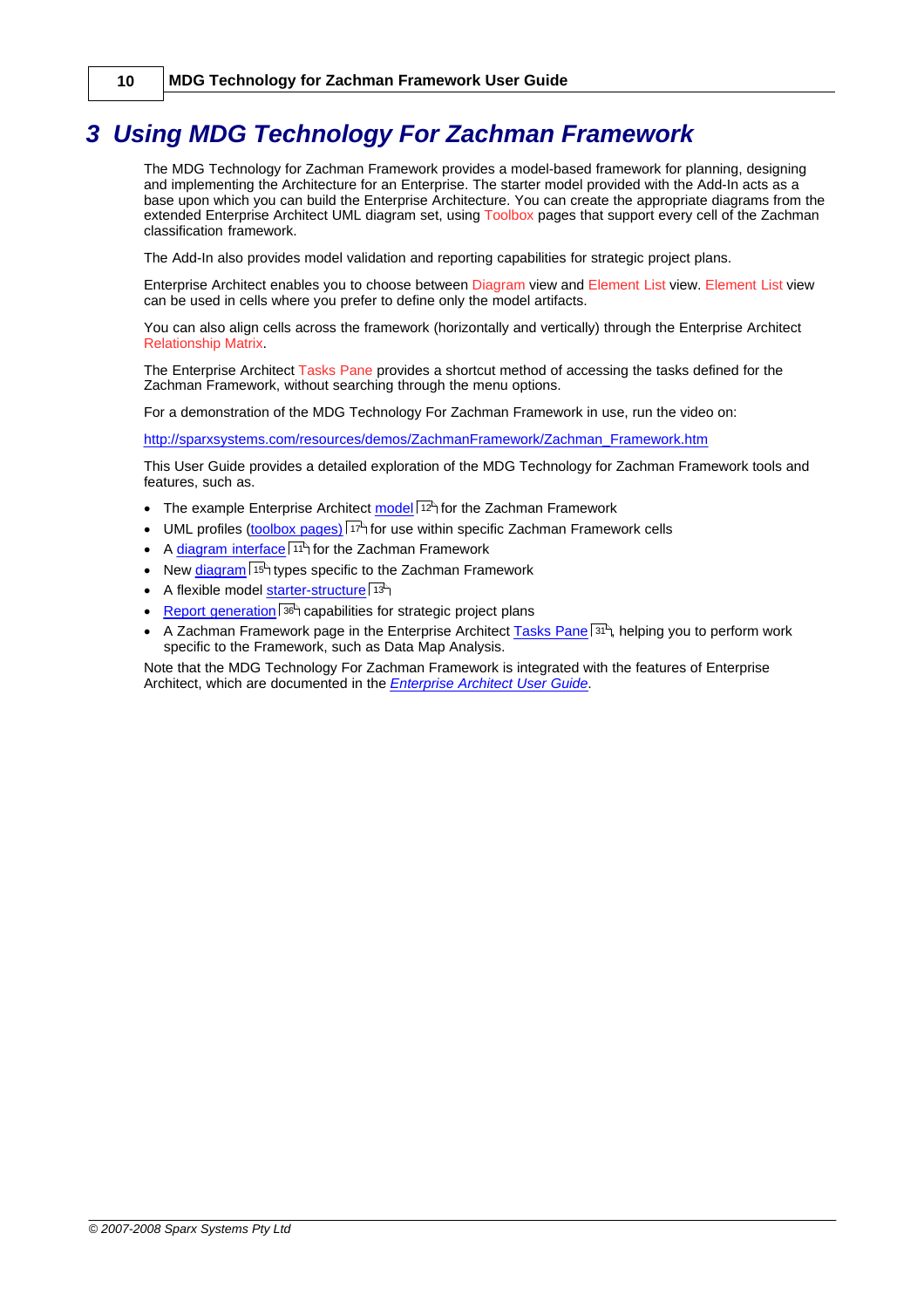### <span id="page-14-0"></span>*3.1 The Zachman Framework Interface Diagram*

The Zachman Framework is a predefined model in Enterprise Architect. The model-level diagram of the [model](#page-15-0) [structure](#page-15-0) is the *Zachman Framework Interface* diagram (shown below), which serves as a template for the 12development of Enterprise Architecture based on the Zachman classification framework.

Each cell links to the relevant Zachman Framework diagram in the child packages in the base model.

#### *The Zachman Framework Interface Diagram*

| <b>ZFI Zachman Framework</b> |                                                             |                                     |                                           |                                             |                                            |                                                          |                                     |
|------------------------------|-------------------------------------------------------------|-------------------------------------|-------------------------------------------|---------------------------------------------|--------------------------------------------|----------------------------------------------------------|-------------------------------------|
|                              | The Zachman<br>Framework                                    | <b>DATA</b><br><b>What</b>          | <b>FUNCTION</b><br>How                    | <b>NETWORK</b><br>Where                     | <b>PEOPLE</b><br><b>Who</b>                | <b>TIME</b><br><b>When</b>                               | <b>MOTIVATION</b><br>Why            |
|                              | <b>SCOPE</b><br>(Contextual)<br>Planner                     | Things Important<br>to the Business | Processes the<br><b>Business Performs</b> | Locations in which<br>the Business Operates | Organizations Important<br>to the Business | Events/Cycles Significant<br>to the Eusiness             | <b>Business</b><br>Goals/Strategies |
|                              | <b>BUSINESS MODEL</b><br>(Conceptual)<br>Owner              | Conceptual Data Model               | <b>Business Process</b><br>Model          | <b>Business Logistics</b>                   | <b>Work Flow Model</b><br>٠                | Master Schedule                                          | <b>Business Plan</b>                |
|                              | <b>SYSTEM MODEL</b><br>(Logical)<br>Designer                | Logical Data Model<br>-             | Application<br>Architecture               | Distributed System<br>Architecture          | Human Interface<br>Architecture            | <b>Processing Structure</b>                              | <b>Business Rule</b><br>Mcdel       |
|                              | <b>TECHNOLOGY MODEL</b><br>(Physical)<br>Builder            | Physical Data Model                 | <b>System Design</b>                      | <b>Technology Architecture</b>              | Presentation<br>Architecture               | Control Structure<br>옷<br>H <sup>o</sup><br>۰<br>л<br>ゆき | Rule Design                         |
|                              | <b>DETAILED</b><br><b>REPRESENTATIONS</b><br>Sub-Contractor | <b>Data Definition</b>              | Program                                   | Network Architecture<br>$-1$                | <b>Security Architecture</b>               | <b>Timing Definition</b>                                 | <b>Rule Specification</b>           |
|                              | <b>FUNCTIONING</b><br><b>ENTERPRISE</b>                     | Data                                | Function<br>E<br>$\overline{\mathbf{v}}$  | <b>Network</b>                              | <b>Organization Units</b>                  | Schedule                                                 | Strategy<br>\$6<br>$\mathcal{R}$    |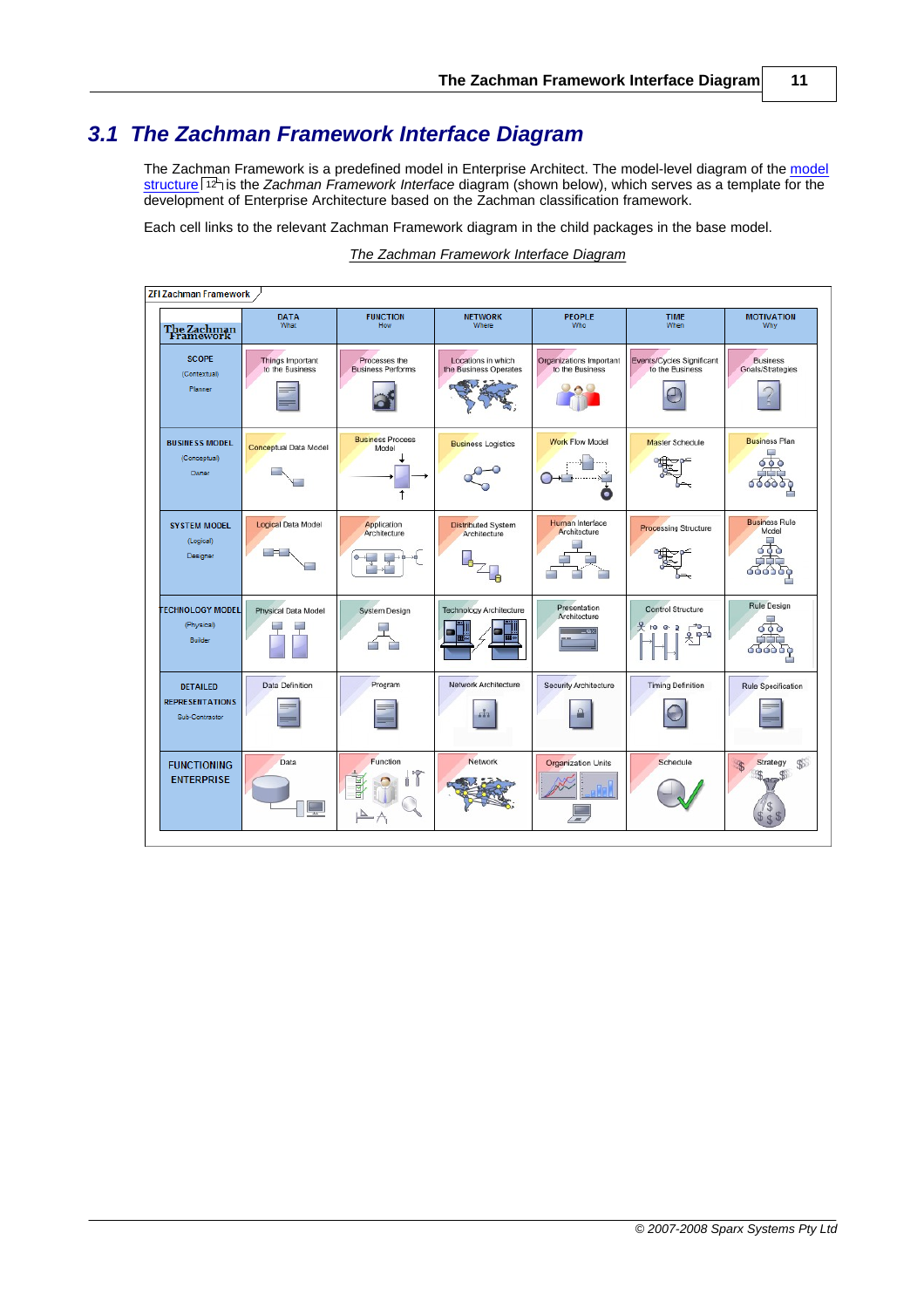### <span id="page-15-0"></span>*3.2 Model Structure*

This topic defines the structure of the Zachman Framework model template.

Each Zachman Perspective (or row) is modeled as the highest-level package inside the Framework model. Cells belonging to the Perspectives are modeled as child packages to the respective row package.

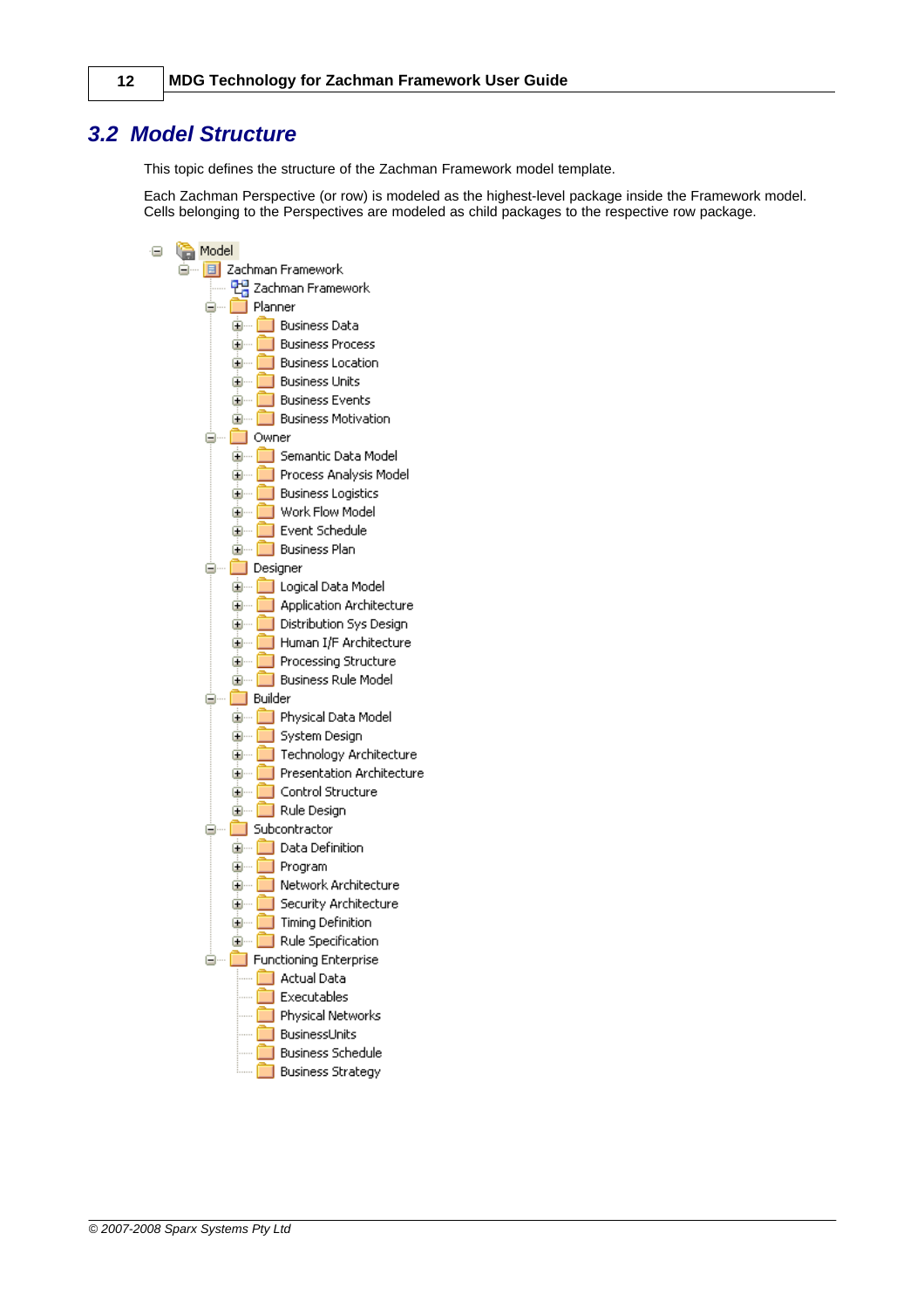## <span id="page-16-0"></span>*3.3 Model Template*

The Zachman Framework Model Template provides the model skeleton from which you can develop your Enterprise definition.

To add a new Zachman Framework model to the project:

1. Right-click on the root node and select the **Add Model using Wizard** context menu option. The Select model(s) dialog displays.



- 2. Select **MDG Technology for Zachman Framework** from the Technology pane.
- 3. Select the **Zachman Framework** model.
- 4. Click on the **OK** button.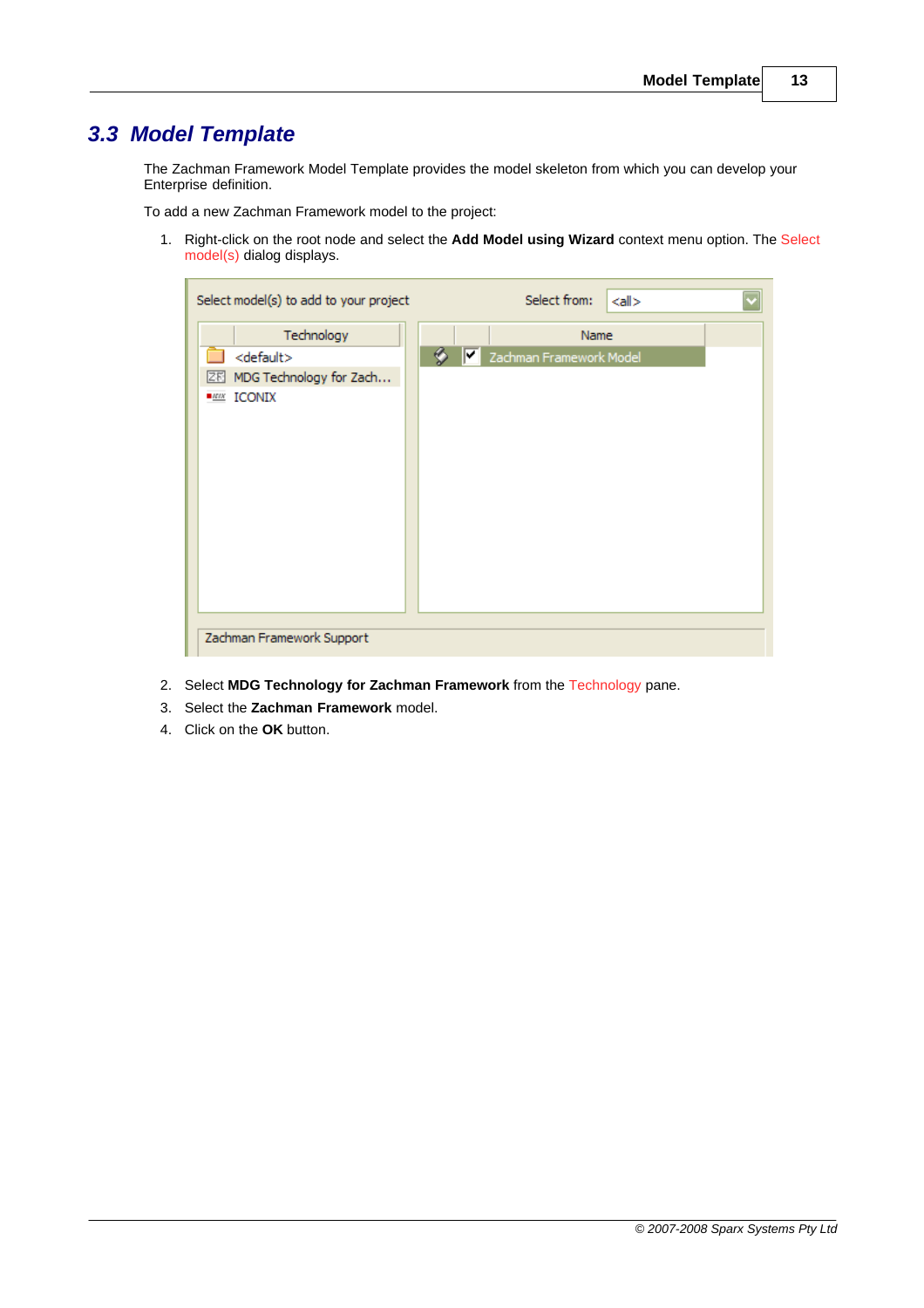### <span id="page-17-0"></span>*3.4 Add-In Menu*

The **Zachman Framework Technology** sub-menu is available from the **Add-Ins** menu on the main menu bar.

Show Framework Interface **Insert New Framework Model** Open Example Model Synchronize Tagged Values Help About

| <b>Menu Option</b>                | Use to                                                                                                                                                                                                                                                                                                                                                   |
|-----------------------------------|----------------------------------------------------------------------------------------------------------------------------------------------------------------------------------------------------------------------------------------------------------------------------------------------------------------------------------------------------------|
| <b>Show Framework Interface</b>   | Open the Zachman Framework interface diagram.                                                                                                                                                                                                                                                                                                            |
| <b>Insert New Framework Model</b> | Create a new Zachman Framework template model under the<br>selected package.                                                                                                                                                                                                                                                                             |
| <b>Open Example Model</b>         | Load the example Zachman Framework model.                                                                                                                                                                                                                                                                                                                |
| <b>Synchronize Tagged Values</b>  | Add missing Tagged Values to all elements in the model that<br>require them.                                                                                                                                                                                                                                                                             |
|                                   | Select this option whenever a new element is created by any<br>means other than directly dropping the element from the Zachman<br>Framework Toolbox pages. Also select this option before using a<br>new version of the Add-In, to update the Tagged Values of<br>elements in existing models to the latest version of the Zachman<br>Framework profile. |
|                                   | See Synchronize Tags And Constraints in the Enterprise Architect<br>User Guide.                                                                                                                                                                                                                                                                          |
| Help                              | Displays the MDG Technology for Zachman Framework Help.                                                                                                                                                                                                                                                                                                  |
| About                             | Displays the version information for the MDG Technology for<br>Zachman Framework.                                                                                                                                                                                                                                                                        |

#### **Tip:**

If either the **Add-Ins** menu or the **Zachman Framework Technology** sub-menu is not visible after installing the Zachman Framework Add-In, try:

- · Selecting the **Add-Ins | Manage Add-Ins** menu option and ensuring that you have selected the **Zachman Framework Load on Startup** checkbox on the Manage Add-Ins dialog.
- · Resetting Enterprise Architect's menus with the **View | Visual Layouts | Default Layout** menu option.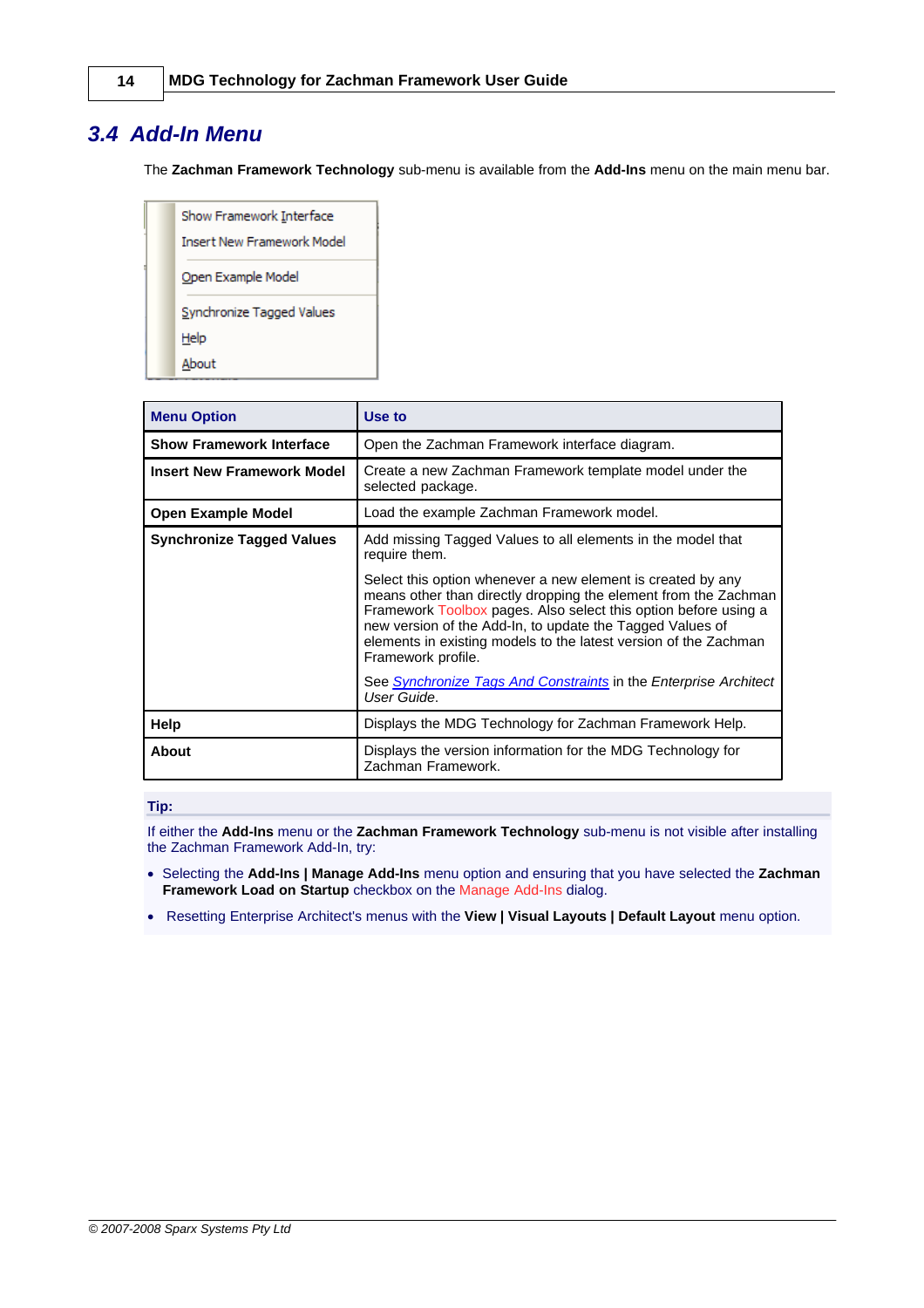### <span id="page-18-0"></span>*3.5 Diagrams*

The MDG Technology introduces new <u>diagram types</u> l 16 that support modeling of the Zachman Classification Framework. A Zachman Framework diagram is created in the same way as any other diagram in Enterprise Architect; see the *[Enterprise Architect User Guide](http://www.sparxsystems.com/EAUserGuide/index.html?newdiagrams.htm)* for further details. 16

Loading the Zachman Framework Add-In provides access to the following *categories* of diagram through the New Diagram dialog:

- · Planner
- · Owner
- · Designer
- · Builder
- **Subcontractor**
- · Zachman Framework Interface.

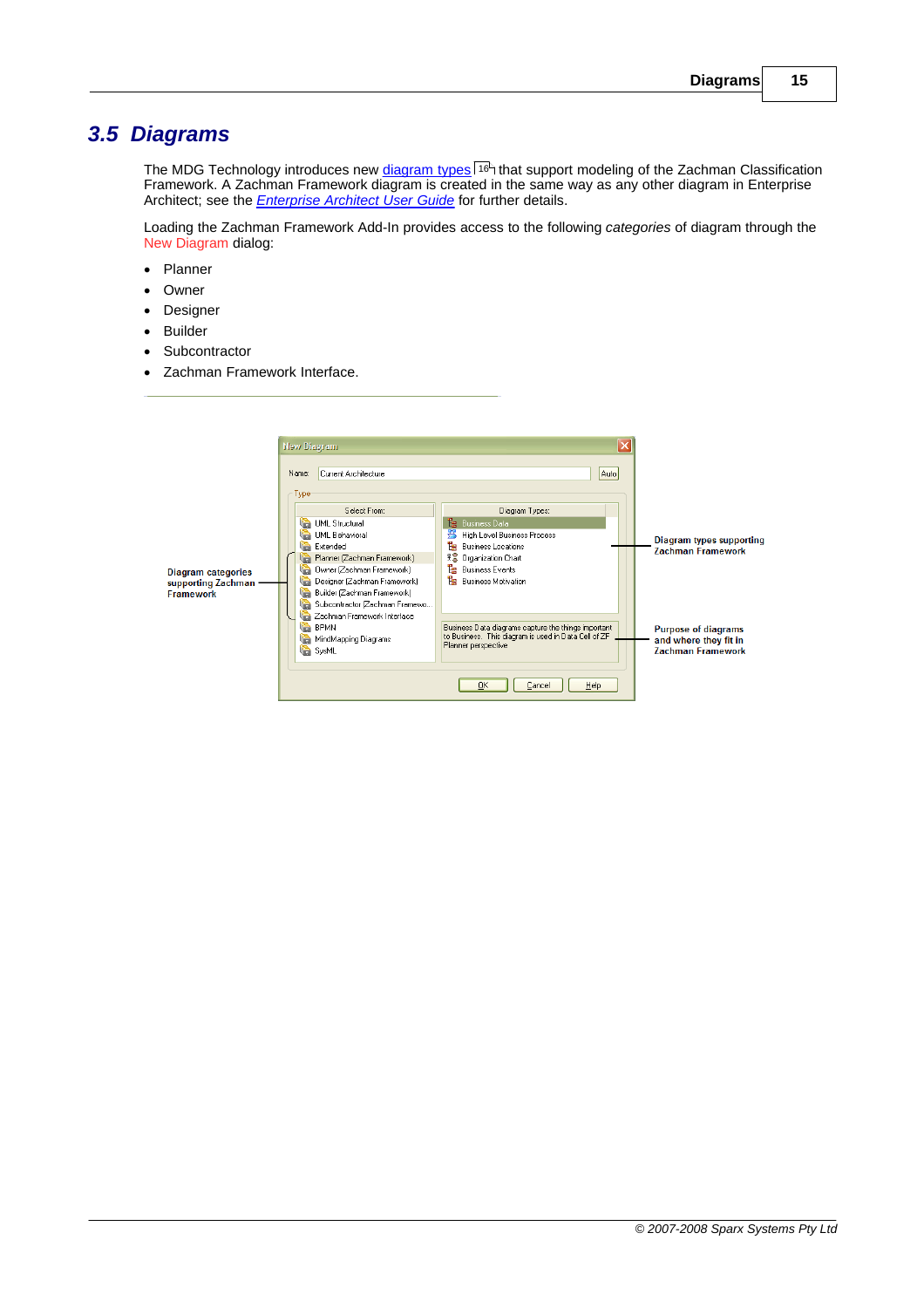## <span id="page-19-0"></span>*3.6 Diagram Types*

The MDG Technology for Zachman Framework further extends the Enterprise Architect diagram set to support the Framework. The following illustration shows the diagram types appropriate to each cell of the Zachman Framework.

| The Zachman<br>Framework                | What<br><b>Data</b>                                                                                  | <b>How</b><br><b>Function</b>                                   | <b>Where</b><br>Location                        | <b>Who</b><br>People                   | <b>When</b><br><b>Time</b>   | <b>Why</b><br><b>Future</b>                                 |
|-----------------------------------------|------------------------------------------------------------------------------------------------------|-----------------------------------------------------------------|-------------------------------------------------|----------------------------------------|------------------------------|-------------------------------------------------------------|
| <b>Planner</b><br>Objective/Scope       | <b>Business Data</b>                                                                                 | <b>High Level</b><br><b>Business Process</b>                    | <b>Business</b><br>Locations                    | Organization<br>Chart                  | <b>Business Events</b>       | <b>Business</b><br><b>Motivation</b>                        |
| Owner<br>Conceptual                     | <b>Data Map</b><br><b>Add-In Generated</b><br><b>Process Map</b>                                     | <b>Process</b><br><b>Analysis</b>                               | <b>Business</b><br><b>Logistics</b>             | <b>BPMN</b>                            | <b>Event Schedule</b>        | <b>Strategy Map</b><br><b>Mind Mapping</b>                  |
| <b>Designer</b><br>Logical              | Class - (Platform<br><b>Independent Model)</b>                                                       | <b>Activity</b>                                                 | <b>Data Distribution</b><br><b>Architecture</b> | Use Case                               | <b>State Transition</b>      | <b>Business Rule</b><br><b>Model</b><br><b>Requirements</b> |
| <b>Builder</b><br>Physical              | <b>Physical Data</b><br><b>Model</b>                                                                 | Class - (Platform<br><b>Specific Model)</b><br><b>Component</b> | <b>Deployment</b>                               | <b>User</b><br><b>Interface</b>        | Interaction<br>Communication | <b>Rule Design</b>                                          |
| Sub-<br>Constractor<br>Out-of-Context   | <b>Data Definition</b><br><b>Enterprise</b><br><b>Architect DDL</b><br><b>Generation</b>             | <b>Enterprise</b><br><b>Architect Code</b><br><b>Generation</b> | <b>Network</b><br><b>Architecture</b>           | <b>Security</b><br><b>Architecture</b> | <b>Timing</b>                | Rule<br><b>Specification</b>                                |
| <b>FUNCTIONING</b><br><b>ENTERPRISE</b> |                                                                                                      |                                                                 |                                                 |                                        |                              |                                                             |
|                                         | Legend<br><b>UML Diagrams</b><br>UML Profile for Zachman Framework<br>Enterprise Architect extension |                                                                 |                                                 |                                        |                              |                                                             |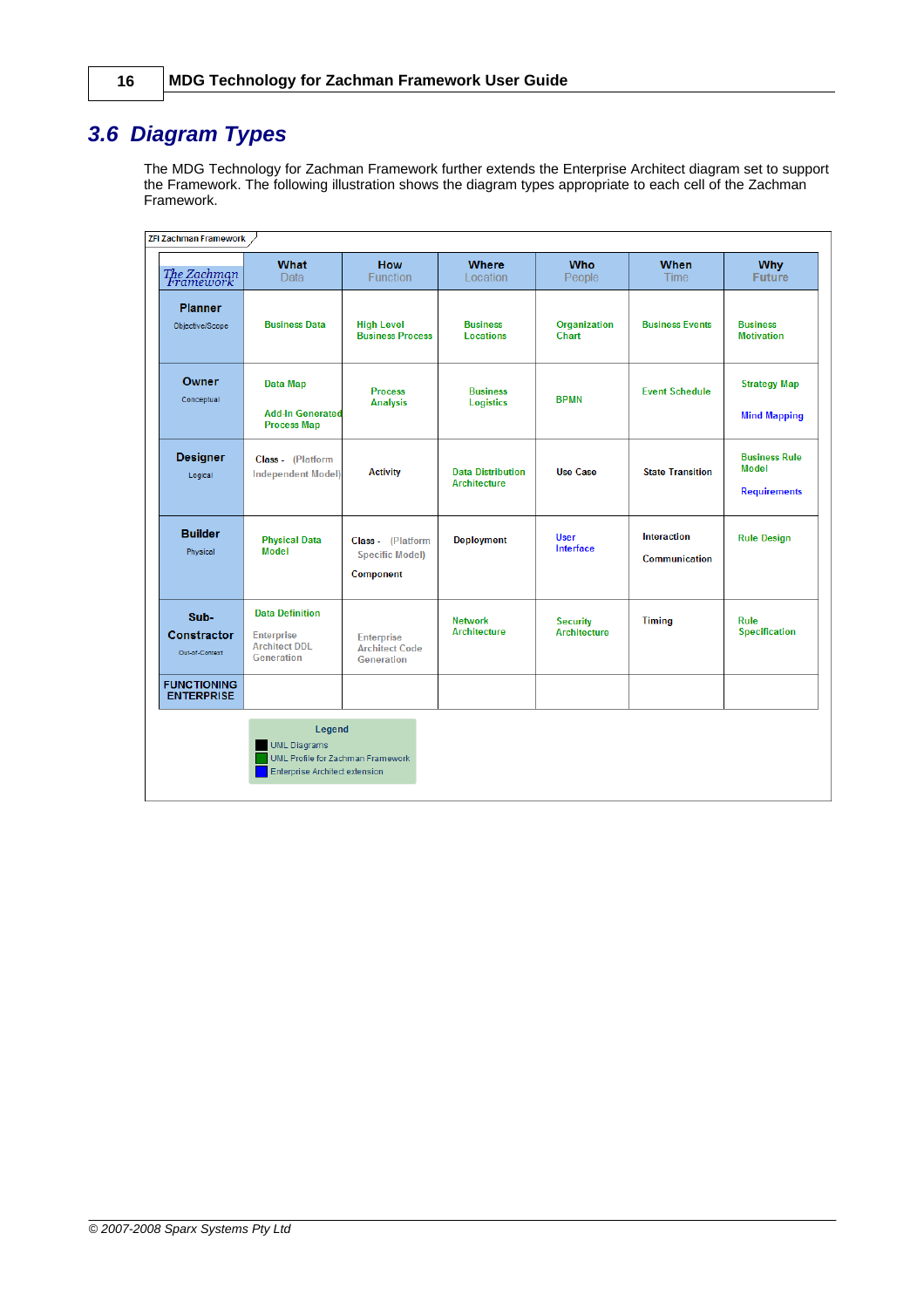### <span id="page-20-0"></span>*3.7 The Zachman Framework Toolbox*

The Zachman Framework pages of the Enterprise Architect UML Toolbox provide elements and relationships for all the Zachman Framework diagrams that the MDG Technology supports.

The Zachman Framework Toolbox pages can be accessed using the **More tools | Zachman Framework** menu option. They can be docked on either side of the diagram, or free floated on top of the diagram to expose more surface for editing.

The following table shows, for each Zachman Framework cell, the diagram that could be used and its associated Enterprise Architect UML Toolbox page.

| <b>Zachman Cell</b>         | <b>Diagram</b>                                 | <b>Toolbox Page</b>                                                                                  |
|-----------------------------|------------------------------------------------|------------------------------------------------------------------------------------------------------|
| Planner-Data                | <b>Business Data</b>                           | Business Data <sup>18</sup>                                                                          |
| Planner - Function          | <b>Business Process</b>                        | Business Process 19                                                                                  |
| Planner - Location          | <b>Business Locations</b>                      | <b>Business Locations</b> 19                                                                         |
| Planner - People            | Organization Chart                             | Organization Chart <sup>[21</sup> ]                                                                  |
| Planner - Timing            | <b>Business Events</b>                         | <b>Business Events</b> 21                                                                            |
| <b>Planner - Motivation</b> | <b>Business Motivation</b>                     | <b>Business Motivation</b> 20                                                                        |
| Owner - Data                | Data Map                                       | Data Map <sup>22</sup>                                                                               |
|                             | Process Map - Generated by Add-In              |                                                                                                      |
| Owner - Function            | Process Analysis                               | Enterprise Architect Extended -<br>Analysis*                                                         |
| Owner - Location            | <b>Business Logistics</b>                      | <b>Business Logistics</b> 22                                                                         |
| Owner - People              | <b>BPMN</b>                                    | BPMN <sup>23</sup>                                                                                   |
| Owner - Timing              | Event Schedule                                 | Event Schedule <sup>[25]</sup>                                                                       |
| <b>Owner - Motivation</b>   | <b>Strategy Map</b>                            | ● Strategy Map 25                                                                                    |
|                             | Enterprise Architect - Mind Mapping<br>diagram | • Enterprise Architect - Mind Mapping                                                                |
| Designer - Data             | Class                                          | <b>UML - Class*</b>                                                                                  |
| Designer - Function         | Activity                                       | <b>UML Activity*</b>                                                                                 |
| Designer - Location         | Data Distribution Architecture                 | Data Distribution Architecture 26                                                                    |
| Designer - People           | Use Case                                       | <b>UML - Use Case*</b>                                                                               |
| Designer - Timing           | <b>State Transition</b>                        | <b>UML - State*</b>                                                                                  |
| Designer - Motivation       | <b>Business Rule Model</b>                     | <b>Business Rule Model 27</b>                                                                        |
| Builder - Data              | Physical Data Model                            | Enterprise Architect Extended - Data<br>Modeling*                                                    |
| Builder - Function          | Class                                          | <b>UML - Class*</b>                                                                                  |
|                             | Component                                      | <b>UML - Component*</b>                                                                              |
| <b>Builder - Location</b>   | Deployment                                     | <b>UML - Deployment*</b>                                                                             |
| Builder - People            | User Interface                                 | Enterprise Architect Extended - User<br>Interface*                                                   |
| Builder - Timing            | Interaction                                    | <b>UML</b> - Interaction*                                                                            |
|                             | Communication                                  | <b>UML - Communication*</b>                                                                          |
| <b>Builder - Motivation</b> | Rule Design                                    | Rule Design 28                                                                                       |
| Subcontractor - Data        | Data Definition                                | No toolbox defined. Default toolbox for<br>the diagram is Enterprise Architect<br>Extended - Custom* |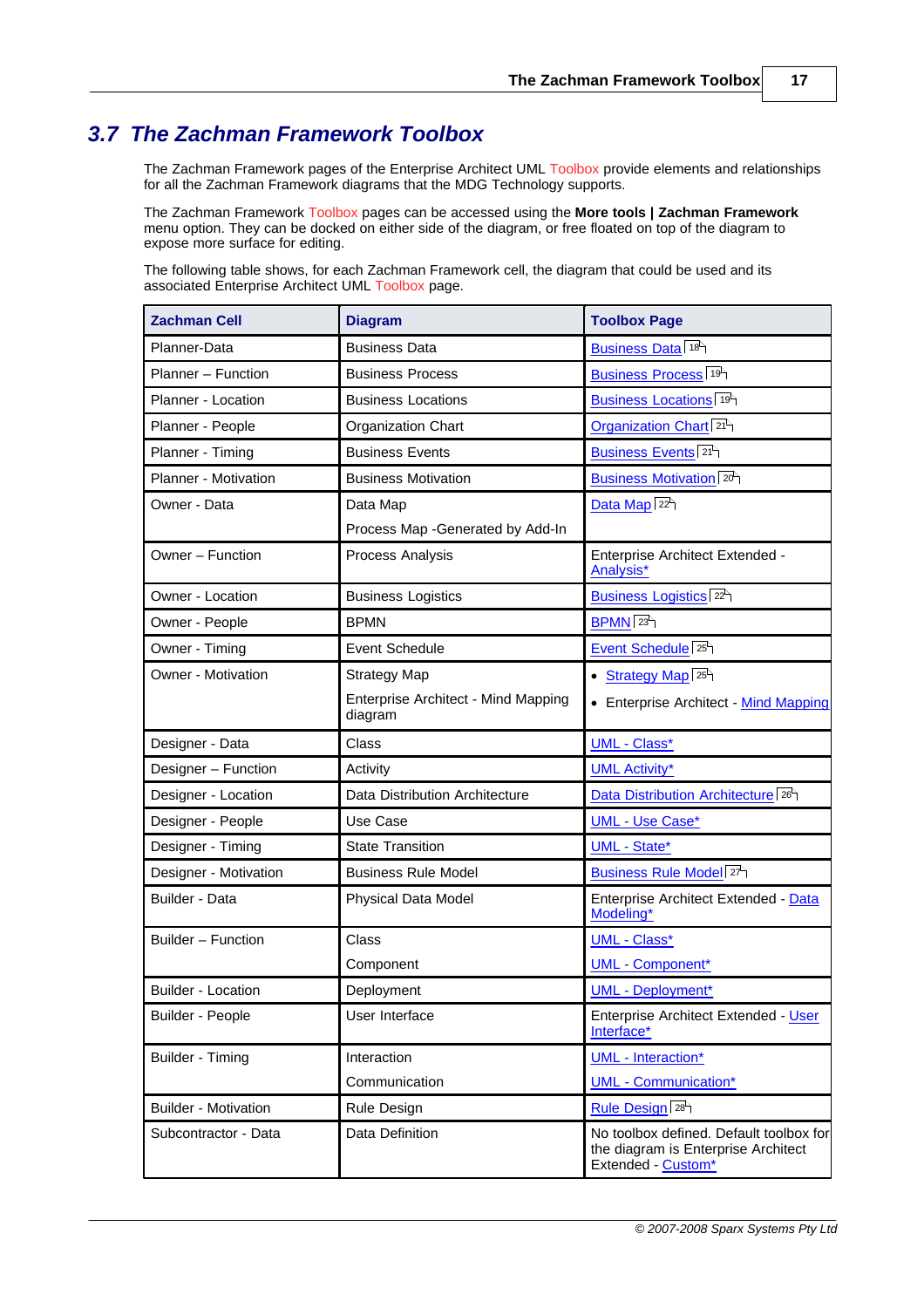#### **18 MDG Technology for Zachman Framework User Guide**

| <b>Zachman Cell</b>        | <b>Diagram</b>                                                | <b>Toolbox Page</b>            |
|----------------------------|---------------------------------------------------------------|--------------------------------|
| Subcontractor - Function   | No diagram defined - Code<br>generation is done in this cell. | Not Applicable                 |
| Subcontractor - Location   | <b>Network Architecture</b>                                   | <b>Network Architecture</b> 28 |
| Subcontractor - People     | <b>Security Architecture</b>                                  | <b>UML - Class*</b>            |
| Subcontractor - Timing     | Timing                                                        | UML - Timing*                  |
| Subcontractor - Motivation | <b>Rule Specification</b>                                     | Rule Specification 29          |

#### **Note:**

Links marked with an asterisk (\*) display information from the *Enterprise Architect User Guide*.

### <span id="page-21-0"></span>*3.7.1 Business Data Pages*

|                 | $\mathord{\hspace{1pt}\text{=}\hspace{1pt}}$ Business Data Elements |
|-----------------|---------------------------------------------------------------------|
| 옷               | Actor                                                               |
|                 | Asset                                                               |
| □               | <b>Business Entity</b>                                              |
| <b>A</b>        | Document Asset                                                      |
| $\mathcal{A}$ . | <b>Equipment Asset</b>                                              |
|                 | <b>Assumption</b>                                                   |
|                 | <b>B</b> Principle                                                  |
| B.              | Standard                                                            |
|                 |                                                                     |
|                 | $\Box$ Business Data Relations                                      |
|                 | Association                                                         |
| ↗               | Generalize                                                          |
| ↗               | Compose                                                             |
|                 | Dependency                                                          |
|                 | Aggregate                                                           |

| <b>Item</b>            | <b>Description</b>                                                                                                                                         |
|------------------------|------------------------------------------------------------------------------------------------------------------------------------------------------------|
| Actor                  | Used to model a stakeholder or any other human resource of the enterprise.                                                                                 |
| Asset                  | Captures the enterprise resources that could be estimated for value.                                                                                       |
| <b>Business Entity</b> | Generic element to capture enterprise resources.                                                                                                           |
| <b>Document Asset</b>  | Subtype of Asset to capture the important documents of the enterprise.                                                                                     |
| <b>Equipment Asset</b> | Subtype of Asset to capture the equipment resources of the enterprise.                                                                                     |
| <b>Assumption</b>      | Used to capture the assumptions made in information manipulation. Tag Value<br>Type = Enterprise / Business / System / Application / Technology / Data.    |
| <b>Principle</b>       | Used to define the principles framed and followed in the Enterprise. Tag Value<br>Type = Enterprise / Business / System / Application / Technology / Data. |
| <b>Standard</b>        | Used to define the standards followed in the Enterprise. Tag Value Type =<br>Enterprise / Business / System / Application / Technology / Data.             |

#### **Note:**

Elements and connectors common to Enterprise Architect UML and Extended diagrams are not documented here. See the *[Enterprise Architect User Guide](http://www.sparxsystems.com/EAUserGuide/index.html?objecttoolbar.htm)* for information on these.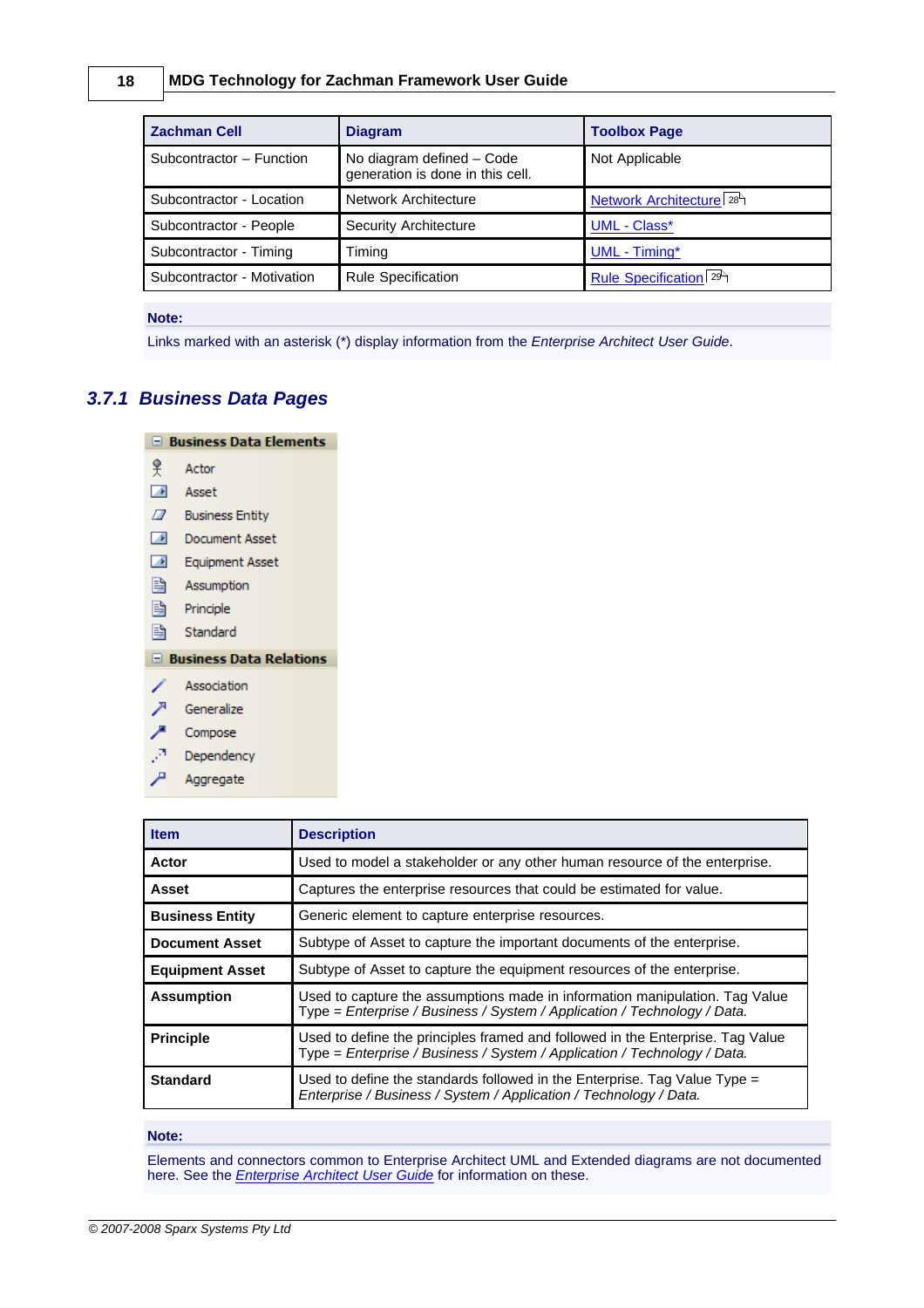#### <span id="page-22-0"></span>*3.7.2 Business Process Pages*

|          | <b>El Business Process Elements</b>  |
|----------|--------------------------------------|
| 옷        | Actor                                |
| ♦        | Decision                             |
| ▱        | <b>Business Function</b>             |
| ≫        | <b>Business Process</b>              |
| <i>■</i> | <b>Business Entity</b>               |
|          | <b>El Business Process Relations</b> |
| л.       | Dependency                           |
|          | Invokes                              |

- Æ Aggregate
- Compose

| <b>Item</b>              | <b>Description</b>                                                             |
|--------------------------|--------------------------------------------------------------------------------|
| Actor                    | Used to model a stakeholder or any other human resource of the Enterprise.     |
| <b>Decision</b>          | Indicates point of conditional progression where a business decision is taken. |
| <b>Business Function</b> | A major function performed by the Enterprise or a part of the Enterprise.      |
| <b>Business Process</b>  | A function or behavior of the Enterprise or part of the Enterprise.            |
| <b>Business Entity</b>   | Generic element to capture Enterprise resources.                               |
| <b>Invokes</b>           | Relationship that defines the invocation of a business process.                |

#### **Note:**

Elements and connectors common to Enterprise Architect UML and Extended diagrams are not documented here. See the *[Enterprise Architect User Guide](http://www.sparxsystems.com/EAUserGuide/index.html?objecttoolbar.htm)* for information on these.

#### <span id="page-22-1"></span>*3.7.3 Business Location Pages*



甸 Supplier

#### **E** Business Location Relations

 $\mathbb{R}^n$  Dependency

| <b>Item</b>          | <b>Description</b>            |
|----------------------|-------------------------------|
| <b>Branch Office</b> | Subtype of Business Location. |
| <b>Client Place</b>  | Subtype of Business Location. |
| <b>Head Quarters</b> | Subtype of Business Location. |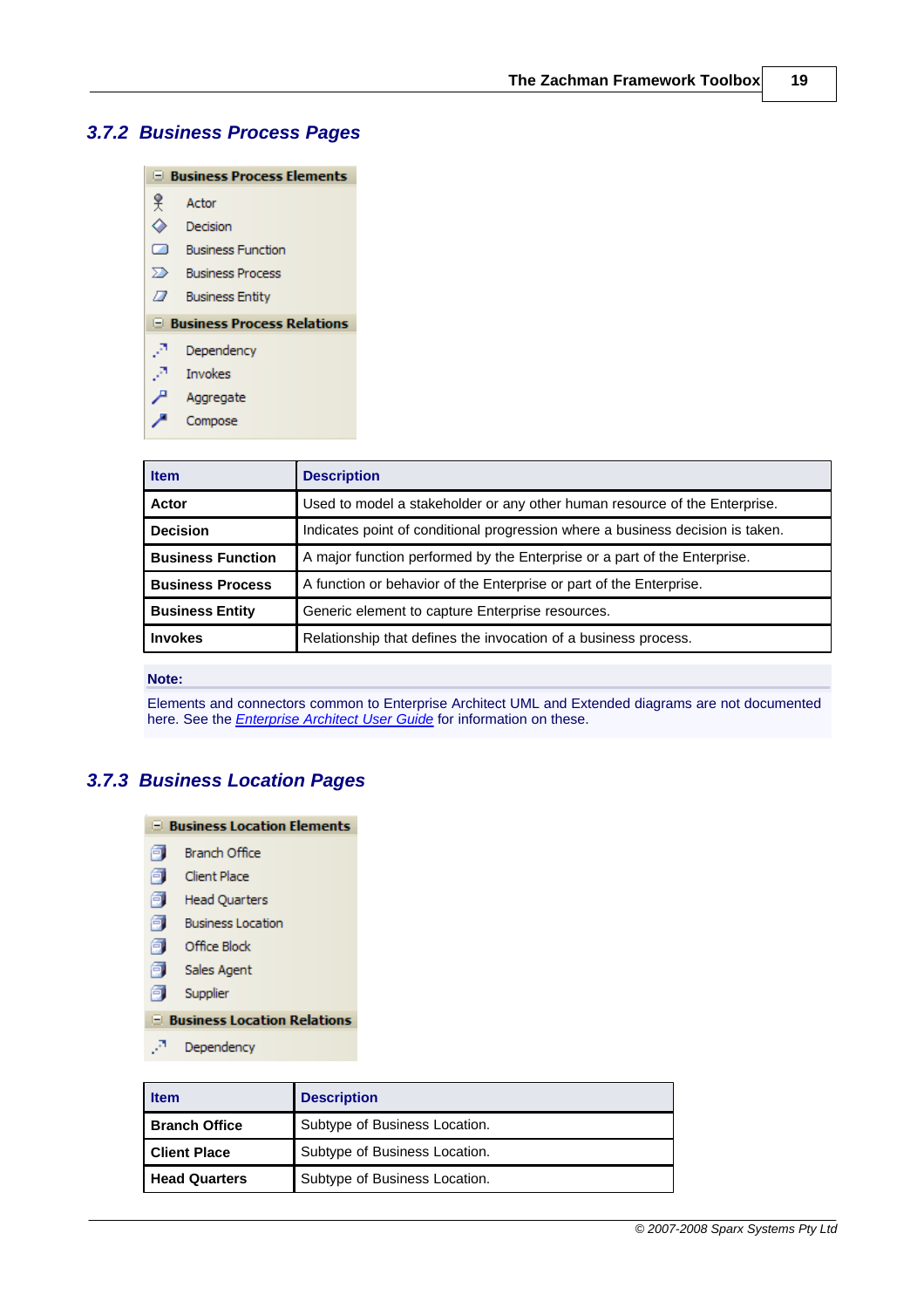#### **20 MDG Technology for Zachman Framework User Guide**

| <b>Item</b>              | <b>Description</b>                                    |
|--------------------------|-------------------------------------------------------|
| <b>Business Location</b> | Models the location from which the business operates. |
| <b>Office Block</b>      | Subtype of Business Location.                         |
| <b>Sales Agent</b>       | Subtype of Business Location.                         |
| <b>Supplier</b>          | Subtype of Business Location.                         |

**Note:**

Elements and connectors common to Enterprise Architect UML and Extended diagrams are not documented here. See the *[Enterprise Architect User Guide](http://www.sparxsystems.com/EAUserGuide/index.html?objecttoolbar.htm)* for information on these.

### <span id="page-23-0"></span>*3.7.4 Business Motivation Pages*

| $\Box$ Business Motivation Elements |                                      |  |
|-------------------------------------|--------------------------------------|--|
| w                                   | Goal                                 |  |
| 昏                                   | Mission                              |  |
| ⊡                                   | Strategy                             |  |
| 昏。                                  | Assumption                           |  |
|                                     | <b>B</b> Principle                   |  |
| 昏                                   | Standard                             |  |
|                                     | $\Box$ Business Motivation Relations |  |
|                                     | Associate                            |  |
| ,З                                  | Dependency                           |  |
|                                     | Aggregate                            |  |
|                                     | Generalize                           |  |

| <b>Item</b>       | <b>Description</b>                                                                                                                                         |
|-------------------|------------------------------------------------------------------------------------------------------------------------------------------------------------|
| Goal              | Element to capture what is to be achieved by the enterprise, with specifications<br>defined by the Tagged Values.                                          |
| <b>Mission</b>    | Element to capture the mission statement, policies and values of the enterprise.                                                                           |
| <b>Strategy</b>   | Element to capture the strategy statements for the business plan.                                                                                          |
| <b>Assumption</b> | Used to capture the assumptions made in information manipulation. Tag Value<br>Type = Enterprise / Business / System / Application / Technology / Data.    |
| <b>Principle</b>  | Used to define the principles framed and followed in the Enterprise. Tag Value<br>Type = Enterprise / Business / System / Application / Technology / Data. |
| <b>Standard</b>   | Used to define the standards followed in the Enterprise. Tag Value Type $=$<br>Enterprise / Business / System / Application / Technology / Data.           |

#### **Note:**

Elements and connectors common to Enterprise Architect UML and Extended diagrams are not documented here. See the *[Enterprise Architect User Guide](http://www.sparxsystems.com/EAUserGuide/index.html?objecttoolbar.htm)* for information on these.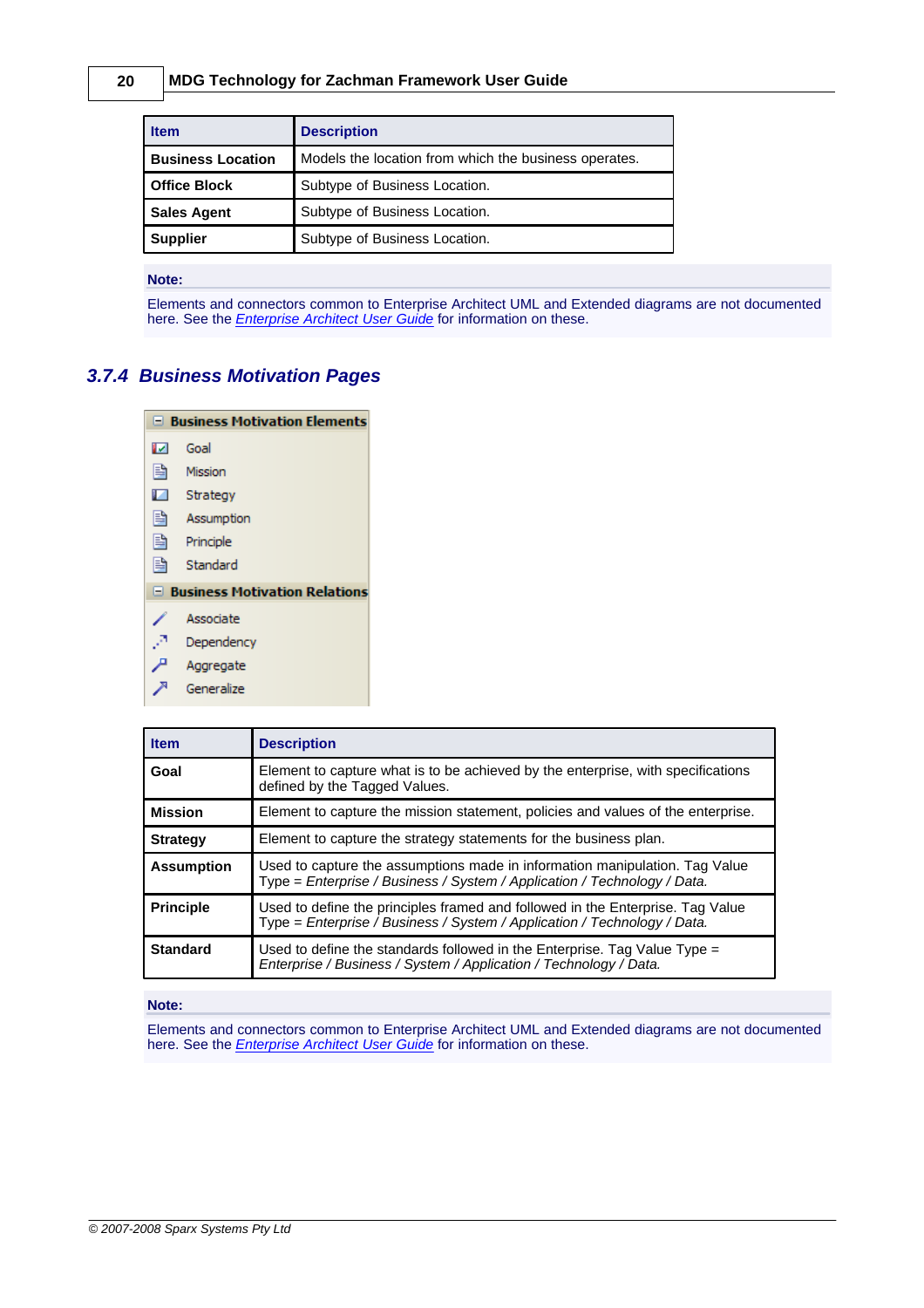### <span id="page-24-0"></span>*3.7.5 Organization Chart Pages*

#### $\blacksquare$  Organization Chart Elements

- $\mathbf{P}$ **Board Of Directors**
- $\frac{9}{5}$ StakeHolder
- $\ddot{\mathbf{r}}$ External Organization
- $\frac{9}{5}$ Organization Unit
- $\frac{9}{5}$ Personnel

#### $\boxdot$  Organization Chart Relations

- $\mathcal{P}$ Dependency
- у7 н In Contract
- $\mathcal{F}$ Works For
- Я. Supervise
- A Control

| <b>Description</b>                                                                                                                               |
|--------------------------------------------------------------------------------------------------------------------------------------------------|
| Element to capture the details of the board of directors.                                                                                        |
| Element to capture stakeholders of the enterprise.                                                                                               |
| Element to capture any external business unit that is not under direct control of the<br>enterprise, but has a relationship with the enterprise. |
| Element to capture any business unit that is under direct control of the enterprise.                                                             |
| Element to capture the details of personnel in an enterprise.                                                                                    |
| Connector to capture the contract-based relationships between business units.                                                                    |
| Connector to capture the details of team links; for example, Stakeholder 1 works<br>for Organization Unit 1.                                     |
| Connector to capture process supervision details.                                                                                                |
| Connector to capture Unit in charge or Person in charge information.                                                                             |
|                                                                                                                                                  |

#### **Note:**

Elements and connectors common to Enterprise Architect UML and Extended diagrams are not documented here. See the *[Enterprise Architect User Guide](http://www.sparxsystems.com/EAUserGuide/index.html?objecttoolbar.htm)* for information on these.

#### <span id="page-24-1"></span>*3.7.6 Business Events Pages*

□ Business Events Elements **Business Event** □ Business Events Relations  $\overline{\phantom{a}}$ Trigger

| <b>Item</b>           | <b>Description</b>                                                                      |
|-----------------------|-----------------------------------------------------------------------------------------|
| <b>Business Event</b> | Element to capture major business events of the enterprise.                             |
| <b>Trigger</b>        | Used to indicate that a Business Event triggers another event or a<br>business process. |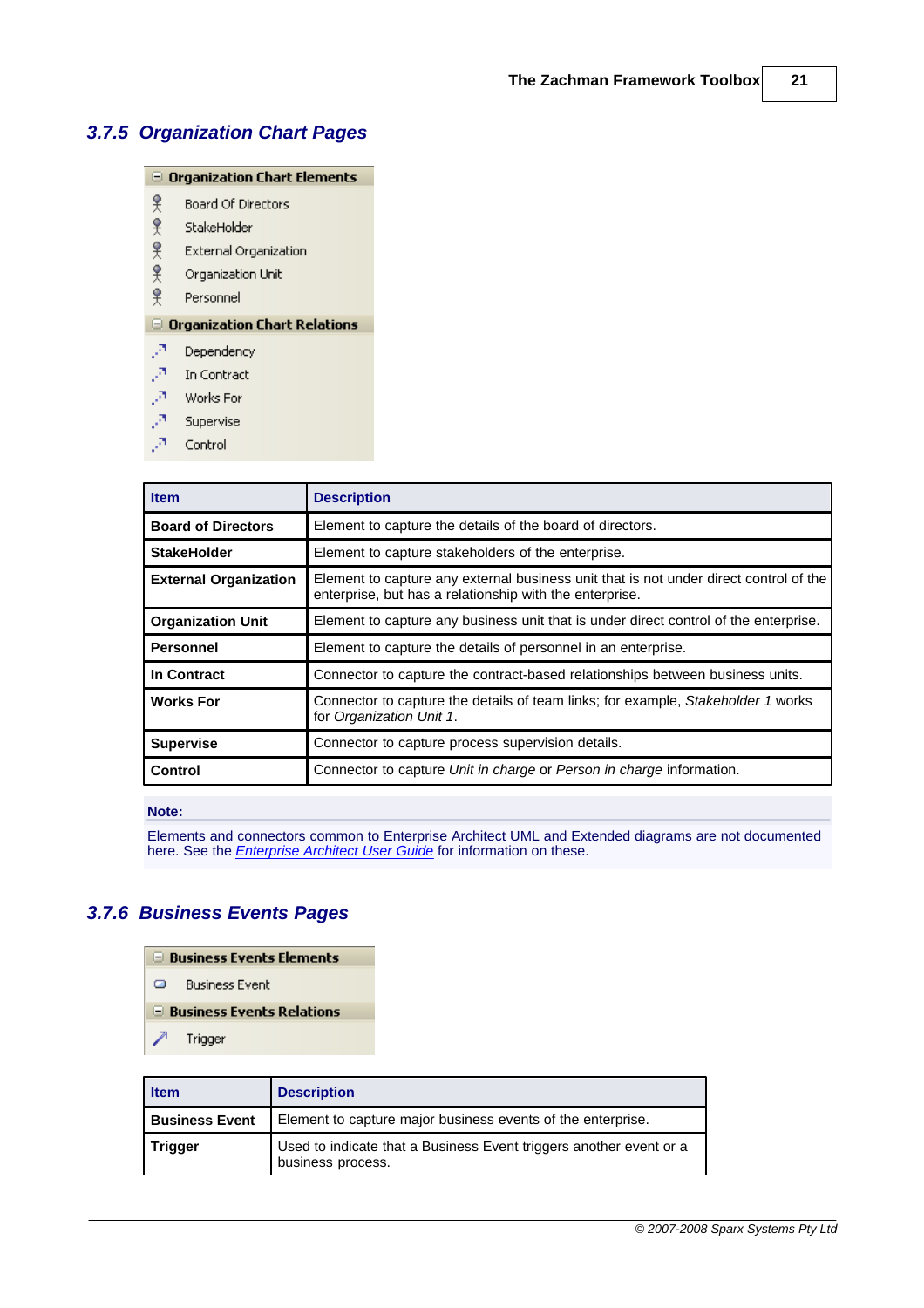### <span id="page-25-0"></span>*3.7.7 Data Map Pages*

| $\Box$ Data Map Elements  |                            |  |
|---------------------------|----------------------------|--|
| П                         | <b>Principal Entity</b>    |  |
| П                         | <b>Intersecting Entity</b> |  |
| П                         | StructureEntity            |  |
| $\Box$ Data Map Relations |                            |  |
|                           | Associate                  |  |

| <b>Item</b>                | <b>Description</b>                                                   |
|----------------------------|----------------------------------------------------------------------|
| <b>Principal Entity</b>    | A business entity that forms a resource of the enterprise.           |
| <b>Intersecting Entity</b> | Normalizes the many-to-many relationship between principal entities. |
| <b>Structure Entity</b>    | Captures potential knowledge base entities.                          |

#### **Note:**

Elements and connectors common to Enterprise Architect UML and Extended diagrams are not documented here. See the *[Enterprise Architect User Guide](http://www.sparxsystems.com/EAUserGuide/index.html?objecttoolbar.htm)* for information on these.

### <span id="page-25-1"></span>*3.7.8 Business Logistics Pages*

| $\Box$ Business Logistics Elements |                                     |
|------------------------------------|-------------------------------------|
| ÉΙ                                 | Branch Office                       |
| 卣                                  | Client Place                        |
| σ                                  | Head Quarters                       |
| 甸                                  | <b>Business Location</b>            |
| 卽                                  | Office Block                        |
| 6.                                 | Sales Agent                         |
| 61                                 | Supplier                            |
| <b>Alle</b>                        | Boundary                            |
|                                    | $\Box$ Business Logistics Relations |
| Л                                  | Communicate                         |
|                                    |                                     |
| e                                  | Internet                            |
| 昏                                  | Snail Mail                          |
| 閆                                  | Phone                               |
| e                                  | In Person                           |

| <b>Item</b>              | <b>Description</b>                                    |
|--------------------------|-------------------------------------------------------|
| <b>Branch Office</b>     | Subtype of Business Location.                         |
| <b>Client Place</b>      | Subtype of Business Location.                         |
| <b>Head Quarters</b>     | Subtype of Business Location.                         |
| <b>Business Location</b> | Models the location from which the business operates. |
| <b>Office Block</b>      | Subtype of Business Location.                         |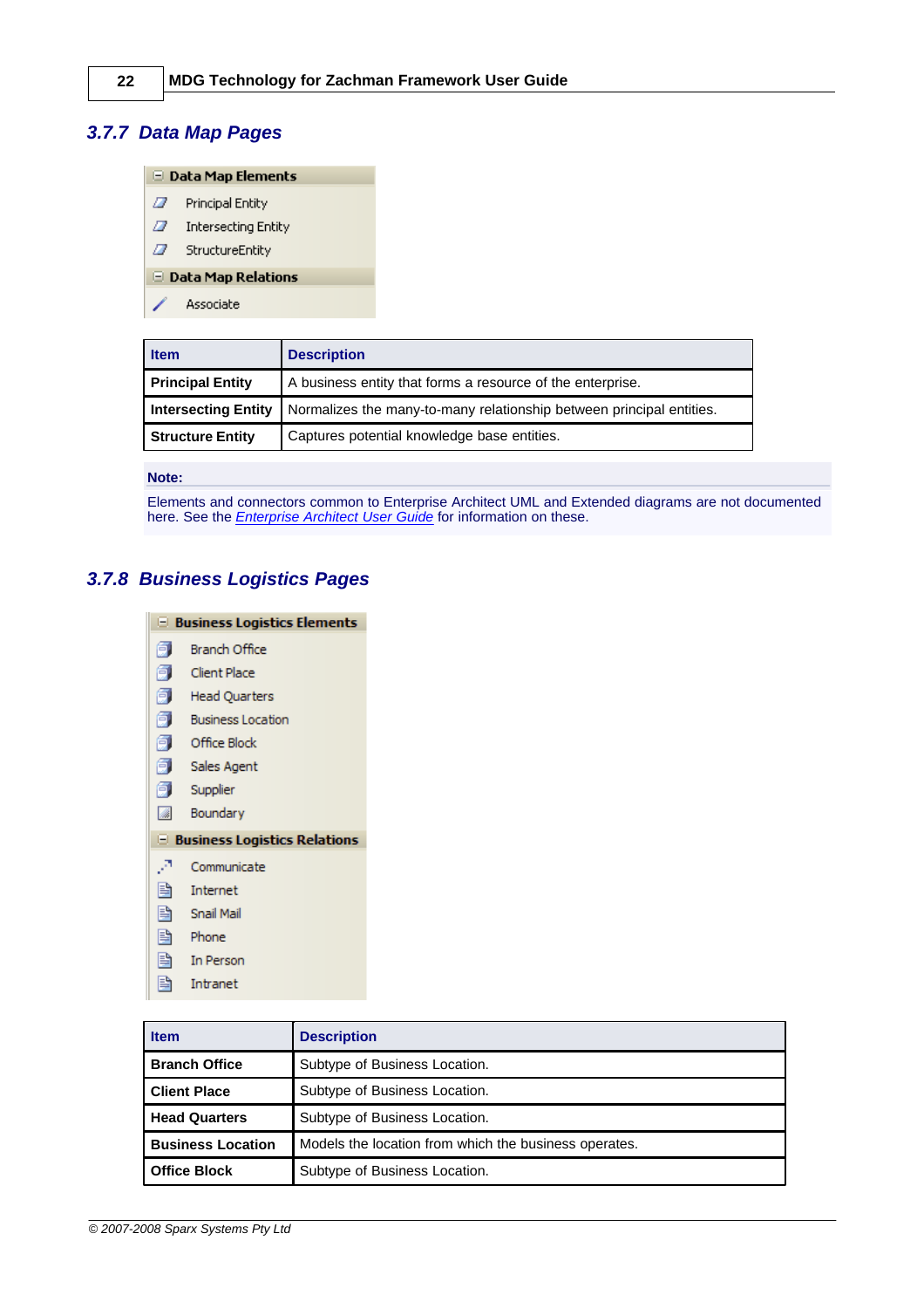| <b>Item</b>        | <b>Description</b>                                                                          |
|--------------------|---------------------------------------------------------------------------------------------|
| <b>Sales Agent</b> | Subtype of Business Location.                                                               |
| <b>Supplier</b>    | Subtype of Business Location.                                                               |
| Communicate        | Indicates that a business location communicates directly with another<br>business location. |
| Internet           | Indicates that the means of communication is the World Wide Web.                            |
| <b>Snail Mail</b>  | Indicates that the means of communication is the postal system or courier<br>services.      |
| <b>Phone</b>       | Indicates that the means of communication is the telephone.                                 |
| In Person          | Indicates that the means of communication is direct person-to-person.                       |
| <b>Intranet</b>    | Indicates that the means of communication is the local intranet or WAN.                     |

#### **Note:**

Elements and connectors common to Enterprise Architect UML and Extended diagrams are not documented here. See the *[Enterprise Architect User Guide](http://www.sparxsystems.com.au/EAUserGuide/index.html?objecttoolbar.htm)* for information on these.

### <span id="page-26-0"></span>*3.7.9 BPMN Pages*

| <b>E</b> BPMN Core      |                           |  |
|-------------------------|---------------------------|--|
| $\Box$                  | <b>Business Process</b>   |  |
| $\Box$                  | Activity                  |  |
| $\circ$                 | <b>Start Event</b>        |  |
| ◉                       | <b>Intermediate Event</b> |  |
| $\bullet$               | <b>End Event</b>          |  |
| $\diamond$              | Gateway                   |  |
| E                       | Pool                      |  |
| $\blacksquare$          | Lane                      |  |
| 昏。                      | Data Object               |  |
|                         | 6roup                     |  |
| $\overline{\text{ABE}}$ | <b>Text Annotation</b>    |  |
| E BPMN Relationships    |                           |  |
| 罗                       | Sequence Flow             |  |
| or <sup>is</sup>        | Message Flow              |  |
|                         | Association               |  |
|                         | <b>E BPMN Types</b>       |  |
| 圉                       | Message                   |  |
| 冒                       | Participant               |  |
| 囯                       | Rule                      |  |
| 扂                       | Transaction               |  |
| 畐                       | Web Service               |  |
| ô                       | Property                  |  |

The BPMN Toolbox pages provide the graphical (Core) and non-graphical (Types) Business Process Modeling Notation (BPMN) elements for use on business process diagrams. Specifications of these elements and relationships are defined by Tagged Values.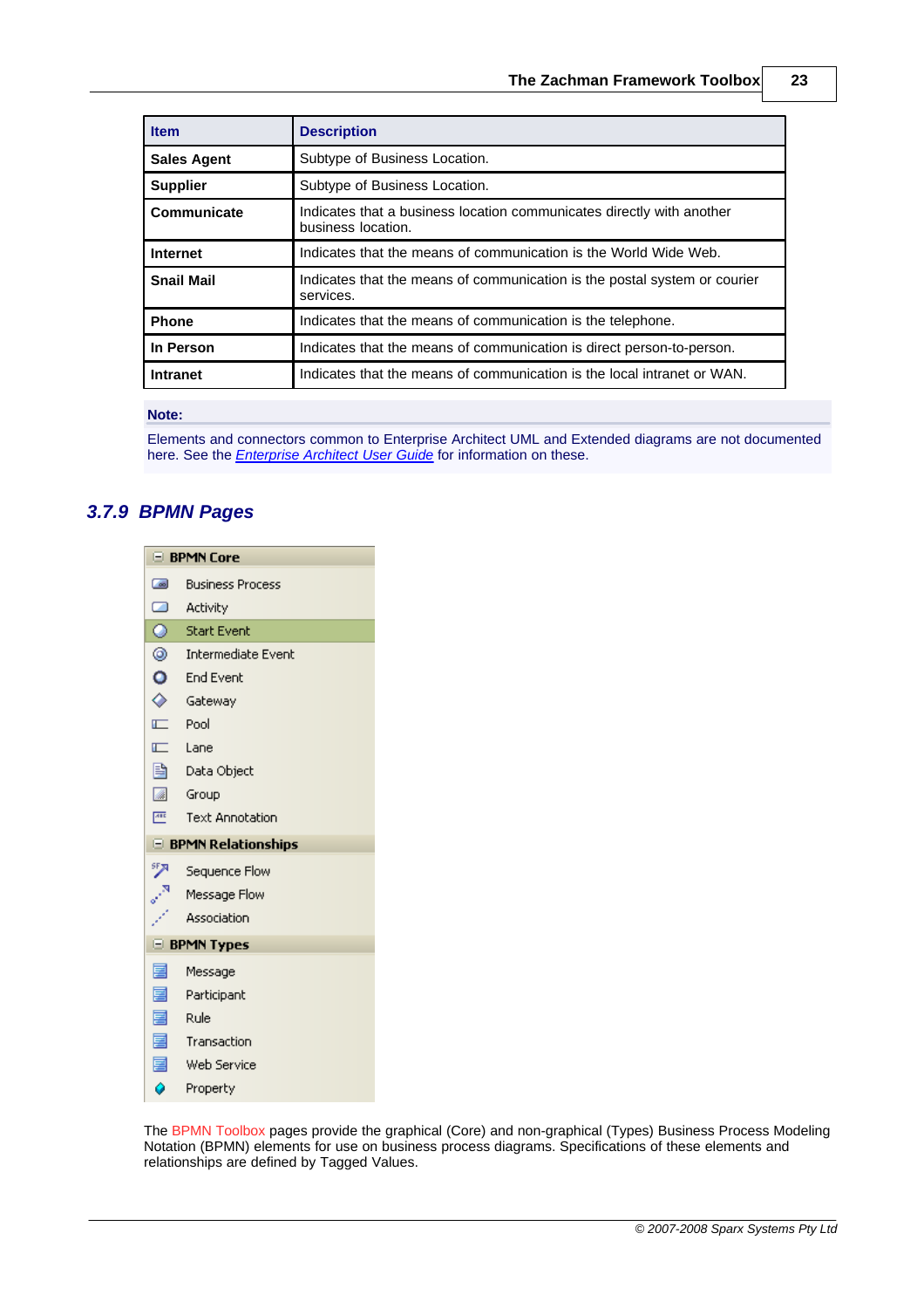| <b>Item</b>               | <b>Description</b>                                                                                                                  |
|---------------------------|-------------------------------------------------------------------------------------------------------------------------------------|
| <b>Business Process</b>   | An extension of a composite Activity that defines a business<br>process.                                                            |
| <b>Activity</b>           | Defines an activity within a business process.                                                                                      |
| <b>Start Event</b>        | Defines the initiating event in a process.                                                                                          |
| <b>Intermediate Event</b> | Defines an intermediate event in a process.                                                                                         |
| <b>End Event</b>          | Defines the terminating event in a process.                                                                                         |
| Gateway                   | Defines a decision point in a business process. If a condition is<br>true, then processing continues one way; if not, then another. |
| Pool                      | An extension of a Partition element, used to logically organize an<br>Activity.                                                     |
| Lane                      | An extension of a Partition element, used to subdivide a Pool.                                                                      |
| Data Object               | An extension of an Artifact element, used to define a physical<br>piece of information used or produced by a system.                |
| Group                     | An extension of a Boundary element, used to group other<br>elements.                                                                |
| <b>Text Annotation</b>    | A comment.                                                                                                                          |
| <b>Sequence Flow</b>      | An extension of a Control Flow relationship, defining the flow of<br>activity.                                                      |
| <b>Message Flow</b>       | An extension of a Control Flow relationship, defining the flow of<br>communications in the process.                                 |
| <b>Association</b>        | Used to associate information and artifacts with flow objects.                                                                      |
| <b>Message</b>            | An extension of a Class element, used to define a message.                                                                          |
| <b>Participant</b>        | An extension of a Class element, used to define a participant in an<br>activity.                                                    |
| Rule                      | An extension of a Class element, used to define rule statements.                                                                    |
| <b>Transaction</b>        | An extension of a Class element, used to define a transaction in an<br>activity.                                                    |
| <b>Web Service</b>        | An extension of a Class element, used to define a web service.                                                                      |
| <b>Property</b>           | An extension of an attribute, to drag onto another element.                                                                         |

#### **Note:**

Enterprise Architect is delivered with BPMN Technology automatically installed. This provides a BPMN profile and Toolbox separate from the Zachman version above. To make even further use of BPMN facilities, download the BPMN Add-In from:

[http://www.sparxsystems.com/products/mdg\\_bpmn.html](http://www.sparxsystems.com/products/mdg_bpmn.html)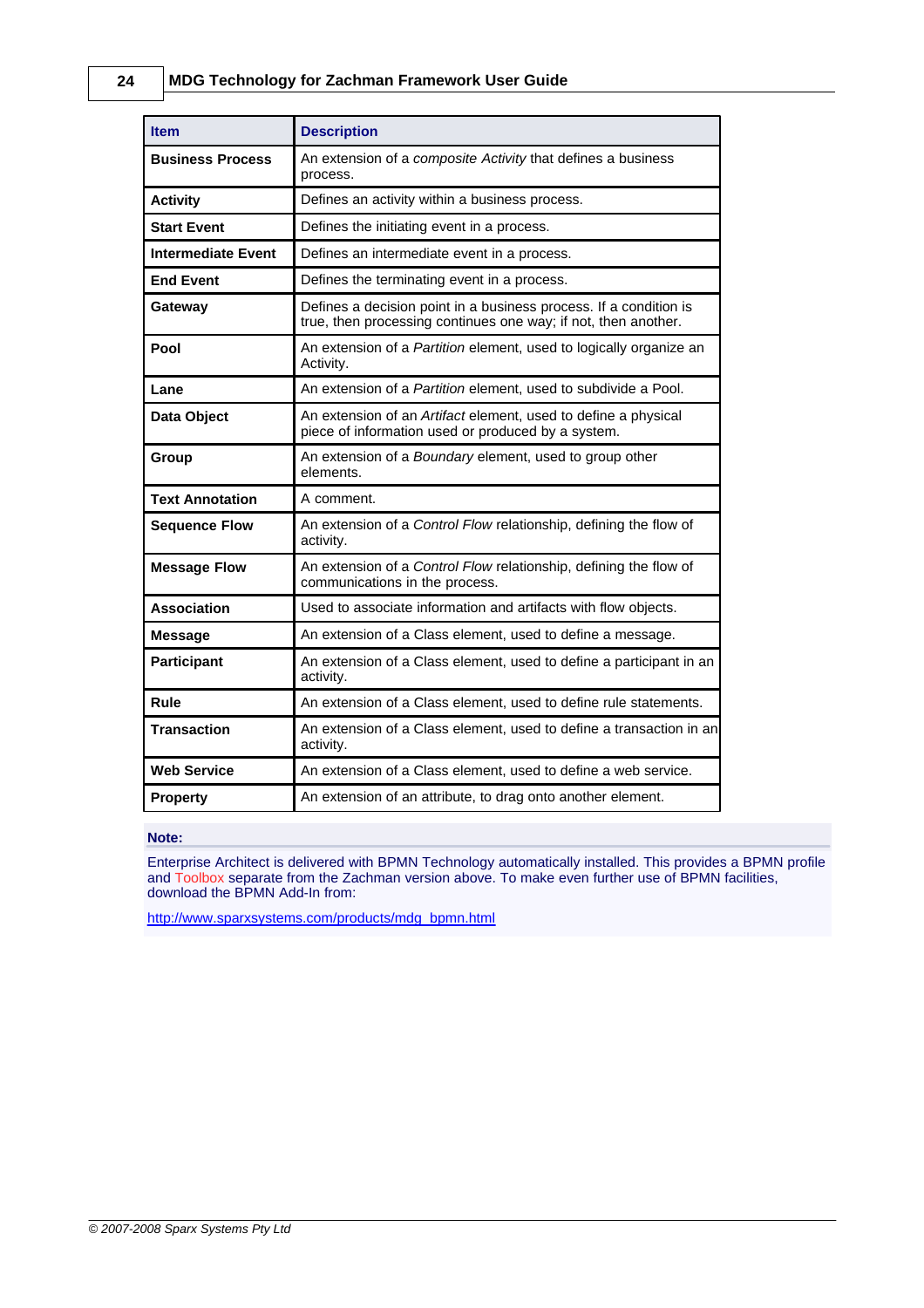### <span id="page-28-0"></span>*3.7.10 Event Schedule Pages*

| $\boxdot$ Event Schedule Elements  |                       |  |
|------------------------------------|-----------------------|--|
| ▭                                  | <b>Business Event</b> |  |
| z                                  | <b>Business Cycle</b> |  |
|                                    | Event Node            |  |
|                                    | Fork/Join             |  |
|                                    | Fork/Join             |  |
| $\boxdot$ Event Schedule Relations |                       |  |
| 57                                 | Dependency            |  |
|                                    |                       |  |

| <b>Item</b>           | <b>Description</b>                                          |
|-----------------------|-------------------------------------------------------------|
| <b>Business Event</b> | Element to capture major business events of the enterprise. |
| <b>Business Cycle</b> | Element to capture major business cycles of the enterprise. |
| <b>Event Node</b>     | Element to capture the event points in a business cycle.    |

#### **Note:**

Elements and connectors common to Enterprise Architect UML and Extended diagrams are not documented here. See the *[Enterprise Architect User Guide](http://www.sparxsystems.com/EAUserGuide/index.html?objecttoolbar.htm)* for information on these.

### <span id="page-28-1"></span>*3.7.11 Strategy Map Pages*

|  | $\Box$ Strategy Map Elements |
|--|------------------------------|
|  |                              |

- $\blacksquare$ Strategy
- $\overline{\text{M}}$ Goal
- **ILC** Business Perspective
- **E** Strategy Map Relations
- Δ Strategy Link

| <b>Item</b>                 | <b>Description</b>                                                                                               |  |
|-----------------------------|------------------------------------------------------------------------------------------------------------------|--|
| <b>Strategy</b>             | Element to capture the strategy statements for the business plan.                                                |  |
| Goal                        | Element to capture what is to be achieved by the enterprise with<br>specifications defined by the Tagged Values. |  |
| <b>Business Perspective</b> | Element to relate the strategies to a specific category.                                                         |  |
| <b>Strategy Link</b>        | Connector to indicate that a strategy is linked to another strategy<br>or goal.                                  |  |

#### **See Also**

**·** [Business Scorecards](#page-39-0)<sup>36</sup>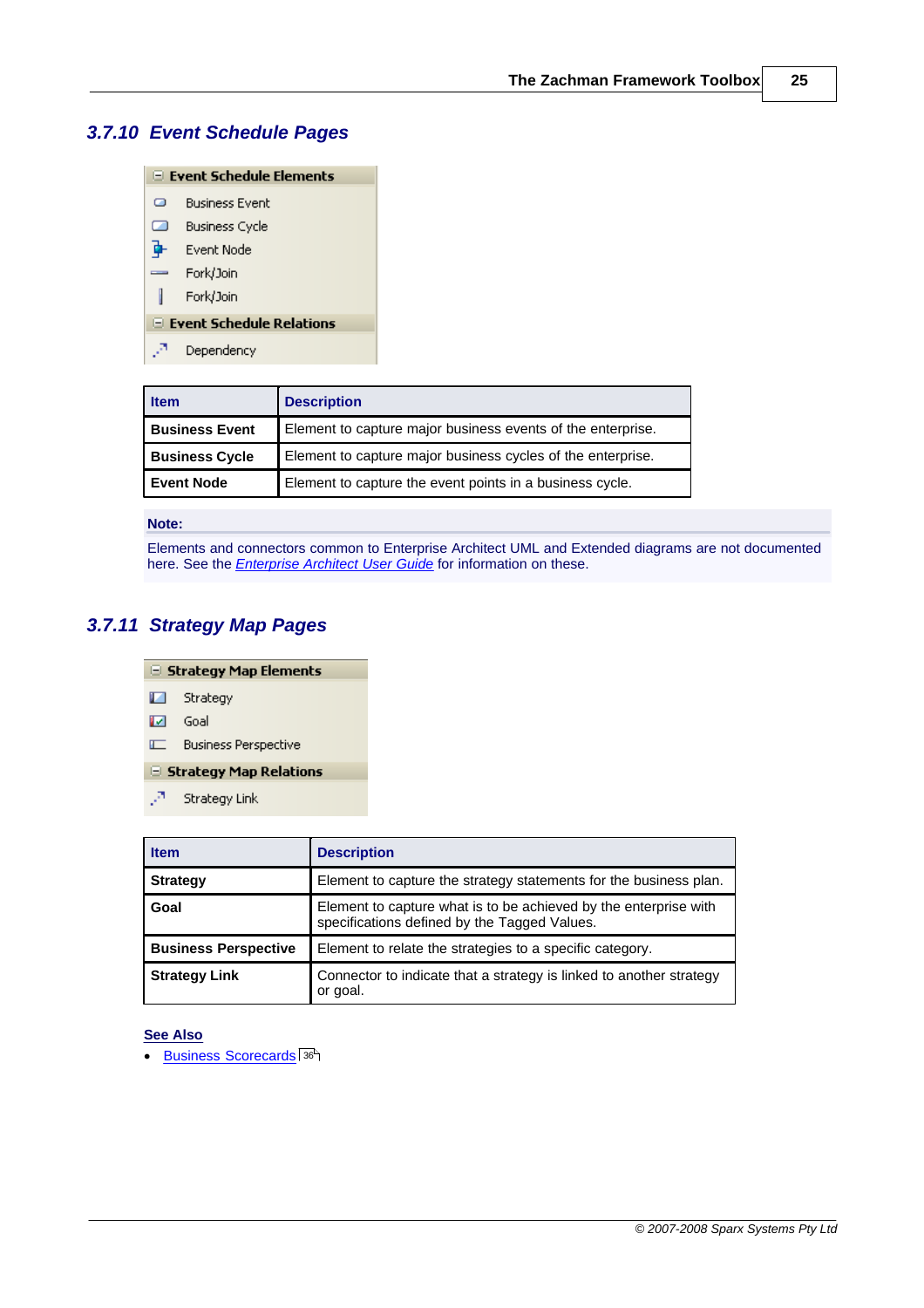### <span id="page-29-0"></span>*3.7.12 Data Distribution Architecture Pages*

|    | $\boxdot$ Data Distribution Elements |  |
|----|--------------------------------------|--|
| B  | Artifact                             |  |
| €. | Component                            |  |
| 甸  | Device                               |  |
| 氤  | <b>Node</b>                          |  |
| 昏  | File                                 |  |
|    | <b>Desktop</b>                       |  |
|    | <b>Processor</b>                     |  |
| €  | Registry                             |  |
| 6. | Storage Device                       |  |
| B. | Web Service                          |  |
|    | $\Box$ Data Distribution Relations   |  |
|    | Associate                            |  |
| ツ  | Communication Path                   |  |
| ヅ  | Deploy                               |  |
| ,ч | Realize                              |  |
| ヮ  | Manifest                             |  |
|    | <b>Information Flow</b>              |  |

| <b>Item</b>           | <b>Description</b>                     |
|-----------------------|----------------------------------------|
| <b>File</b>           | Element to represent a file.           |
| <b>Desktop</b>        | Element to represent a desktop.        |
| <b>Processor</b>      | Element to represent a processor.      |
| <b>Registry</b>       | Element to represent a registry.       |
| <b>Storage Device</b> | Element to represent a storage device. |
| <b>Web Service</b>    | Element to represent a web service.    |

#### **Note:**

Elements and connectors common to Enterprise Architect UML and Extended diagrams are not documented here. See the *[Enterprise Architect User Guide](http://www.sparxsystems.com/EAUserGuide/index.html?objecttoolbar.htm)* for information on these.

#### **See Also**

· [Deployment](http://www.sparxsystems.com/EAUserGuide/index.html?physicalgroup_2.htm) Pages in the *Enterprise Architect User Guide*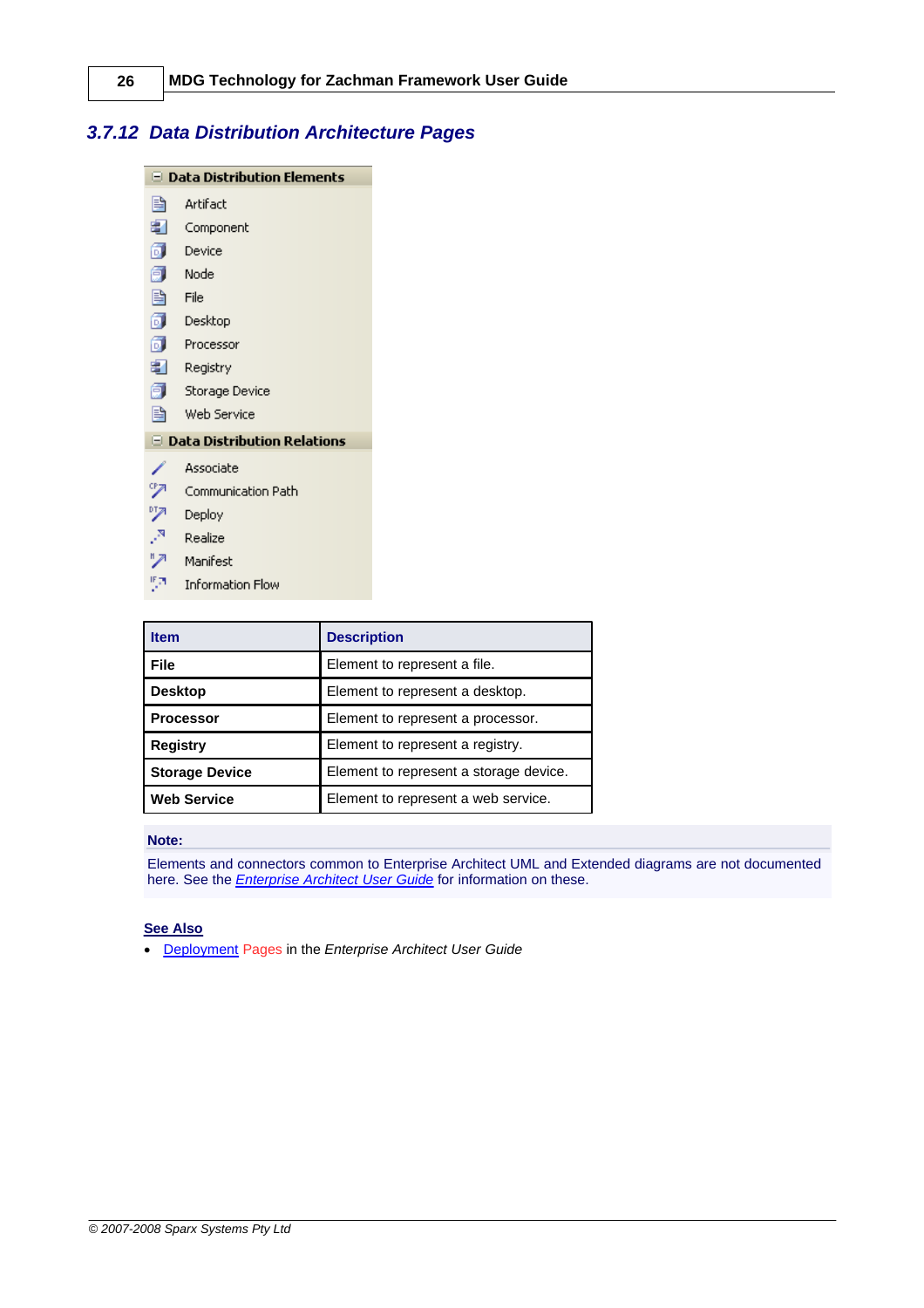### <span id="page-30-0"></span>*3.7.13 Business Rule Model Pages*

| $\blacksquare$ Business Rule Model Elements |                                      |  |
|---------------------------------------------|--------------------------------------|--|
| พ                                           | <b>Business Rule</b>                 |  |
| И                                           | Feature                              |  |
| 昏                                           | Principle                            |  |
| B                                           | Standard                             |  |
| 昏                                           | Assumption                           |  |
|                                             | $\Box$ Business Rule Model Relations |  |
| Ø                                           | <b>Based On</b>                      |  |
| л                                           | Replaces                             |  |
| JÄ.                                         | Conflict                             |  |
| У,<br>۰                                     | Equivalent To                        |  |

 $\mathcal{P}$ **Exception To** 

| <b>Item</b>          | <b>Description</b>                                                                                                                                         |
|----------------------|------------------------------------------------------------------------------------------------------------------------------------------------------------|
| <b>Business Rule</b> | Element to capture the Business Rule statements.                                                                                                           |
| <b>Principle</b>     | Used to define the principles framed and followed in the Enterprise. Tag Value<br>Type = Enterprise / Business / System / Application / Technology / Data. |
| <b>Standard</b>      | Used to define the standards followed in the Enterprise. Tag Value Type =<br>Enterprise / Business / System / Application / Technology / Data.             |
| <b>Assumption</b>    | Used to capture the assumptions made in information manipulation. Tag Value<br>Type = Enterprise / Business / System / Application / Technology / Data.    |
| <b>Based On</b>      | Indicates that a rule is based on another model element, which forms the<br>rationale for the rule.                                                        |
| <b>Replaces</b>      | Indicates that a new rule replaces another rule.                                                                                                           |
| <b>Conflict</b>      | Indicates that a rule conflicts with another defined rule.                                                                                                 |
| <b>Equivalent To</b> | Indicates that a rule is equivalent to another rule.                                                                                                       |
| <b>Exception To</b>  | Indicates exceptions for a rule.                                                                                                                           |

#### **Note:**

Elements and connectors common to Enterprise Architect UML and Extended diagrams are not documented here. See the *[Enterprise Architect User Guide](http://www.sparxsystems.com/EAUserGuide/index.html?objecttoolbar.htm)* for information on these.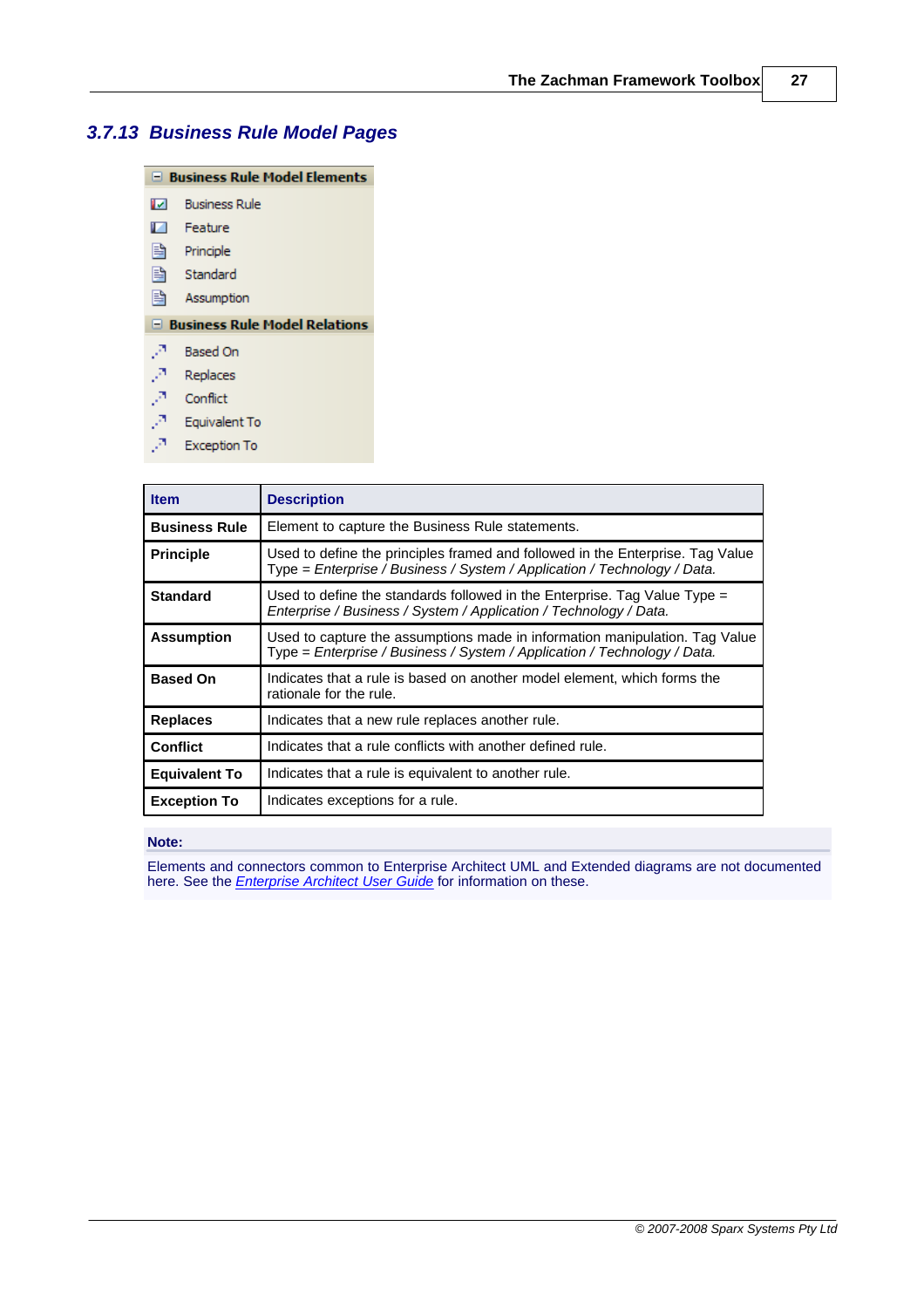### <span id="page-31-0"></span>*3.7.14 Rule Design Pages*

| $\Box$ Rule Design Elements  |                    |  |
|------------------------------|--------------------|--|
| જ                            | <b>Test Case</b>   |  |
| <b>M</b>                     | <b>Formal Rule</b> |  |
|                              | <b>B</b> Principle |  |
| e,                           | Standard           |  |
| B.                           | Assumption         |  |
| $\Box$ Rule Design Relations |                    |  |
| J.                           | <b>Applied To</b>  |  |
| JÄ.                          | Validates          |  |
| -7                           | Dependency         |  |

| <b>Item</b>        | <b>Description</b>                                                                                                                                         |
|--------------------|------------------------------------------------------------------------------------------------------------------------------------------------------------|
| <b>Formal Rule</b> | A business rule transformed to a technology-specific logical rule or constraint<br>statement.                                                              |
| <b>Principle</b>   | Used to define the Principles framed and followed in the Enterprise. Tag Value<br>Type = Enterprise / Business / System / Application / Technology / Data. |
| <b>Standard</b>    | Used to define the Standards followed in the Enterprise. Tag Value Type =<br>Enterprise / Business / System / Application / Technology / Data.             |
| <b>Assumption</b>  | Used to capture the assumptions made in information manipulation. Tag Value Type<br>= Enterprise / Business / System / Application / Technology / Data.    |
| <b>Applied To</b>  | Indicates that a Formal Rule is applied to other model artifacts such as Scenarios or<br>Activities.                                                       |
| <b>Validates</b>   | Indicates that a model artifact validates a Formal Rule.                                                                                                   |

#### **Note:**

Elements and connectors common to Enterprise Architect UML and Extended diagrams are not documented here. See the *[Enterprise Architect User Guide](http://www.sparxsystems.com/EAUserGuide/index.html?objecttoolbar.htm)* for information on these.

### <span id="page-31-1"></span>*3.7.15 Network Architecture Pages*

#### **El Network Architecture Elements**

- 昏 Artifact
- B Document Artifact

#### **Note:**

For further information on the two elements, see the *[Enterprise Architect User Guide](http://www.sparxsystems.com/EAUserGuide/index.html?objecttoolbar.htm)*.

| <b>Item</b>              | <b>Description</b>                                                                                       |
|--------------------------|----------------------------------------------------------------------------------------------------------|
| <b>Artifact</b>          | Generic graphical element used to capture information.                                                   |
| <b>Document Artifact</b> | Generic graphical element used to capture detailed information<br>such as network configuration details. |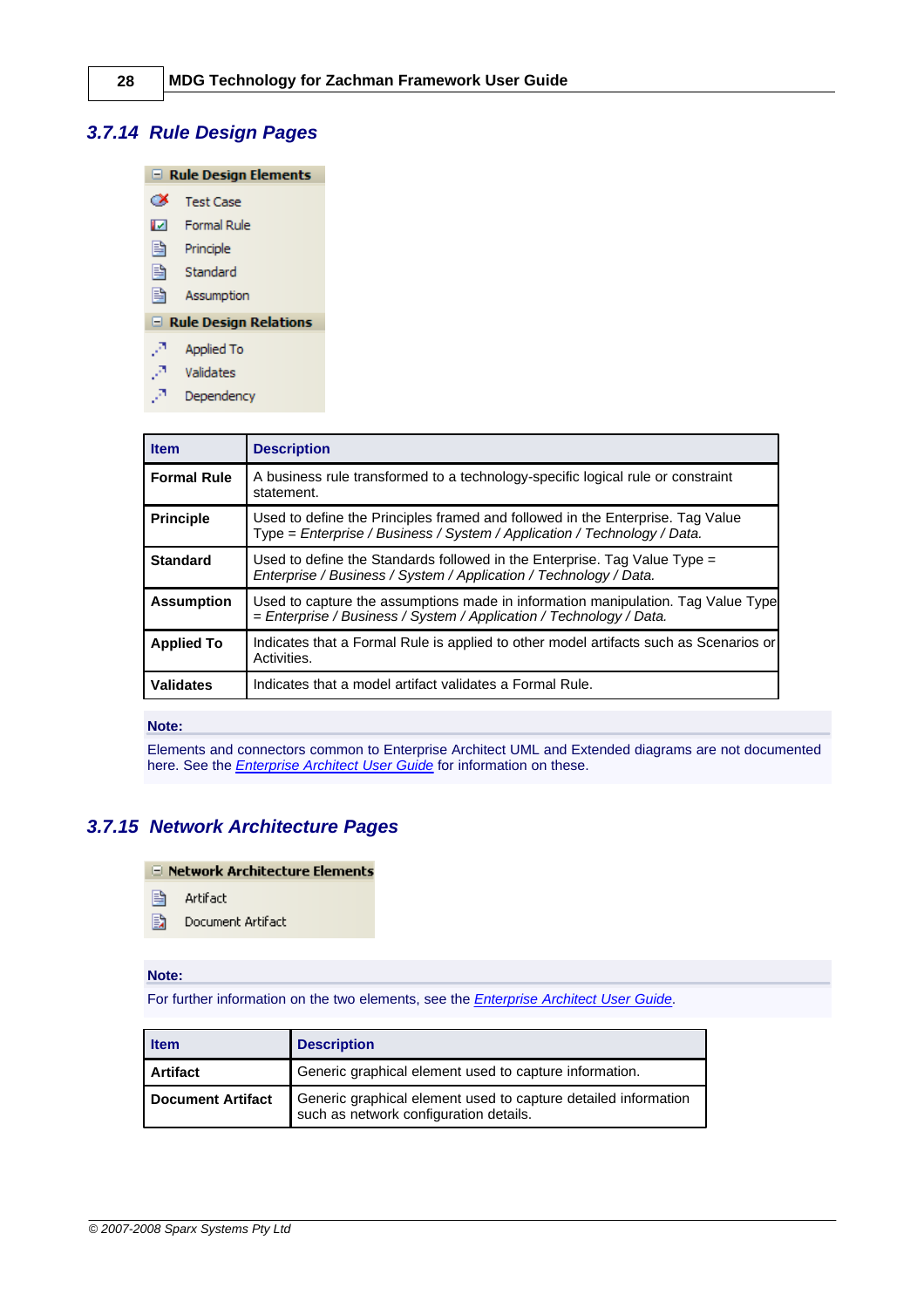## <span id="page-32-0"></span>*3.7.16 Rule Specification Pages*

| $\Box$ Rule Specification Elements |                                     |  |
|------------------------------------|-------------------------------------|--|
| 명1                                 | Rule Impl Component                 |  |
| B                                  | Principle                           |  |
| B                                  | Standard                            |  |
| e.                                 | Assumption                          |  |
|                                    | $\Box$ Rule Specification Relations |  |
| 79                                 | Implements                          |  |
| -7                                 | Violates                            |  |

| <b>Item</b>                | <b>Description</b>                                                                                                                                         |
|----------------------------|------------------------------------------------------------------------------------------------------------------------------------------------------------|
| <b>Rule Impl Component</b> | Element to capture the component implementing a rule.                                                                                                      |
| <b>Principle</b>           | Used to define the Principles framed and followed in the Enterprise. Tag Value<br>Type = Enterprise / Business / System / Application / Technology / Data. |
| <b>Standard</b>            | Used to define the Standards followed in the Enterprise. Tag Value Type $=$<br>Enterprise / Business / System / Application / Technology / Data.           |
| <b>Assumption</b>          | Used to capture the assumptions made in information manipulation. Tag Value<br>Type = Enterprise / Business / System / Application / Technology / Data.    |
| <b>Implements</b>          | Indicates that a Rule Impl Component implements a rule.                                                                                                    |
| <b>Violates</b>            | Indicates that the rule is violated by the connecting model element.                                                                                       |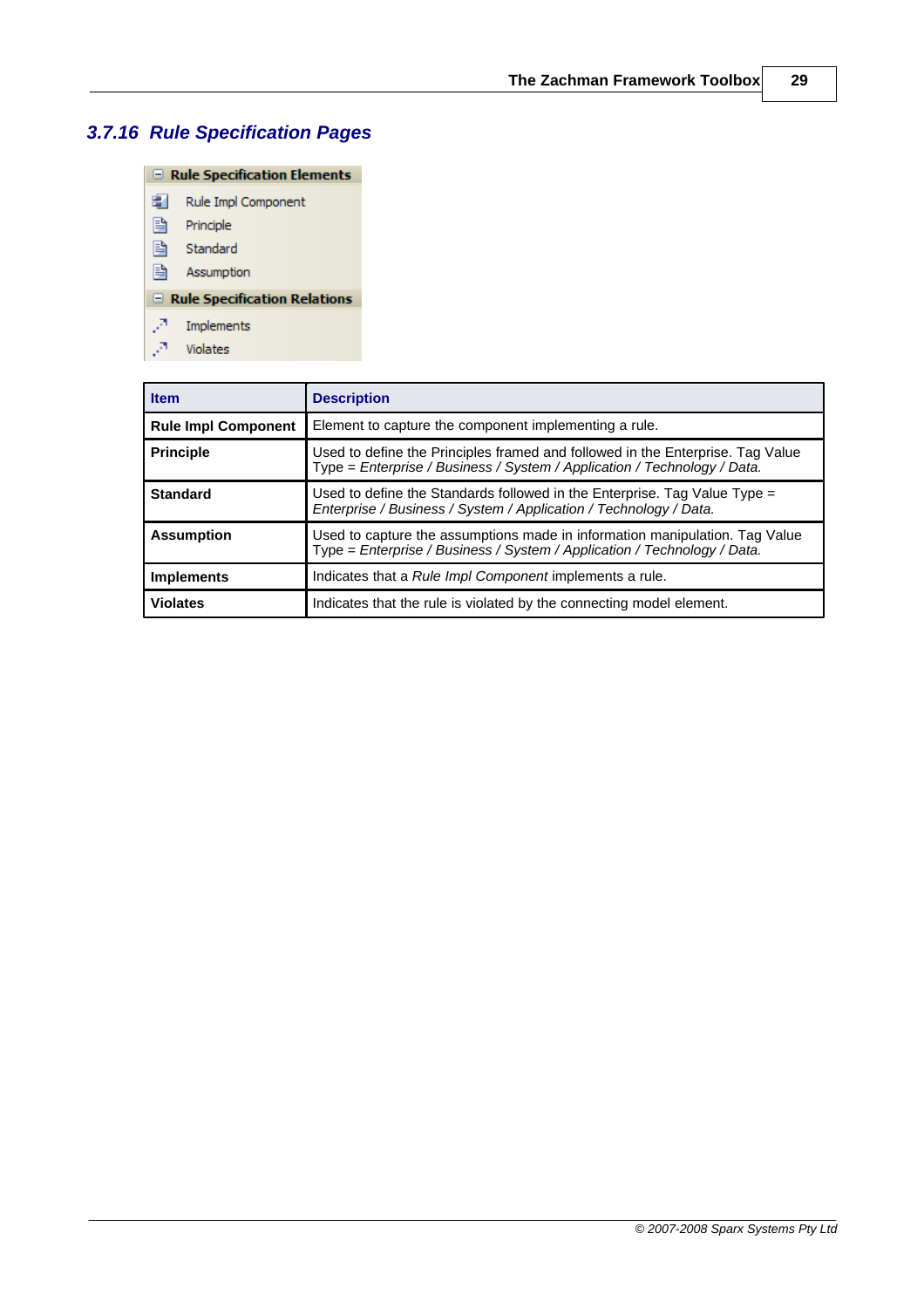## <span id="page-33-0"></span>*3.8 Tagged Values*

The MDG Technology makes extensive use of Tagged Values to assign custom properties to the various Zachman Framework elements. It is recommended that you keep the Tagged Values window docked and visible at all times when creating or viewing a Zachman Framework model.

|   | <b>Tagged Values</b> |
|---|----------------------|
|   | ∰ {↓ ◆ E* ×          |
| Θ | Goal1 (Goal)         |
|   | Assumption           |
|   | CSE                  |
|   | GoalType             |
|   | ID                   |
|   | ΚPΙ                  |
|   | Measure              |
|   | Opportunity          |
|   | Strength             |
|   | Threat               |
|   | UnitResponsible      |
|   | Weakness             |

To open the Tagged Values window, select the **View | Tagged Values** menu option or press **[Ctrl]+[Shift]+[6]** . For more information on the Tagged Values window, see the *[Enterprise Architect User Guide](http://www.sparxsystems.com/EAUserGuide/index.html?thetaggedvaluestab.htm)*.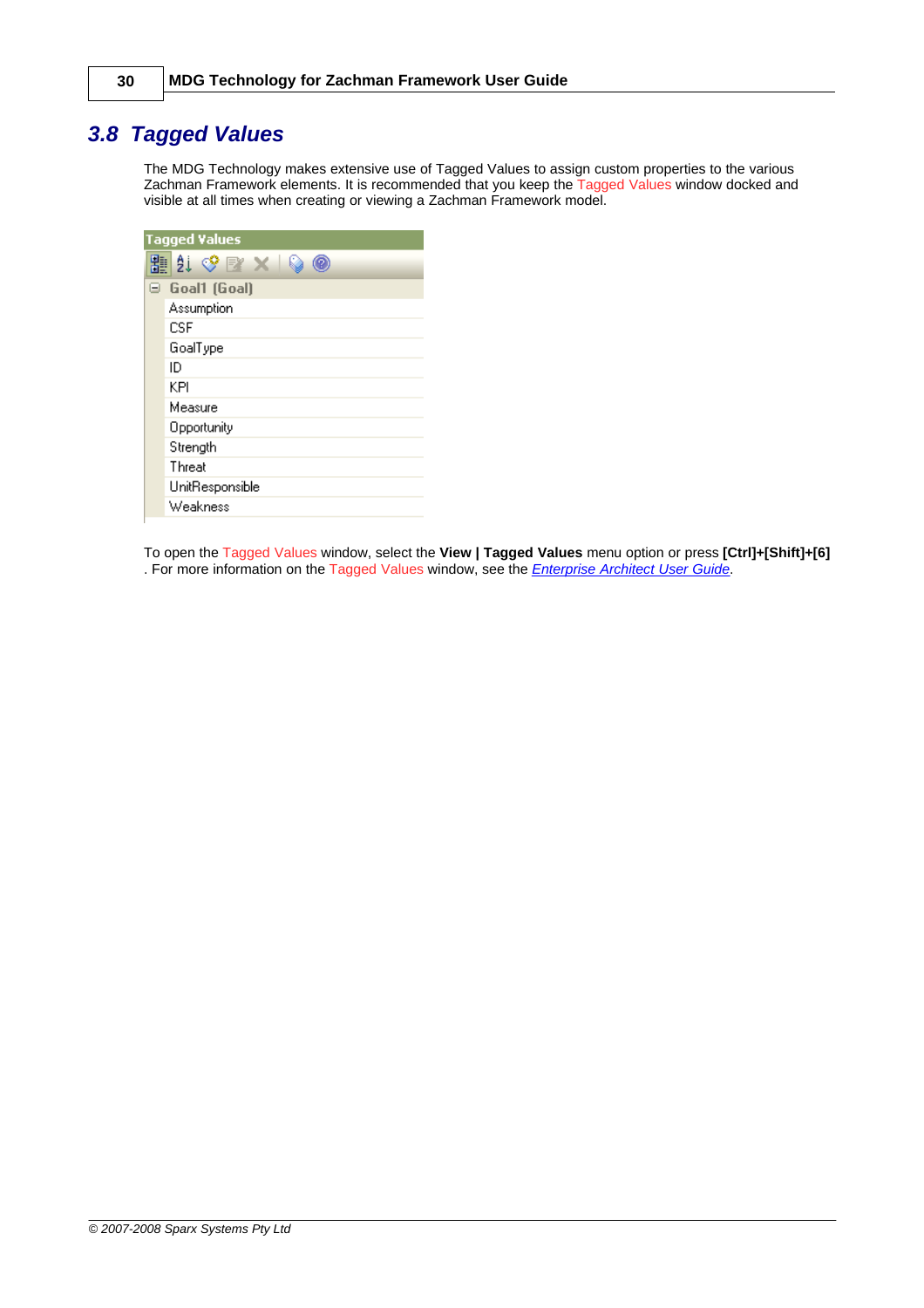### <span id="page-34-0"></span>*3.9 Tasks*

When the MDG Technology for Zachman Framework is loaded, the Enterprise Architect [Tasks Pane](http://www.sparxsystems.com.au/EAUserGuide/index.html?instanthelpwindow.htm) provides a page of Zachman Framework tasks.

| <b>Zachman Framework</b>       |
|--------------------------------|
| ் ் ∩் More Tasks              |
| <b>Data Map Tasks</b>          |
| 永 Do Data-Map Analysis         |
| 录 Generate Possible Business P |
| <b>Common ZF Tasks</b>         |
|                                |
| Show Framework Interface       |
| 录 Generate RTF Report          |
| 灵 Generate HTML Report         |
| 灵 View Relationship Matrix     |
| 录 Configure Validation         |
| <b>浸</b> Validate Model        |
| <b>ZF Online Resources</b>     |
|                                |
| <b>Contract ZIFA</b>           |
|                                |

The common Zachman Framework tasks are .

| Item                                                | <b>Description</b>                                                                                                                                                                                                              |
|-----------------------------------------------------|---------------------------------------------------------------------------------------------------------------------------------------------------------------------------------------------------------------------------------|
| Data Map Tasks                                      | This group of commands is functional only when a Data Map diagram is open<br>and active.                                                                                                                                        |
| Do Data-Map Analysis 32                             | Invokes the Technology functionality to analyze the Data Map diagram. This<br>task generates Cluster Reports 33 and Process Maps 34 from a valid Data<br>Map diagram.                                                           |
| <b>Generate Possible</b><br><b>Business Process</b> | Invokes the Add-In functionality to identify and generate possible business<br>processes from a valid Data Map diagram, in the same package as the<br>diagram.                                                                  |
| <b>Common ZF Tasks</b>                              | This group of commands is functional for all the cells of the Framework.                                                                                                                                                        |
| <b>Show Framework Interfacel</b>                    | Opens the Zachman Framework Interface diagram 1 <sup>1</sup> . When there are<br>several framework models in a project, a list of available framework diagrams<br>displays. You can select the required diagram from this list. |
| <b>Generate RTF Report</b>                          | Invokes the Enterprise Architect RTF report generation functionality.                                                                                                                                                           |
| <b>Generate HTML Report</b>                         | Invokes the Enterprise Architect Generate HTML Report dialog.                                                                                                                                                                   |
| <b>View Relationship Matrix</b>                     | Opens the Enterprise Architect Relationship Matrix.                                                                                                                                                                             |
| Configure Validation 38                             | Opens the Enterprise Architect Model Validation Configuration dialog.                                                                                                                                                           |
| Validate Model <sup>38</sup>                        | Validates the model against the configured rules.                                                                                                                                                                               |
| <b>ZF Online Resources</b>                          | This group of options provides links to online resources.                                                                                                                                                                       |
| <b>ZIFA</b>                                         | Link to the Zachman Framework For Enterprise Architecture™ website.                                                                                                                                                             |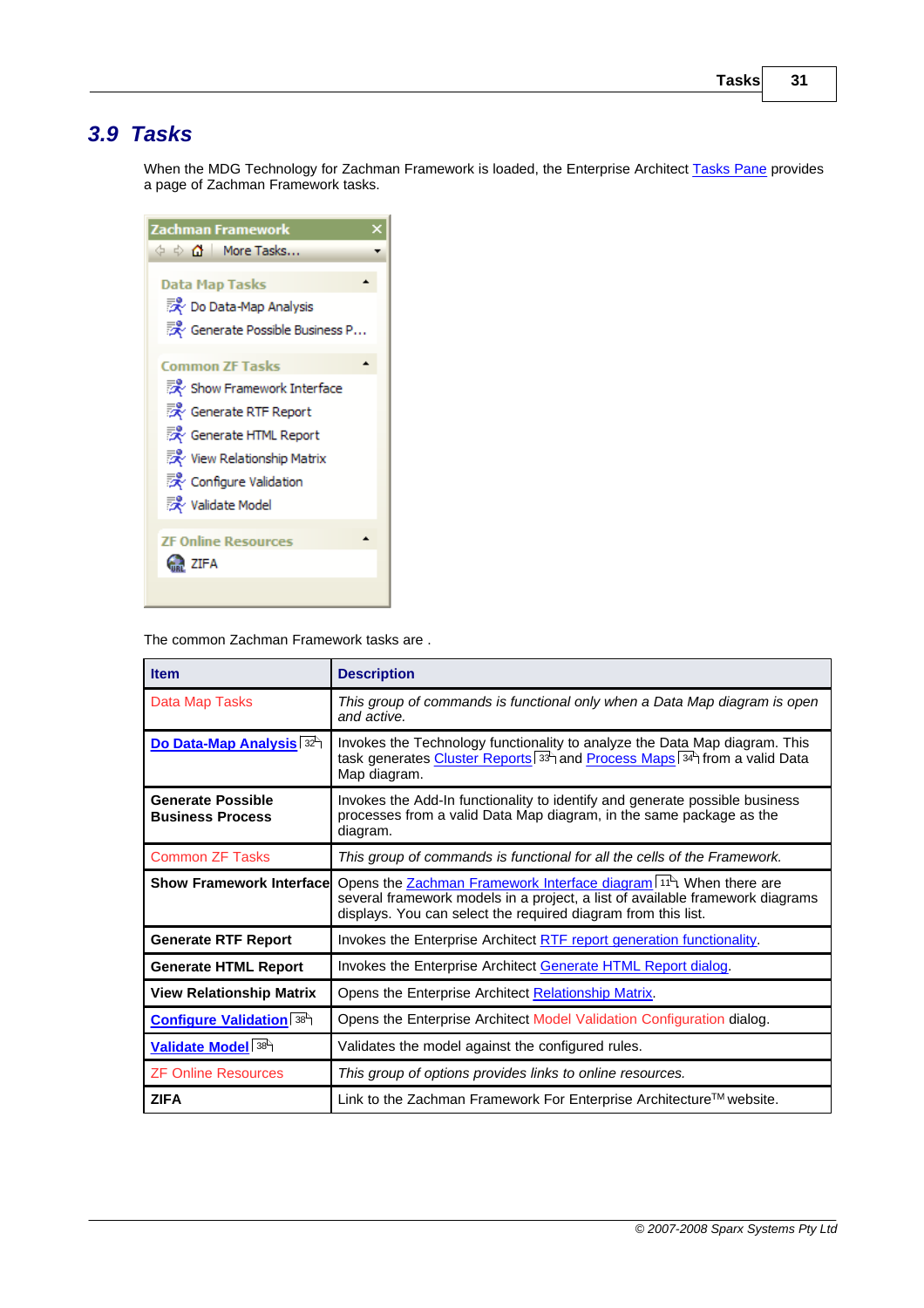#### <span id="page-35-0"></span>*3.9.1 Data Map Analysis*

#### **Introduction**

[Cluster Reports](#page-36-0)<sup>| 33</sup>ী and <u>[Process Maps](#page-37-0)</u>| 34 ীare deliverables of a valid Data Map diagram analysis. A valid Data Map diagram is basically an Entity Relationship diagram constructed using *Principal Entity, Structure Entity* and *Intersecting Entity* elements. The relationships between them are defined by the business rules.

- · Principal Entities are identified from the Business Entities in scope
- Intersecting Entities are used to break a many-to-many association between Principal Entities, which form potential business processes
- · Structure Entities represent the existence of a potential knowledge base.

An example of a valid Data Map diagram is provided below:



#### **Procedure**

<span id="page-35-1"></span>To perform a Data Map diagram analysis, select any one of the options below, with the Data Map diagram to be analysed open and active:

- · Select the **Add-Ins | Zachman Framework | Do Data-Map Analysis** main menu option
- · Right-click on the Data Map diagram in the Enterprise Architect Project Browser, and select the **Add-Ins | Zachman Framework | Do Data-Map Analysis** context menu option.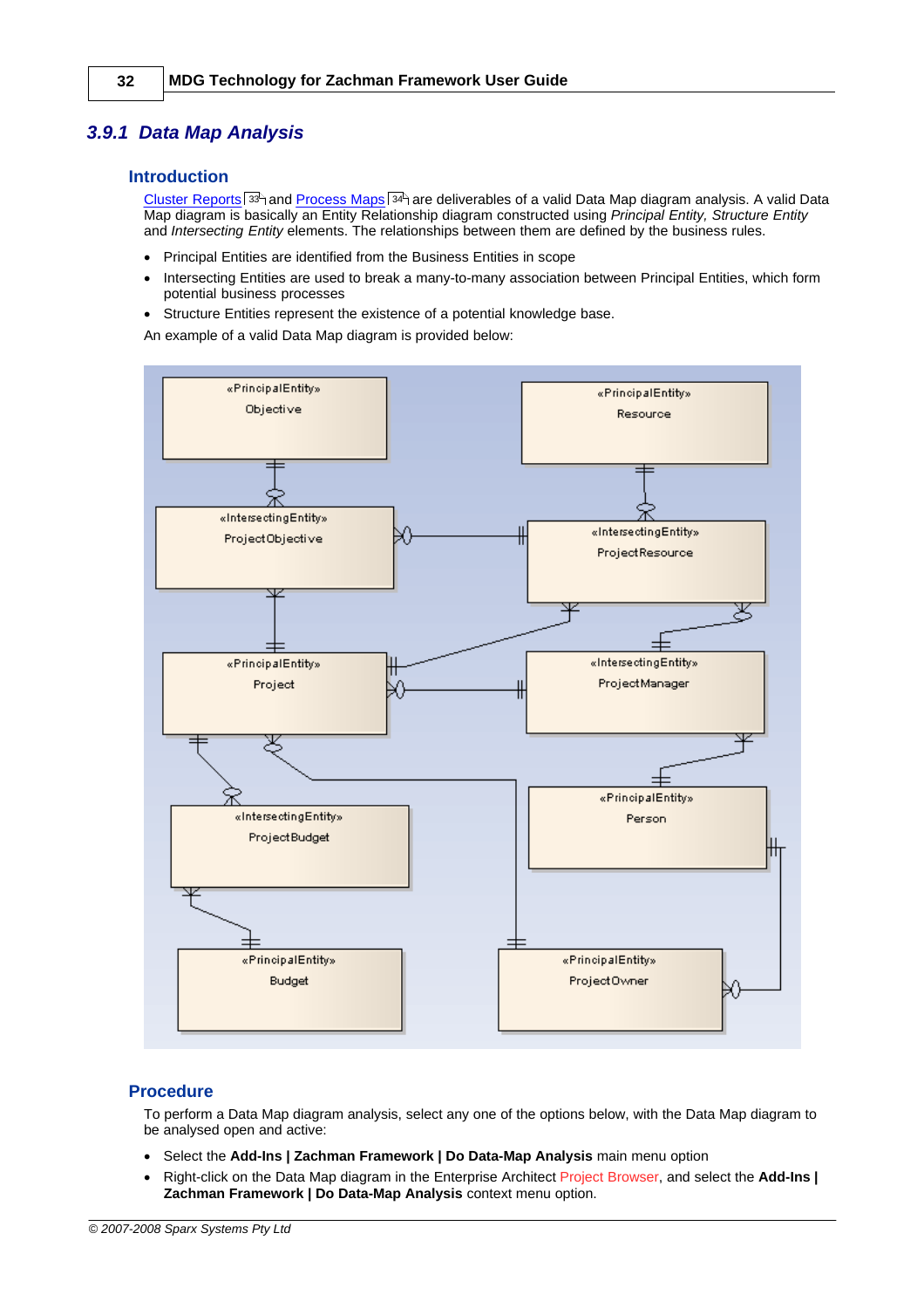• Select the command from the Enterprise Architect <u>[Tasks Pane](#page-34-0)</u> 31 4 (Data Map Tasks | **Do Data-Map Analysis**).

The Data Map Analysis dialog displays.

| Data Map Analysis |                             |                       |               |  |
|-------------------|-----------------------------|-----------------------|---------------|--|
| Package           |                             | Semantic Data Model   |               |  |
| Options           |                             |                       |               |  |
|                   | □ Generate Process Map      |                       |               |  |
|                   | □ Generate Cluster Report   |                       |               |  |
|                   | <b>File Name</b>            | C:\ClusterReport1.rtf |               |  |
| Progress          | Generate                    | View Report           | Close<br>Help |  |
|                   | Data Map Analysis Complete! |                       |               |  |

Click on the checkbox against each deliverable required. If you have selected **Generate Cluster Report**, also enter the file pathname under which to save the report. Click on the **Generate** button.

#### <span id="page-36-0"></span>*3.9.2 Cluster Report*

A cluster is a logically related group of processes arranged in a sequence, this being the plan of the order of the execution of processes.

The following is a *Cluster Report* generated for the <u>sample Data Map diagram</u>| 32<sup>h</sup>.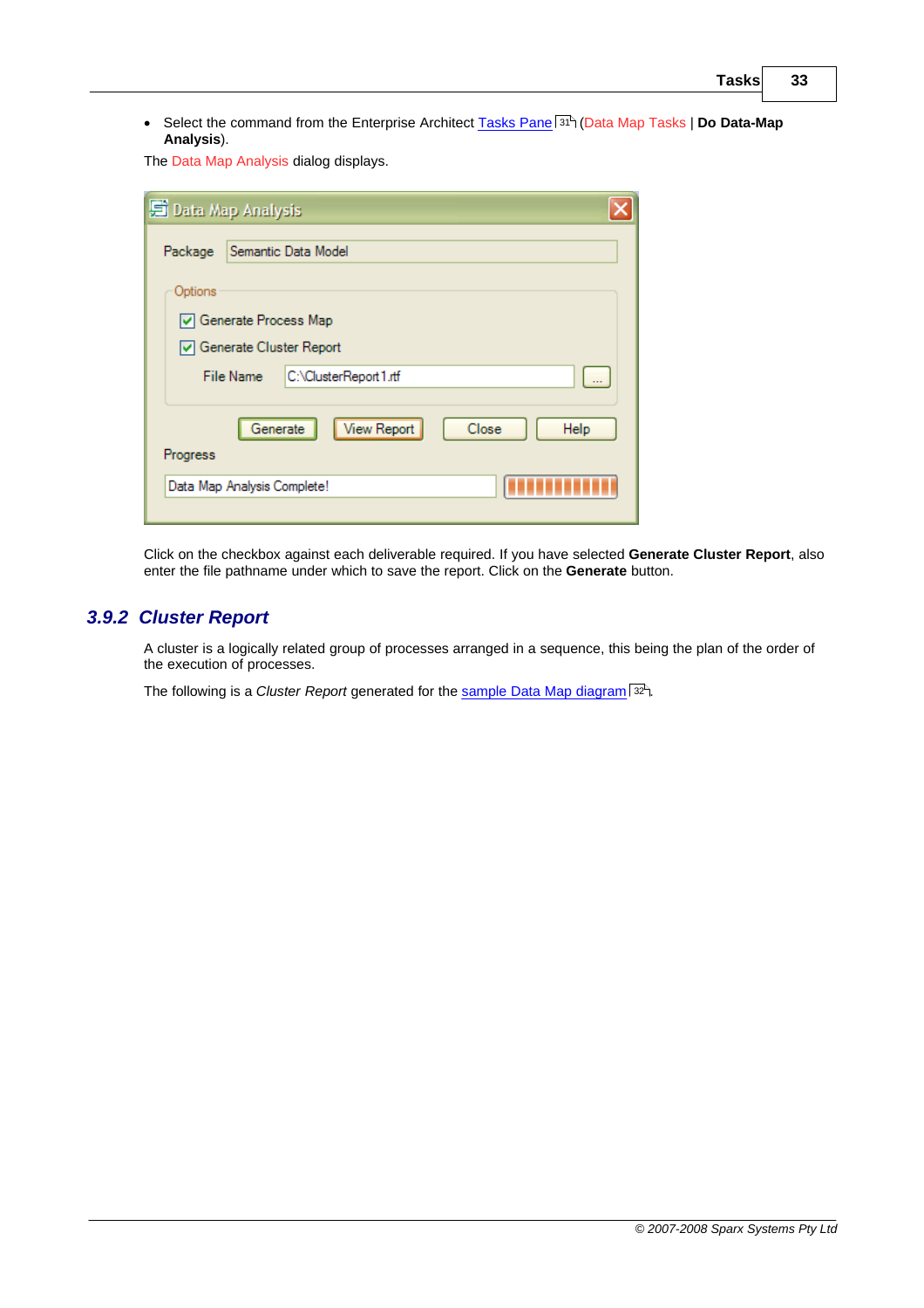

The report shows how each cluster is a logical group of processes or tasks forming a major business process.

The number preceding each entity name is the phase number for the entity. Phase **1** against an entity means that the entity forms a potential resource/element that must be procured/framed before proceeding with the business process.

Entities with phase numbers greater than one are potential processes, with their sequence of execution set after procuring/framing the phase 1 entities in the cluster.

After successful completion of Data Map analysis, the phase property of each entity in the Data Map diagram is set accordingly.

#### **Acknowledgement:**

The algorithm for Cluster Report generation is derived from the book *Enterprise Architecture for Integration: Rapid Delivery Methods and Technologies* (Clive Finkelstein; April 2006).

#### <span id="page-37-0"></span>*3.9.3 Process Map*

A *Process Map* is the visual model of the <u>[Cluster Report](#page-36-0)</u>l 33<sup>4</sup>; however, the Phase 1 entities in the Cluster Report are not shown. The Process Map groups the identified Business Processes into the stages of the project, arranged as a guide for the project.

Below is the Process Map generated for the <u>[sample Data Map diagram](#page-35-1)</u>l 32<sup>5</sup>).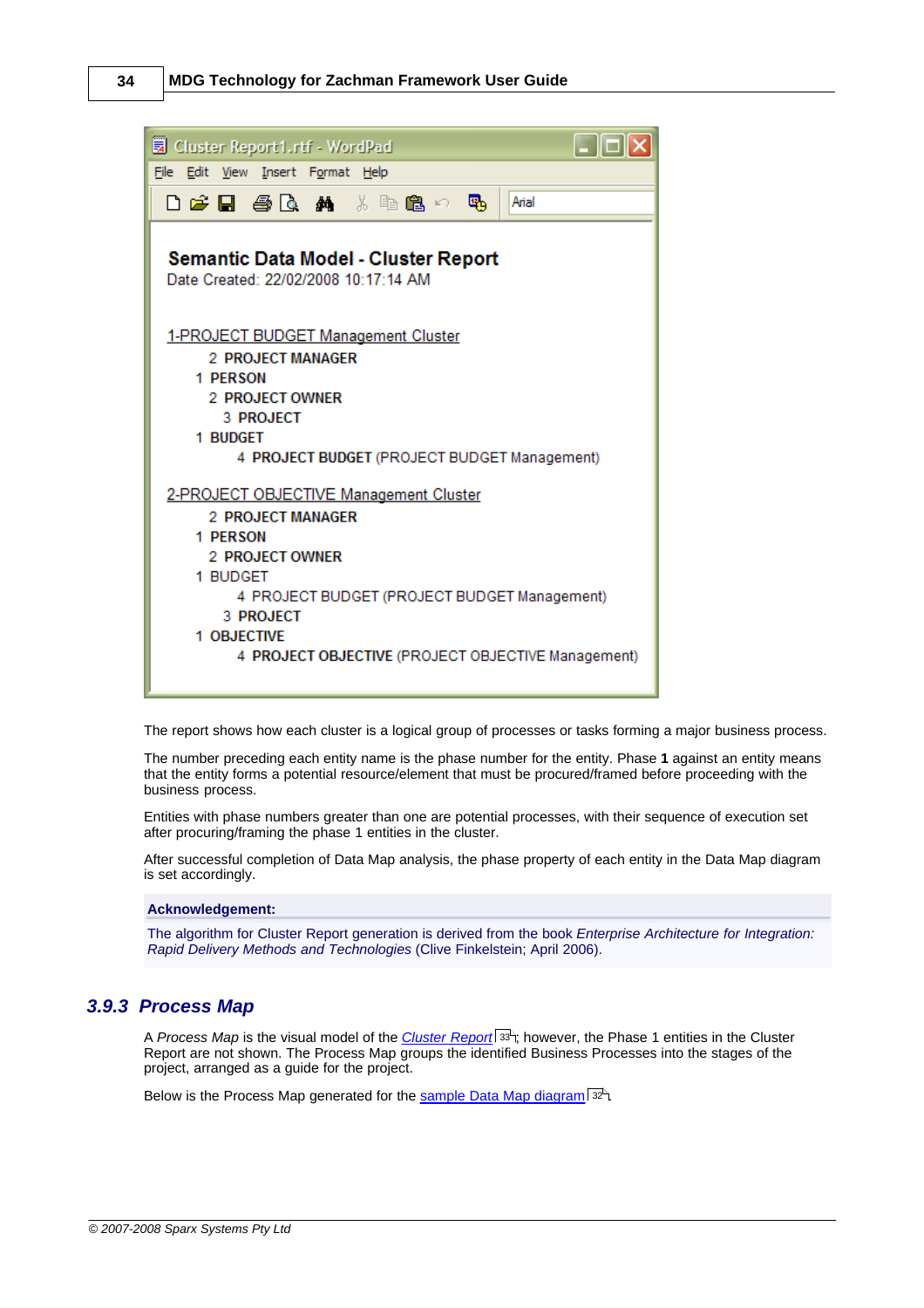| Stage 1                                                 | Stage 2            | Stage 3                                                           | Stage 4                        |
|---------------------------------------------------------|--------------------|-------------------------------------------------------------------|--------------------------------|
| ProjectManager<br>Management<br>ProjectOwner Management | Project Management | ProjectBudget<br>Management<br>↗<br>ProjectResource<br>Management | ProjectObjective<br>Management |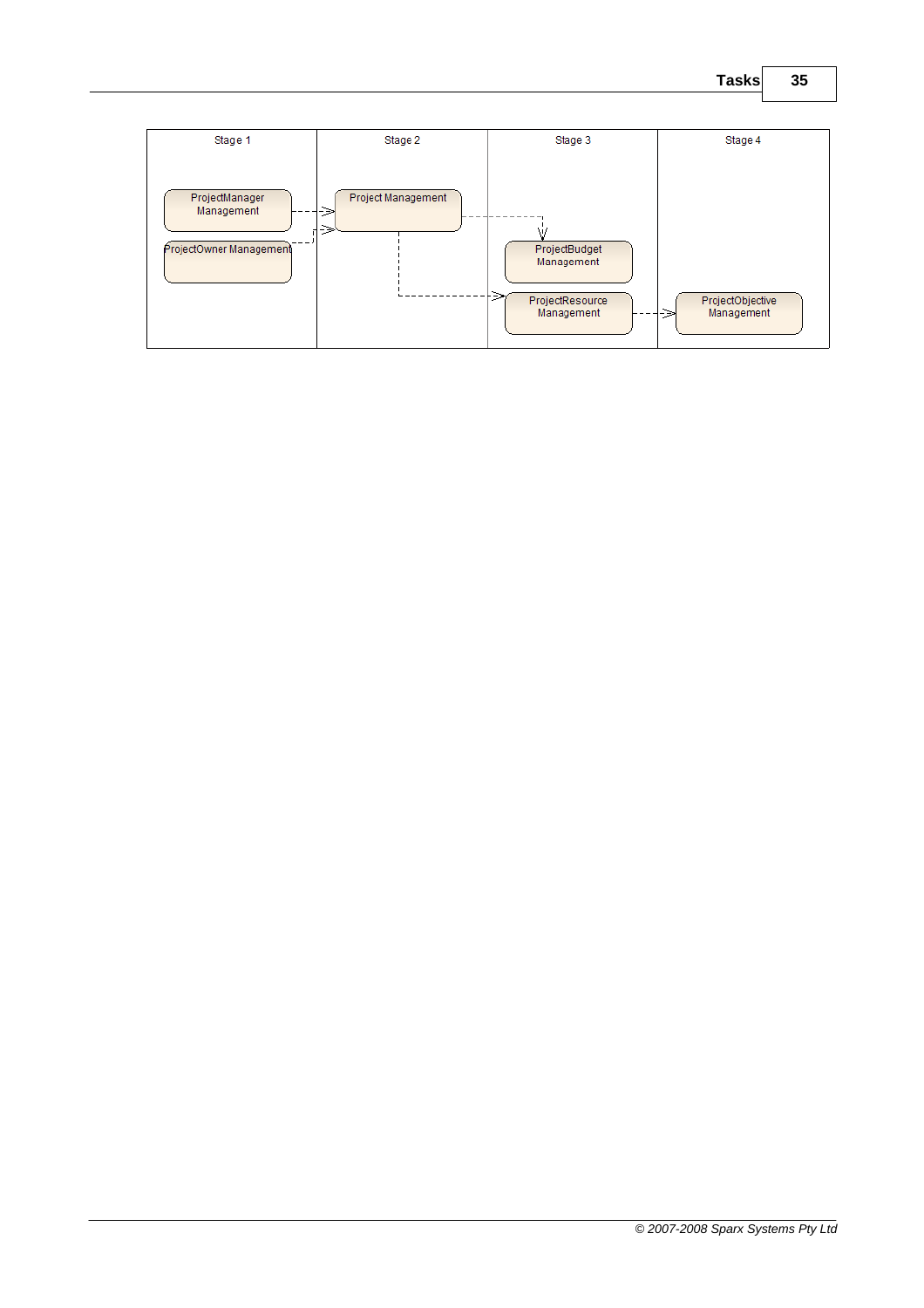#### <span id="page-39-0"></span>*3.10 Business Scorecards*

To aid your strategic management methods, MDG Technology for Zachman Framework provides a report template for creating Business Scorecards.

#### **Procedure:**

To generate a Business Scorecard, follow the steps below:

1. In the Project Browser, click on the package containing your Business Perspectives and Strategies (an *Owner | Business Plan | Strategic Plan* package).

| <b>Project Browser</b>                                                                                                                                                                                                                                                                                                      |
|-----------------------------------------------------------------------------------------------------------------------------------------------------------------------------------------------------------------------------------------------------------------------------------------------------------------------------|
|                                                                                                                                                                                                                                                                                                                             |
| Model                                                                                                                                                                                                                                                                                                                       |
| □ B Zachman Framework                                                                                                                                                                                                                                                                                                       |
| <u></u> . 만큼 Zachman Framework                                                                                                                                                                                                                                                                                              |
| <b>A</b> Planner                                                                                                                                                                                                                                                                                                            |
| ė-<br>Owner                                                                                                                                                                                                                                                                                                                 |
| <b>XZFCell</b> » Semantic Data Model<br>田…                                                                                                                                                                                                                                                                                  |
| <b>EXAMPLE ASS</b> <a> <b>EXAMPLE <a> REGILE <a> REGILE <a> REGILE <a> REGILE <a> REGILE <a> REGILE <a> REGILE <a> REGILE <a> REGILE <a> REGILE <a> REGILE <a> REGILE <a> REGILE <a> REGILE <a> REGILE <a> REGILE <a> REGILE <a> REGI</a></a></a></a></a></a></a></a></a></a></a></a></a></a></a></a></a></a></b><br/>田</a> |
| <b>EXAMPLE SECTION</b> Business Logistics<br>Œ                                                                                                                                                                                                                                                                              |
| <b>I</b> «ZFCell» Work Flow Model<br>Ŧ                                                                                                                                                                                                                                                                                      |
| <b>R</b> «ZFCell» Event Schedule<br>Ŧ                                                                                                                                                                                                                                                                                       |
| <b>XECell</b> » Business Plan                                                                                                                                                                                                                                                                                               |
| 만큼 Business Plan                                                                                                                                                                                                                                                                                                            |
| <b>E</b> Mind Map                                                                                                                                                                                                                                                                                                           |
| <sup>1</sup> Strategic Plan                                                                                                                                                                                                                                                                                                 |
| 만큼 Strategic Plan                                                                                                                                                                                                                                                                                                           |
| □… III «BusinessPerspective» Customer Perspective                                                                                                                                                                                                                                                                           |
| - <b>I</b> «Strategy» Strategy3                                                                                                                                                                                                                                                                                             |
| Strategy» Strategy4                                                                                                                                                                                                                                                                                                         |
| <b>E</b> GE «BusinessPerspective» Financial Perspective                                                                                                                                                                                                                                                                     |
| - <b>I</b> <strategy» strategy1<="" td=""></strategy»>                                                                                                                                                                                                                                                                      |
| <b>Example 3</b> «Strategy» Strategy2<br><b>A</b> I <businessperspective> Internal Process</businessperspective>                                                                                                                                                                                                            |
| im M «Strategy» Strategy5                                                                                                                                                                                                                                                                                                   |
| <b>A</b> I «BusinessPerspective» Learning and Growth                                                                                                                                                                                                                                                                        |
| Strategy» Strategy6                                                                                                                                                                                                                                                                                                         |
| <b>E</b> Designer                                                                                                                                                                                                                                                                                                           |
| <b>Builder</b><br><b>主…</b>                                                                                                                                                                                                                                                                                                 |
| Subcontractor<br>[∓]…                                                                                                                                                                                                                                                                                                       |
| <b>Functioning Enterprise</b>                                                                                                                                                                                                                                                                                               |
|                                                                                                                                                                                                                                                                                                                             |
| $\mathbf{m}$                                                                                                                                                                                                                                                                                                                |
| Project Browser<br>Resources                                                                                                                                                                                                                                                                                                |

#### **Note:**

The Business Perspectives must own the respective strategies, as shown above.

- 2. Either:
	- · Press **[F8]**
	- · Select the **Project | Documentation | Rich Text Format (RTF) Report** context menu option
	- · Right-click on the package and select the **Documentation | Rich Text Format (RTF) Report** context menu option, or
	- · Open the Tasks Pane and, in the Common Tasks panel, select the **Generate RTF Report** option.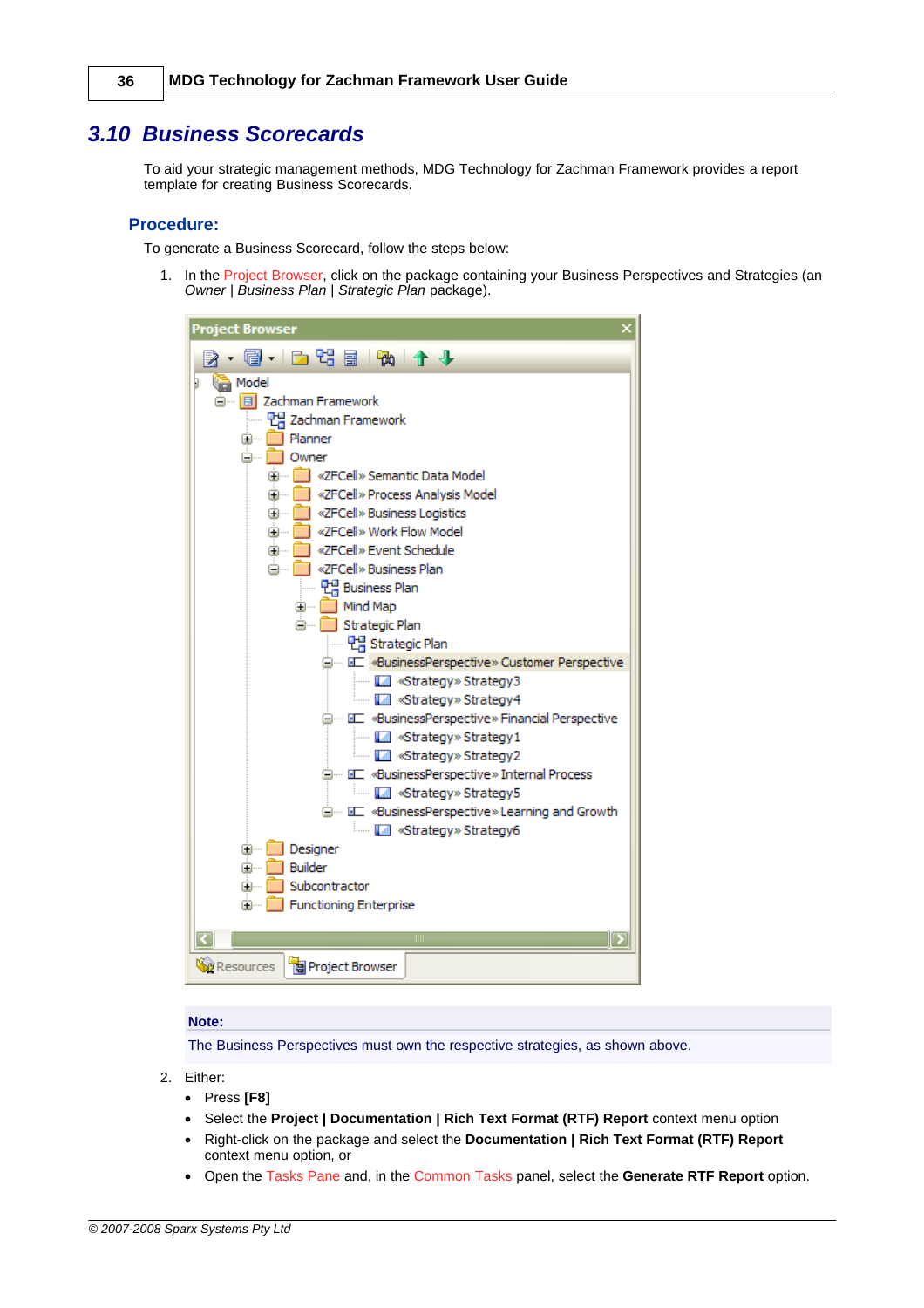The Generate RTF Documentation dialog displays.

- 3. In the **Use Template** field, click on the drop-down arrow and select **Balanced Score Card**.
- 4. Click on the **Generate** button.

#### **Note:**

For an introduction to generating RTF documentation, see the *[RTF Documentation](http://www.sparxsystems.com/EAUserGuide/index.html?rtfdocuments.htm)* topic in the *Enterprise Architect User Guide*.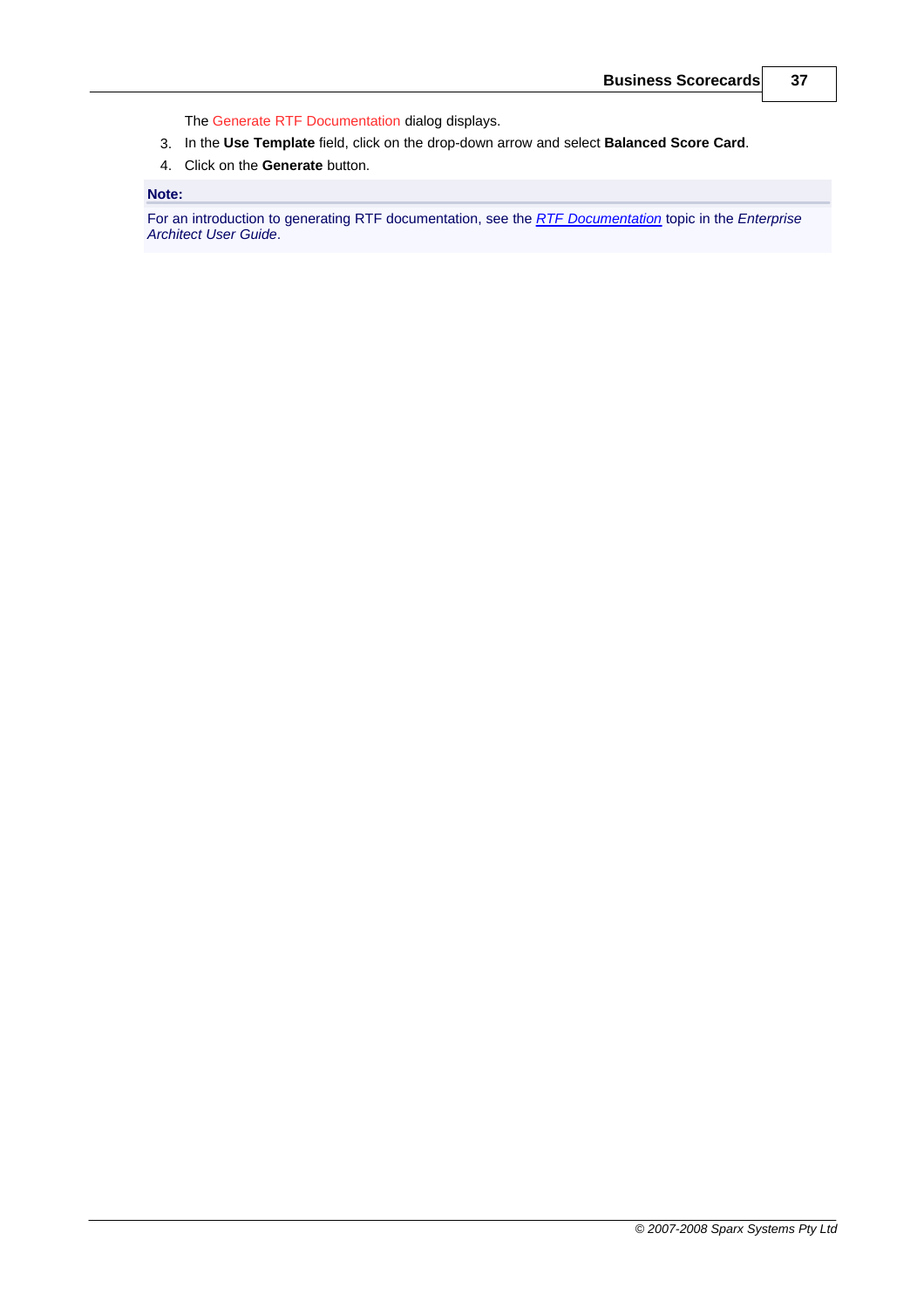## <span id="page-41-0"></span>*4 Model Validation*

#### **Configure Model Validation**

<span id="page-41-1"></span>The Zachman Framework Add-In registers with Enterprise Architect to receive model validation requests from users.

To configure Enterprise Architect to perform Zachman Framework model validation, select the:

- · **Project | Model Validation | Configure** main menu option, or the
- · **Configure Validation** task from the Zachman Framework ZF Tasks page of the Tasks Pane. The Model Validation Configuration dialog displays.

| <b>Model Validation Configuration</b>                                                                                                                                                                                                                                                                                                                                                        |
|----------------------------------------------------------------------------------------------------------------------------------------------------------------------------------------------------------------------------------------------------------------------------------------------------------------------------------------------------------------------------------------------|
| <b>Enabled Validation Rules</b>                                                                                                                                                                                                                                                                                                                                                              |
| Element: Well-Formedness<br>Element: Composition<br>Element: Property Validity<br>Element: OCL Conformance<br>Relationship: Well-Formedness<br>Relationship: Property Validity<br>Relationship: OCL Conformance<br>Feature: Well-Formedness<br>Feature: Property Validity<br>Feature: OCL Conformance<br>Diagram: Well-Formedness<br>Requirements Management<br>Zachman Framework (ZF) Rules |
| Select All<br>Select None<br>Cancel<br><b>Help</b><br>ОК                                                                                                                                                                                                                                                                                                                                     |

To perform validation on Zachman Framework models only, click on the **Select None** button and then click on the checkbox for **Zachman Framework (ZF) Rules**. Click on the **OK** button.

#### **Validate Zachman Framework Model**

<span id="page-41-2"></span>You can validate, against the Zachman Framework rules:

- · an element and any connectors attached to it
- · a diagram and all its elements, or
- · a package and all its diagrams and elements.
- To do this, click on the element, diagram or package and then select the:
- · **Project | Model Validation | Validate Selected** main menu option, or
- · **Validate Model** task from the Zachman Framework ZF Tasks page of the Tasks Pane.

The Model Validation status dialog displays, showing the progress of the validation.

| <b>Model Validation</b>         |  |  |
|---------------------------------|--|--|
| Cancel Validation               |  |  |
| Validating: Business Rule Model |  |  |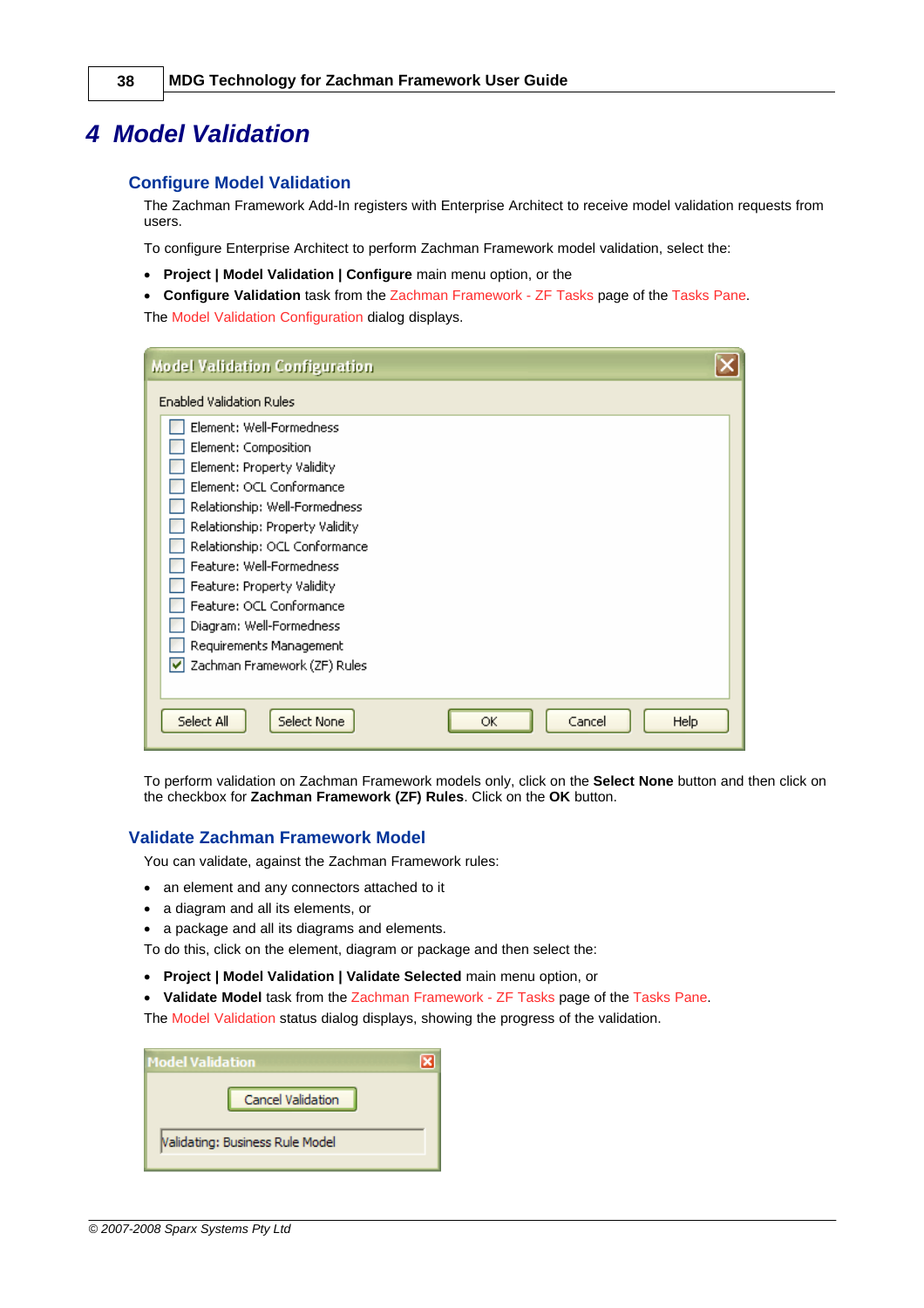#### **Validation Error Messages**

For an explanation of any error messages that might display during validation, see the following topics:

- · [Validation Messages for Elements](#page-43-0) 40
- [Validation Messages for Connectors](#page-44-0)<sup>| 41</sup>
- [Validation Messages for Diagrams.](#page-45-0) 42<sup>4</sup>

#### **Note:**

A Zachman Framework model might trigger additional UML validation error messages; for more information on UML Model Validation, see the *[Enterprise Architect User Guide](http://www.sparxsystems.com/EAUserGuide/index.html?model_validation.htm).*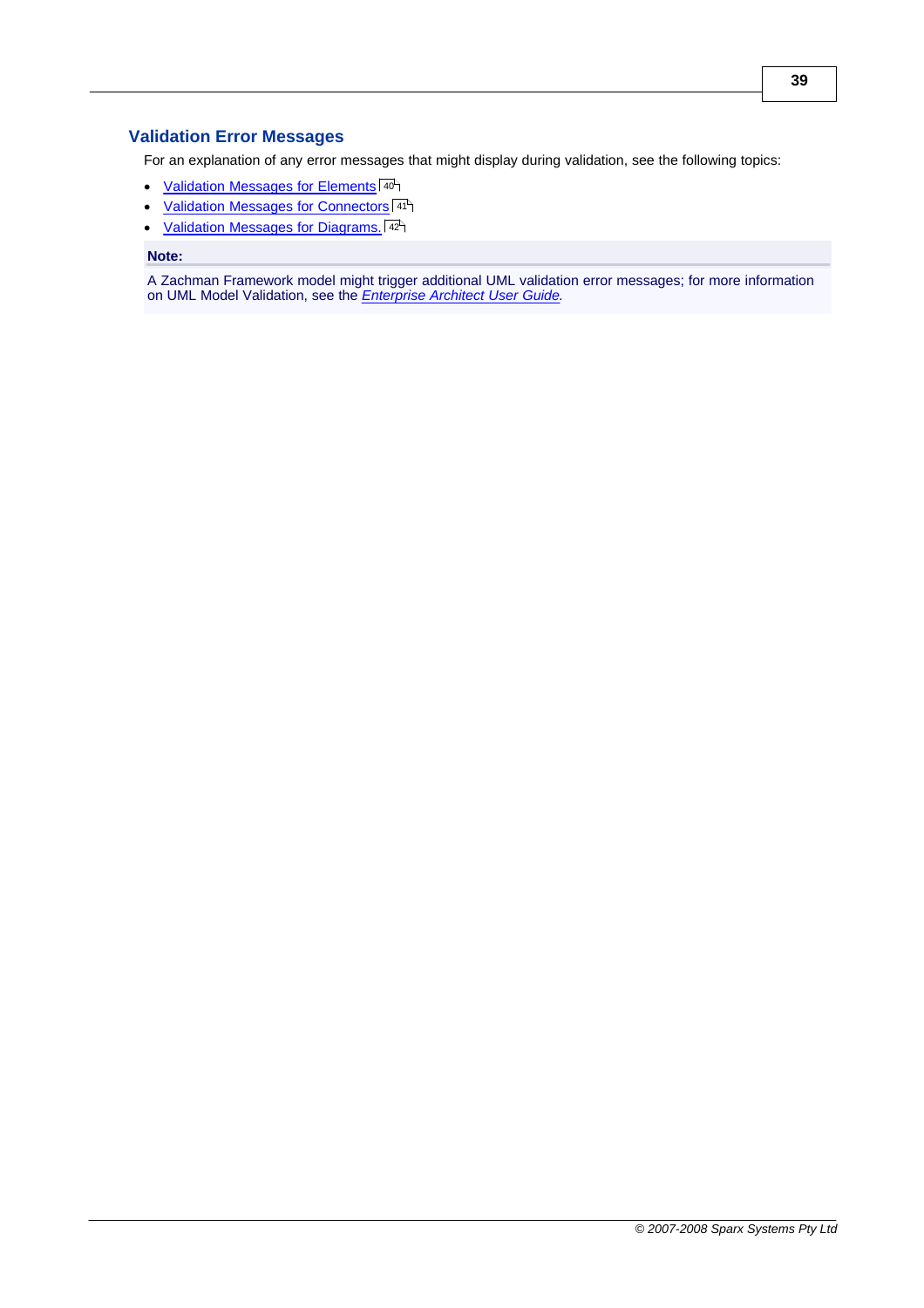## <span id="page-43-0"></span>*4.1 Validation Messages for Elements*

The following error messages could be output by the validation of a Zachman Framework element.

| <b>Element</b>           | <b>Diagram</b>                                 | <b>Message</b>                                                           | <b>Meaning</b>                                                                                                     |
|--------------------------|------------------------------------------------|--------------------------------------------------------------------------|--------------------------------------------------------------------------------------------------------------------|
| Event Node               | Event<br>Schedule                              | Event Nodes must be used<br>only with Business Cycles                    | An Event Node has been used with elements<br>other than Business Cycle.                                            |
| Event Node               | Event<br>Schedule                              | Message triggered Event<br>Node must have a<br>message defined           | An Event Node with the Trigger Tagged Value<br>set to Message does not have the<br>MessageDetail Tagged Value set. |
| Event Node               | Event<br>Schedule                              | Rule triggered Event Node<br>must have Rule defined                      | An Event Node with the Trigger Tagged Value<br>set to Rule does not have the Rule Tagged<br>Value set.             |
| Event Node               | Event<br>Schedule                              | Error triggered Event Node<br>must have the Frror<br>defined             | An Event Node with the Trigger Tagged Value<br>set to ErrorDetail does not have the Error<br>Tagged Value set.     |
| Event Node               | Event<br>Schedule                              | Multiple triggered Event<br>Node must have a defined<br>list of Triggers | An Event Node with the Trigger Tagged Value<br>set to Multiple does not have the Trigger Tagged<br>Value set.      |
| <b>Business</b><br>Cycle | Event<br>Schedule                              | <b>Business Cycles must</b><br>have Event Nodes defined                  | A Business Cycle element does not have any<br>Event Nodes defined.                                                 |
| Goal                     | <b>Business</b><br>Motivation/<br>Strategy Map | Goal not realized                                                        | A Goal has no relationship defined with other<br>model artifacts.                                                  |
| Strategy                 | <b>Business</b><br>Motivation/<br>Strategy Map | Strategy not realized                                                    | A Strategy has no relationship defined with other<br>model artifacts.                                              |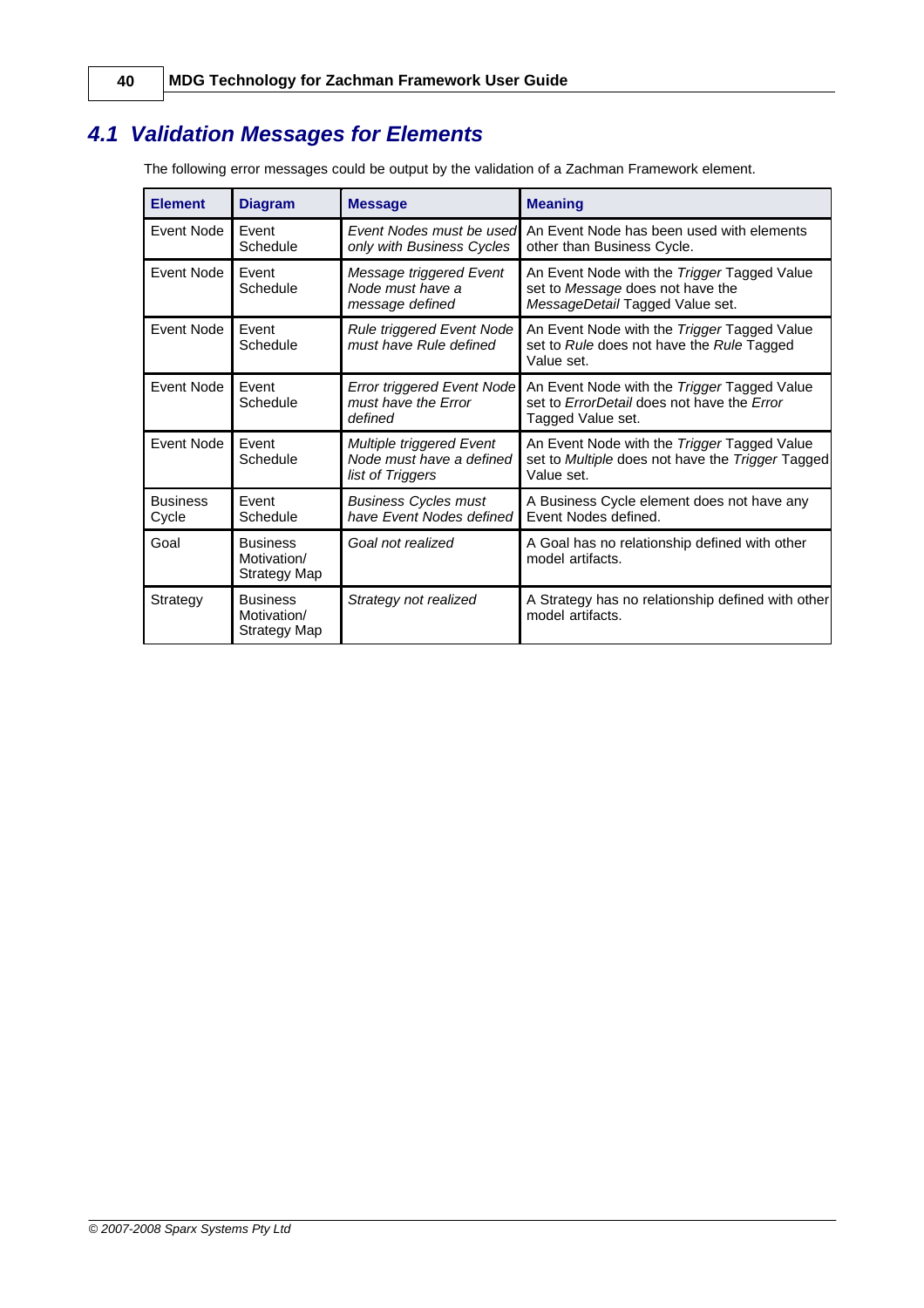## <span id="page-44-0"></span>*4.2 Validation Messages for Connectors*

|  |  | The following error messages could be output by the validation of a Zachman Framework connector. |  |
|--|--|--------------------------------------------------------------------------------------------------|--|
|  |  |                                                                                                  |  |

| <b>Connector</b> | <b>Diagram</b>      | <b>Message</b>                                                                                                                                 | <b>Meaning</b>                                                                                                  |
|------------------|---------------------|------------------------------------------------------------------------------------------------------------------------------------------------|-----------------------------------------------------------------------------------------------------------------|
| Association      | Data Map            | DataMap Association must have<br>a valid source element                                                                                        | An Association has a source element other<br>than Principal Entity, Structure Entity or<br>Intersecting Entity. |
| Association      | Data Map            | DataMap Association must have<br>a valid target element                                                                                        | An Association has a target element other<br>than Principal Entity, Structure Entity or<br>Intersecting Entity. |
| Association      | Data Map            | Possibility of An Intersecting<br>entity < name> which may<br>represent a Potential Business<br>Process exists - This is a<br>warning message. | An Association has a many-to-many<br>relationship, informing that the relationship<br>could be normalized.      |
| Strategy<br>Link | <b>Strategy Map</b> | StrategyMap Association must<br>have a valid source element                                                                                    | A Strategy Link has a source element other<br>than Strategy and Goal.                                           |
| Strategy<br>Link | <b>Strategy Map</b> | StrategyMap Association must<br>have a valid target element                                                                                    | A Strategy Link has a target element other<br>than Strategy and Goal.                                           |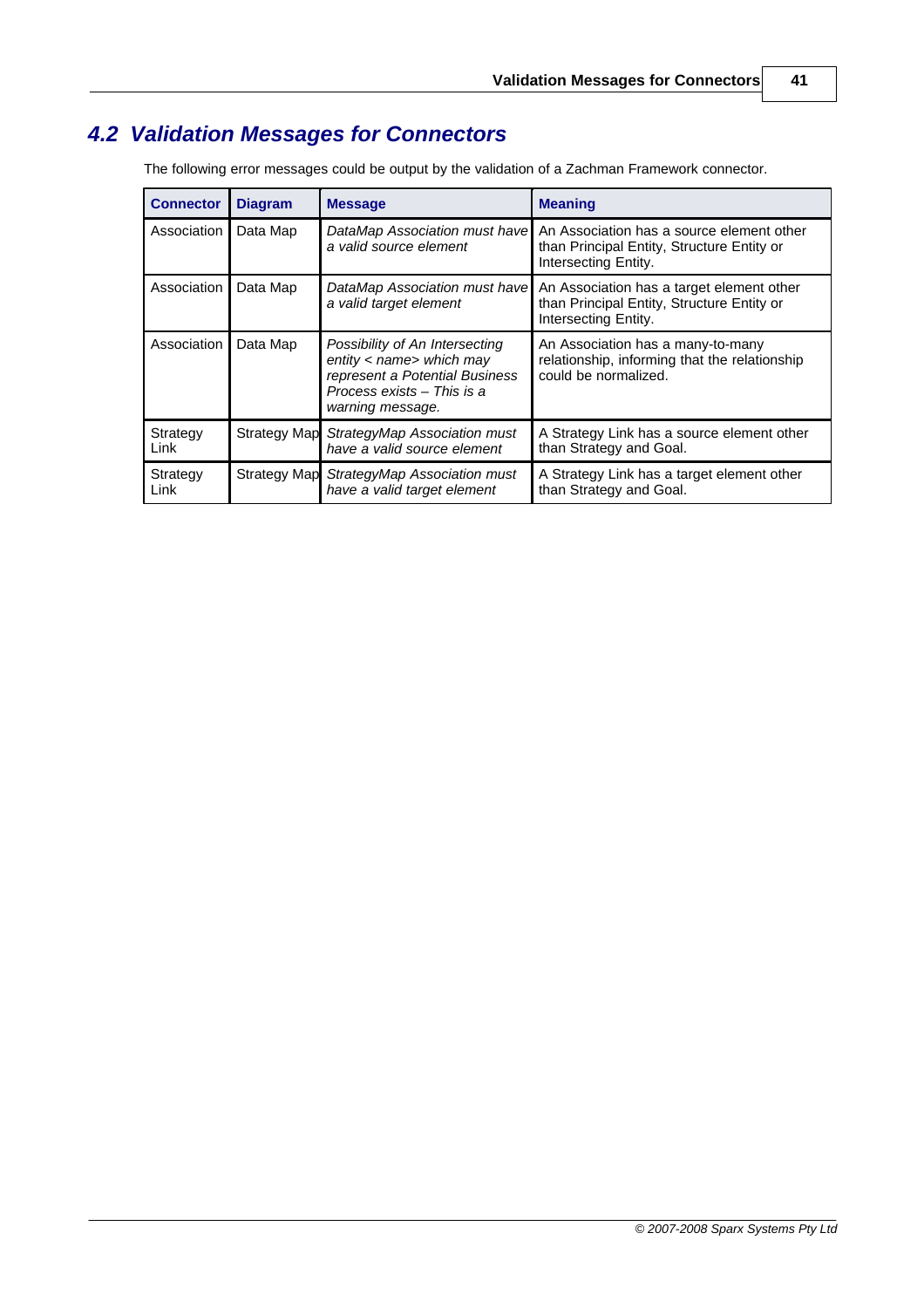## <span id="page-45-0"></span>*4.3 Validation Messages for Diagrams*

The following error message could be output by the validation of a Zachman Framework diagram.

| <b>Diagram</b> | <b>Message</b>                                        | <b>Meaning</b>                                                               |
|----------------|-------------------------------------------------------|------------------------------------------------------------------------------|
|                | Data Map   Entities must have relations in<br>DataMap | In the Data Map diagram there are entities with no<br>relationships defined. |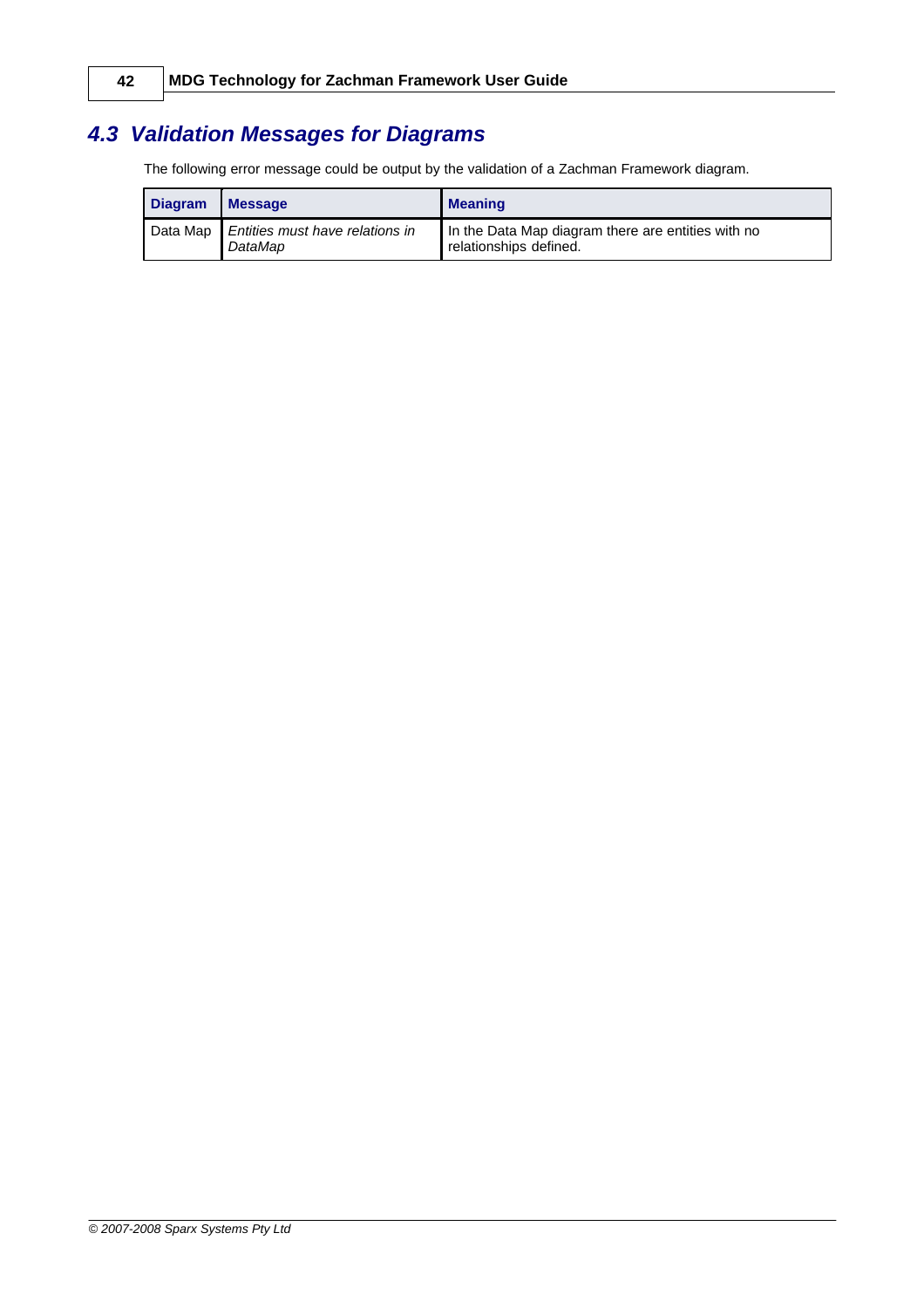# **Index**

## **- A -**

Access MDG Technology For Zachman Framework 9 Activity Toolbox Pages 17 Add-In Menu For Zachman Framework 14

## **- B -**

BPMN Connectors 23 Elements 23 Toolbox Pages 23 Business Data Connectors 18 Elements 18 Toolbox Pages 18 Business Events Connectors 21 Elements 21 Toolbox Pages 21 Business Location Connectors 19 Elements 19 Toolbox Pages 19 Business Logistics Connectors 22 Elements 22 Toolbox Pages 22 Business Motivation Connectors 20 Elements 20 Toolbox Pages 20 Business Process Connectors 19 Elements 19 Toolbox Pages 19 Business Process Modeling Notation 23 Business Rule Model Connectors 27 Elements 27 Toolbox Pages 27 Business Scorecard Generate 36 RTF Document 36 Templates 36

## **- C -**

Cells Zachman Framework 11 Class Toolbox Pages 17 **Cluster** Definition 33 Phase Number 33 Report 33 Compiled 29 May 2008 2 Component Toolbox Pages 17 **Connector** Validation Messages 41 Copyright 3

## **- D -**

Data Definition Connectors 17 Elements 17 Toolbox Pages 17 Data Distribution Architecture Connectors 26 Elements 26 Toolbox Pages 26 Data Map Connectors 22 Elements 22 Toolbox Pages 22 Data Map Analysis Diagram 32 Dialog 32 Introduction 32 Procedure 32 Data Modeling Toolbox Pages 17 Deployment Toolbox Pages 17 Diagram Validation Messages 42 Zachman Framework 15 Zachman Framework Interface 11 Zachman Framework Types 16 Download MDG Technology For Zachman Framework 9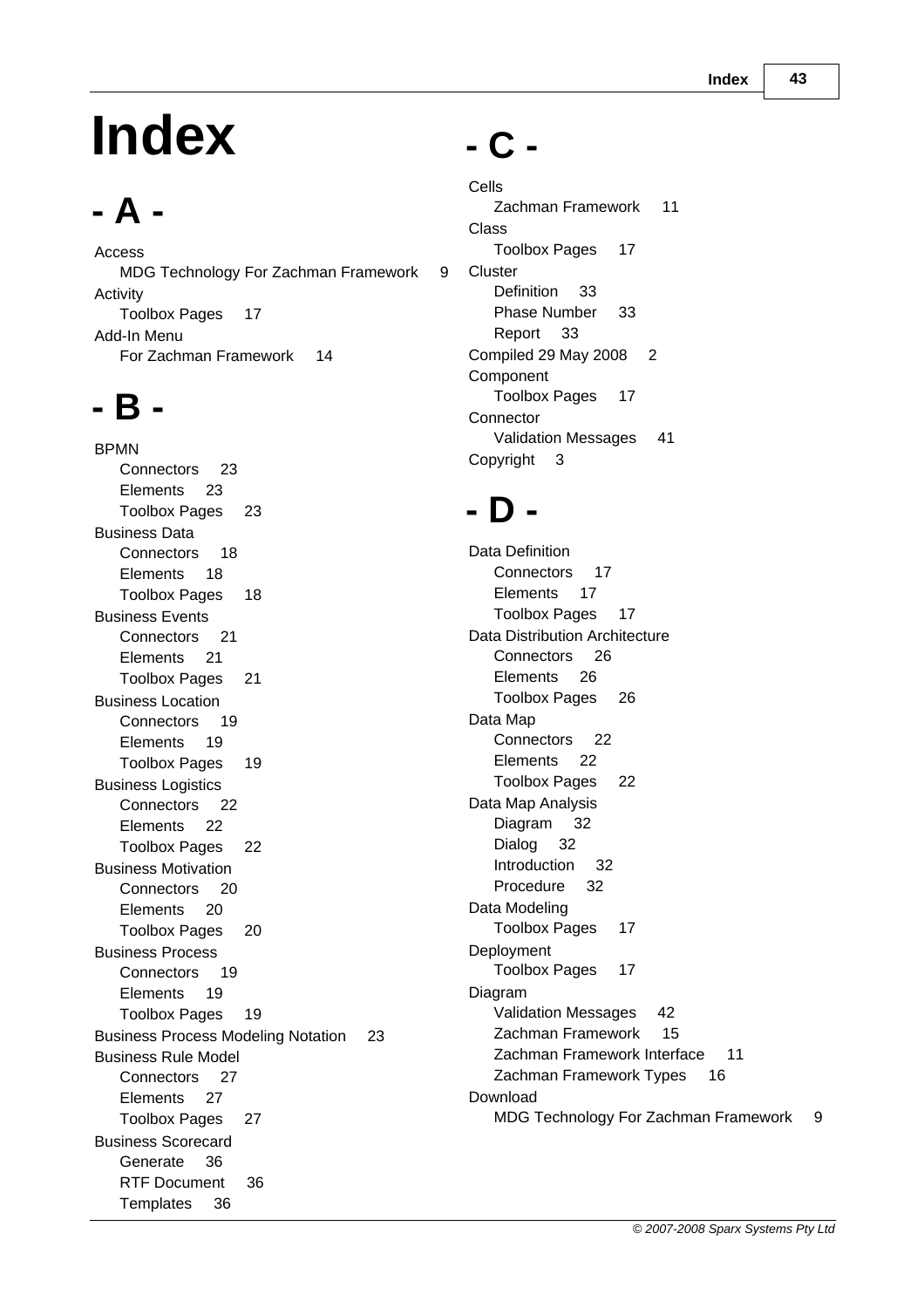## **- E -**

Element Validation Messages 40 Event Schedule Connectors 25 Elements 25 Toolbox Pages 25

## **- G -**

Getting Started 9

## **- I -**

Install MDG Technology For Zachman Framework 9 Interaction Toolbox Pages 17

## **- L -**

License Agreement 4

## **- M -**

MDG Technology For Zachman Framework Access 9 Copyright 3 Download 9 Getting Started 9 Install 9 License Agreement 4 Support 7 System Requirements 8 Trademarks 6 Using 10 Welcome<sub>2</sub> Model Structure 12 Template 13 Model Validation Configuration 38 Error Messages 38 Procedure 38

## **- N -**

Network Architecture

Connectors 28 Elements 28 Toolbox Pages 28

## **- O -**

Organization Chart Connectors 21 Elements 21 Toolbox Pages 21

## **- P -**

Phase Number 33 Property 33 Process Analysis Toolbox Pages 17 Process Map Definition 34

## **- R -**

Rule Design Connectors 28 Elements 28 Toolbox Pages 28 Rule Specification Connectors 29 Elements 29 Toolbox Pages 29

## **- S -**

Security Architecture Connectors 17 Elements 17 Toolbox Pages 17 Software Product License Agreement 4 State Transition Toolbox Pages 17 Strategy Map Connectors 25 Elements 25 Toolbox Pages 25 Support 7

## **- T -**

Tagged Values 30 Tasks

*© 2007-2008 Sparx Systems Pty Ltd*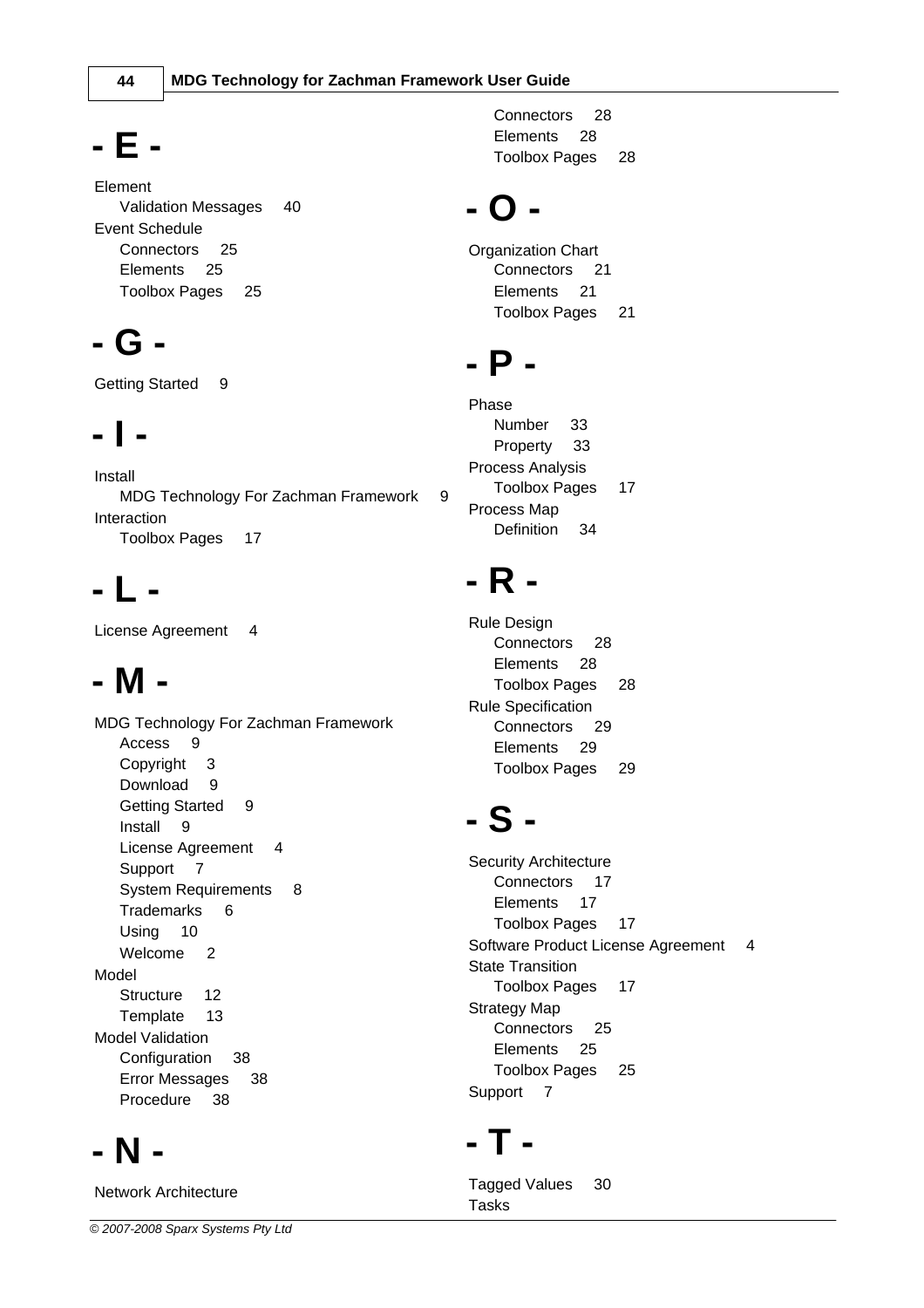Tasks Pane 31 Zachman Framework 31 Timing Toolbox Pages 17 Toolbox Pages BPMN 23 Business Data 18 Business Events 21 Business Location 19 Business Logistics 22 Business Motivation 20 Business Process 19 Business Rule Model 27 Data Definition 17 Data Distribution Architecture 26 Data Map 22 Event Schedule 25 For Zachman Framework 17 Network Architecture 28 Organization Chart 21 Rule Design 28 Rule Specification 29 Security Architecture 17 Strategy Map 25 Trademarks 6

## **- Z -**

Zachman Framework Add-In Menu 14 Cells 11 Diagram Types 16 Diagrams 15 Interface Diagram 11 Model Structure 12 Model Template 13 Model Validation 38 Overview 2 Packages 12, 13 Tasks 31 Toolbox Pages 17

## **- U -**

Use Case Toolbox Pages 17 User Interface Toolbox Pages 17 Using MDG Technology For Zachman Framework 10

## **- V -**

Validation Messages For Connectors 41 For Diagrams 42 For Elements 40

## **- W -**

Welcome To MDG Technology For Zachman Framework 2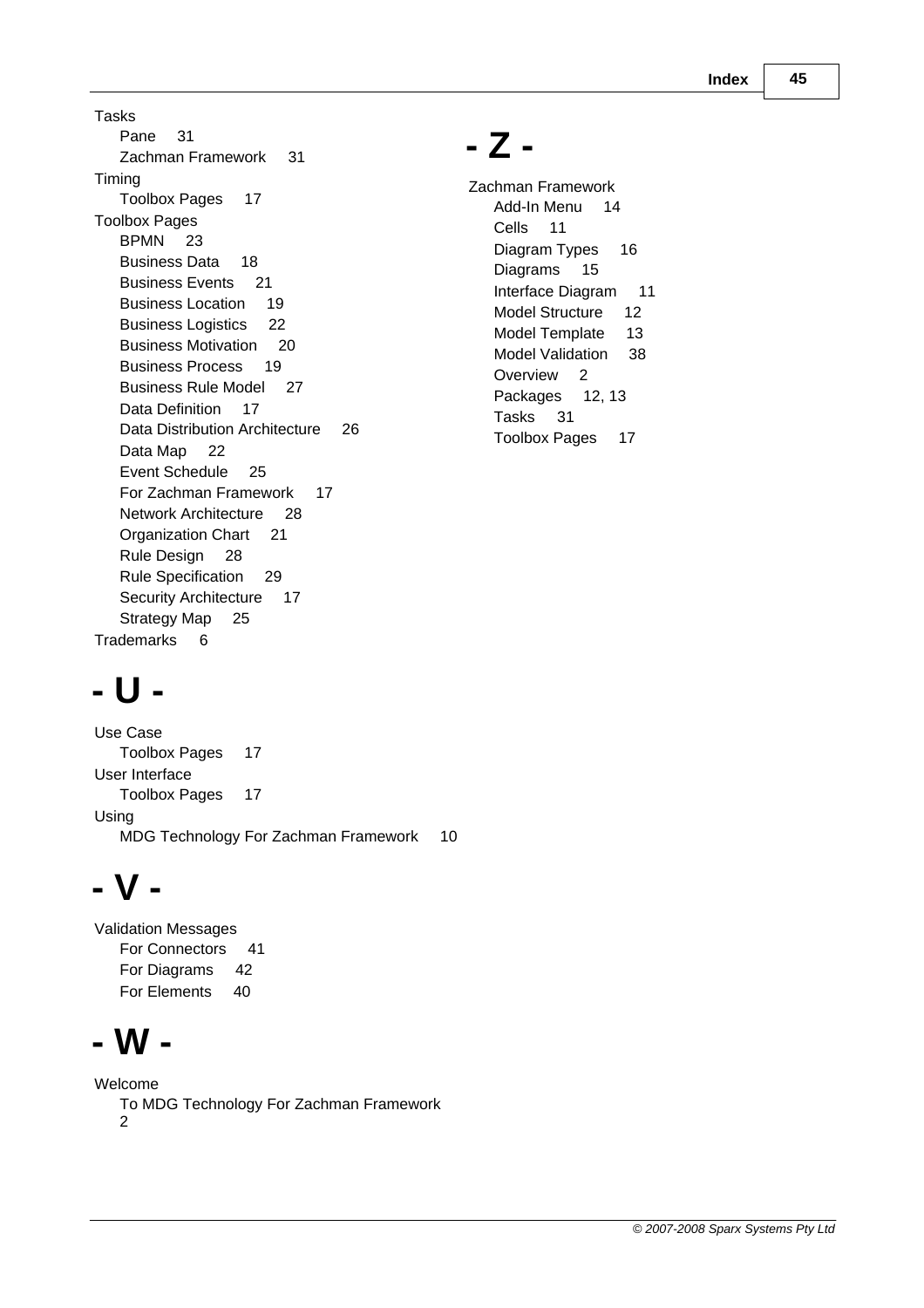*© 2007-2008 Sparx Systems Pty Ltd*